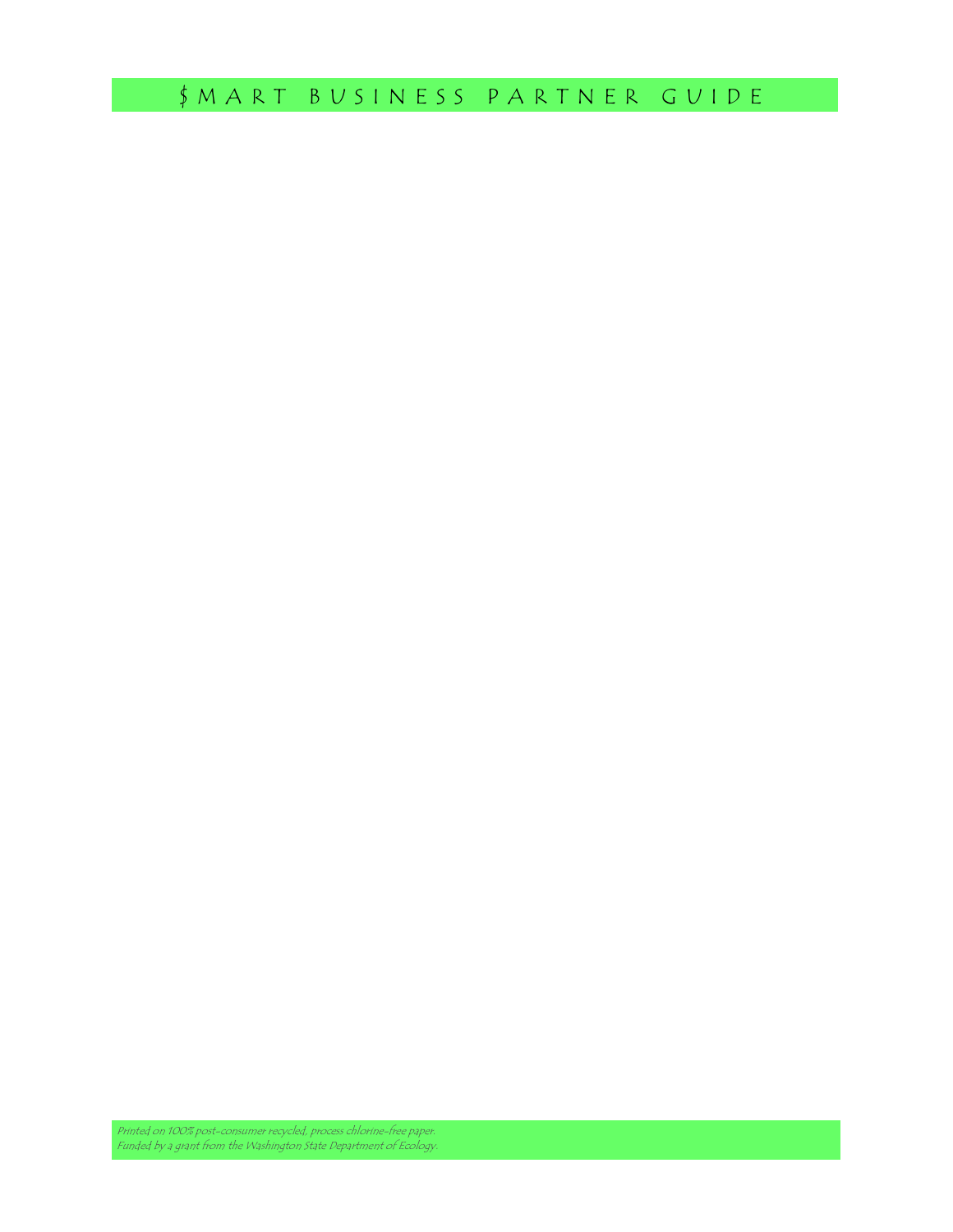#### January 2010

The \$mart Business Partner Program began in 1992 with the name of Green Seal Business Program. The name was changed in 2007 to avoid confusion with a national third-party certification organization with the same name.

The following individuals are gratefully acknowledged for their assistance in creating the original editions (under the name, "Green Seal Business Guide"): Gretchen Hormel-Tomkins, Sandra Cannon, Barbara Clark, and Sharon Johnson along with John Blunt, Jan Brydsen, Cheryl Clemens, Tova Cochrane, Michael Davis, Curtis Durrant, Rocky Eastman, David Eaton, Robyn Gehrke, Felicia Leighton, Mark Mease, Al Prouty, Dennis Rakestraw, Hannah Swee, Terry Thomas, Roger Trump, Van Voorhies, Jim Wavada, Jay Yonkers, and the Walla Walla/Columbia Counties Implementation Staff Committee and Solid Waste Advisory Committee.

# Resources Used to Create the Original Guide

Hazardous Waste Disposal - A Guide for Businesses in Spokane County- prepared by the Spokane Regional Solid Waste Disposal Project with assistance from Parametrix, Inc., an environmental consulting firm. Revised January 1992.

Waste Reduction in Your Business - prepared by the Washington Department of Ecology Waste Reduction, Recycling and Litter Control Program. February 1991.

Technical information obtained from the Washington State Department of Ecology and the U. S. Environmental Protection Agency.

## **D I S C L A I M E R**

j The \$mart Business Partner Recognition Program is not an endorsement of a company's hazardous waste activities. There may be areas of non-compliance that we cannot observe during site visits. It is the company's responsibility to review the waste it generates to meet all state and federal hazardous waste regulations.

 By entering this program, your company agrees to indemnify and hold harmless the sponsors of this program from all legal actions, accidents or casualties contemplated under this program by the company, its servants or agents, or by any third person who may be in any manner injured or damaged due to his or her own negligence in the performance of the program .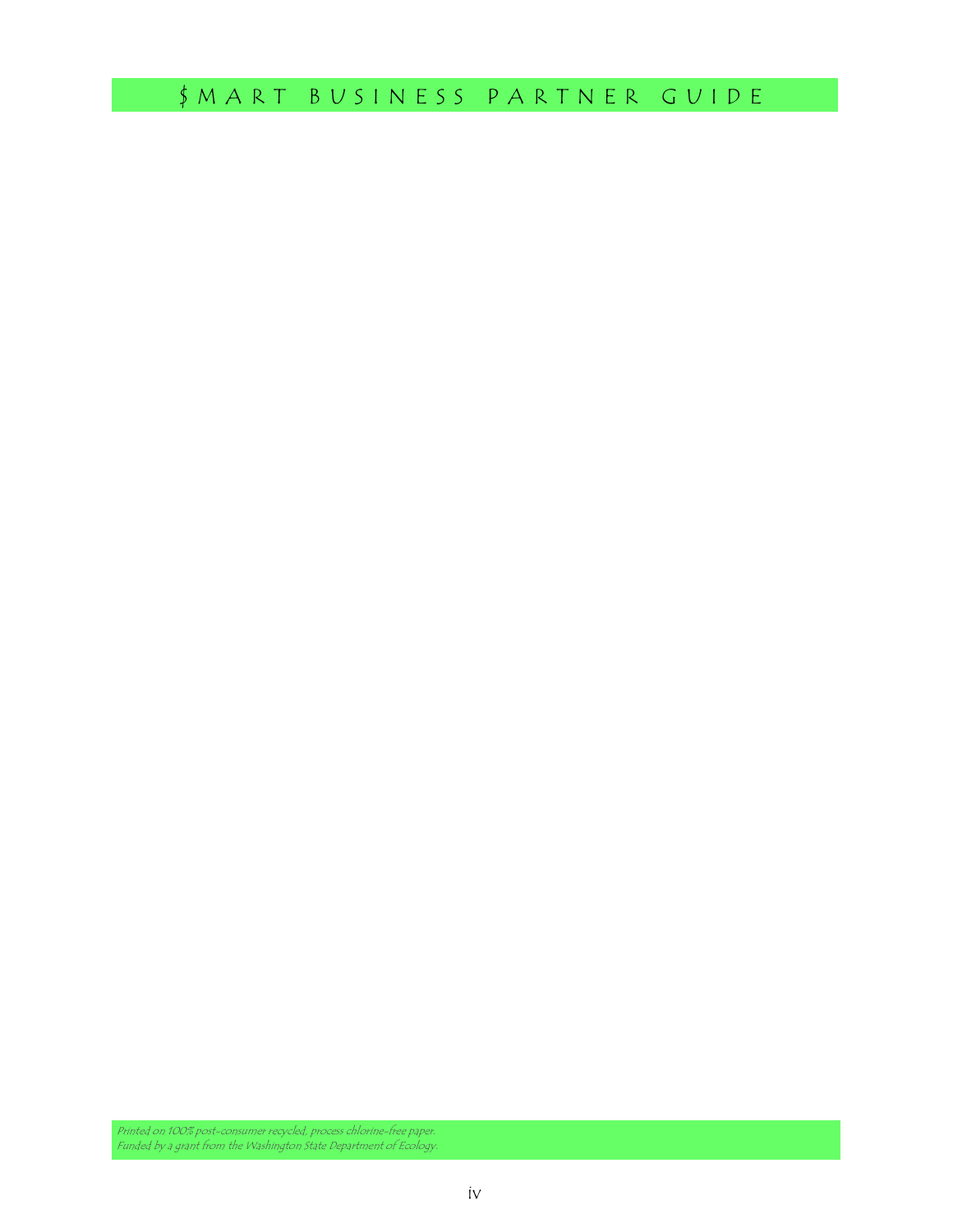# TABLE OF CONTENTS

| <b>INTRODUCTION</b>                                       | 1                       |
|-----------------------------------------------------------|-------------------------|
| <b>SMART BUSINESS PARTNER PROCESS</b>                     | 3                       |
| <b>HELPFUL TIPS TO BEGIN THE PROCESS</b>                  | 4                       |
| <b>FORMAL POLICY EXAMPLE</b>                              | 6                       |
| <b>EMPLOYEE SURVEY EXAMPLE</b>                            | $\overline{\mathbf{z}}$ |
| <b>WASTE REDUCTION AND RECYCLING PLAN EXAMPLE</b>         | 8                       |
| SMART BUSINESS PARTNER APPLICATION FORM                   | 11                      |
| <b>SMART BUSINESS PARTNER RENEWAL REVIEW FORM</b>         | 17                      |
| <b>SUSTAINABLE BUSINESS PRACTICES</b>                     | 19                      |
| <b>Reducing Waste</b>                                     | 19                      |
| Incorporating Waste Prevention Methods into Your Business | 19                      |
| Waste Prevention Ideas That Save Money                    | 20                      |
| <b>Reducing Energy Costs</b>                              | 29                      |
| <b>Reducing Water Costs</b>                               | 30                      |
| <b>POLLUTION PREVENTION PRACTICES</b>                     | 31                      |
| Why Be Concerned about Human Health?                      | 31                      |
| Why Be Concerned about the Environment?                   | 31                      |
| <b>HAZARDOUS WASTE</b>                                    | 33                      |
| Characteristics and Criteria of Hazardous Waste           | 34                      |
| Determine Your Hazardous Waste Regulatory Status          | 36                      |
| Conversion Chart for Hazardous Waste                      | 37                      |
| <b>HAZARDOUS WASTE DOCUMENTATION</b>                      | 39                      |
| <b>APPENDIX</b>                                           | 41                      |
| Glossary                                                  | 43                      |
| Hazardous Waste Guide                                     | 47                      |
| Directory of Helpful Agencies                             | 57                      |
| Suppliers of Environmentally Preferable Products          | 63                      |
| <b>Materials Exchange Websites</b>                        | 65                      |
| <b>Recycling Vendors</b>                                  | 66                      |
| <b>Helpful Websites</b>                                   | 67                      |
| <b>Useful Publications</b>                                | 68                      |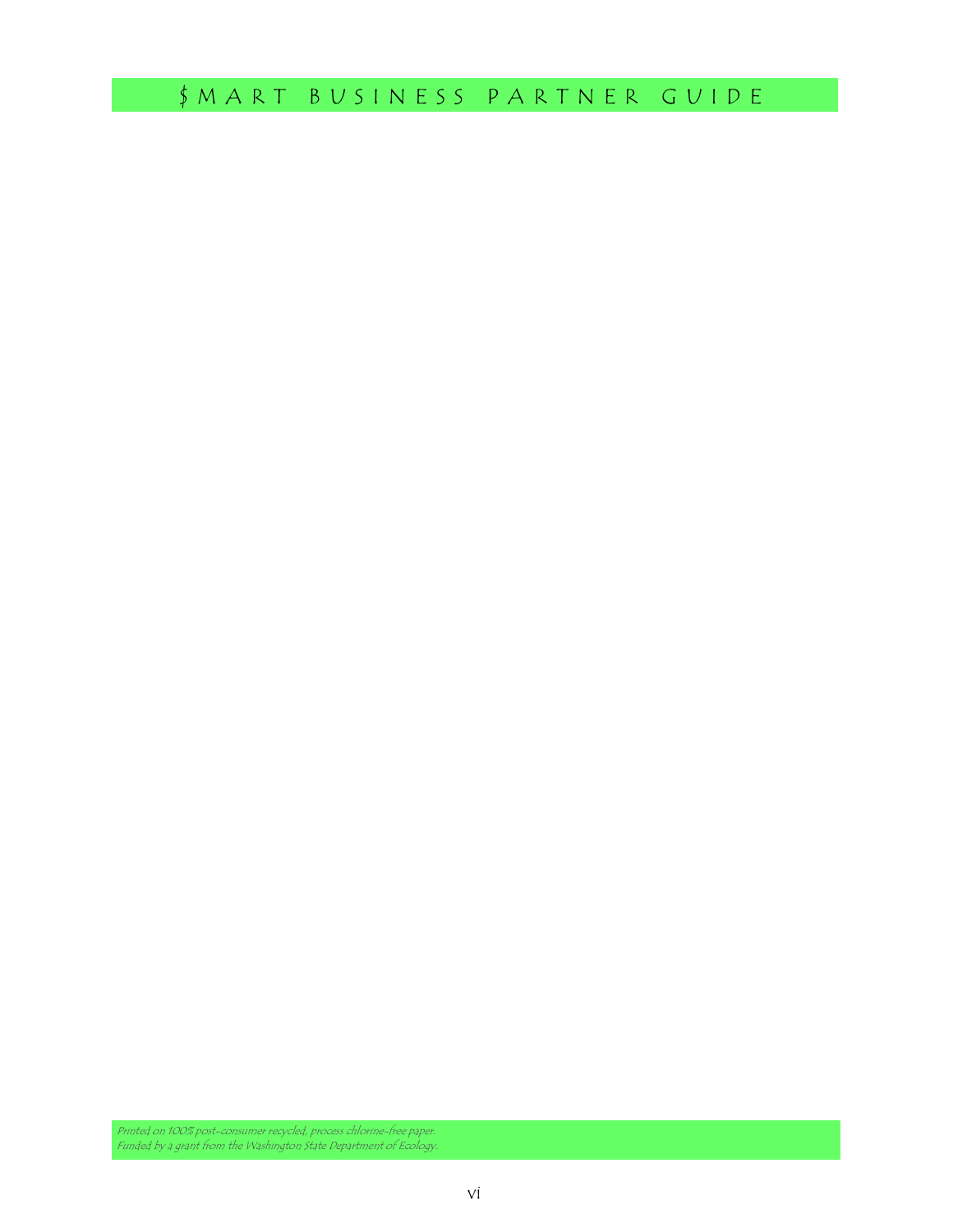# INTRODUCTION

The \$mart Business Partner Program is a free advisory service that

- provides a guide and assistance in setting and achieving goals to reduce energy, water, waste, and purchasing costs
- offers on-site visits and tools to achieve goals
- publicly recognizes businesses for their efforts to become sustainable by setting environmental goals
- awards decals to \$mart Business Partners so that local consumers can shop green

The \$mart Business Partner Program is designed to encourage, guide, and recognize any size or type of business that formally works toward sustainability in the workplace. "Sustainability" means meeting the needs of the present while ensuring that future generations have the same opportunities through stewardship of resources: economical, ecological, and socially equitable.

# Conservation of Resources

The focus of The \$mart Business Partner Program is conservation of resources; the program helps businesses reduce costs by

- Encouraging \$mart purchasing up front to reduce waste disposal and health costs
- Conserving energy and water
- Encouraging networking between businesses to use one business' waste as a resource for another business.
- Encouraging networking between businesses to combine shipments of recyclable materials.
- Helping businesses identify their regulated waste status and cost effective ways for managing hazardous waste.

Businesses that take the extra steps to incorporate any of these activities into your daily practices and meet the program's requirements will be awarded the official \$mart Business Partner seal to display in your front window, publicly announcing your dedication to protecting health and the environment. In addition, your business will be recognized with other \$mart Business Partner recipients yearly in a large newspaper display advertisement.

Printed on 100% post-consumer recycled, process chlorine-free paper. Funded by a grant from the Washington State Department of Ecology.

#### Reduce and Save - Inland Dentistry

- Sterilizes and reuses metal dental cassettes and pouches
- Reduces cost of purchasing 30 cassettes and pouches each day
- Cost of sterilization is less than the cost of the cassettes and pouches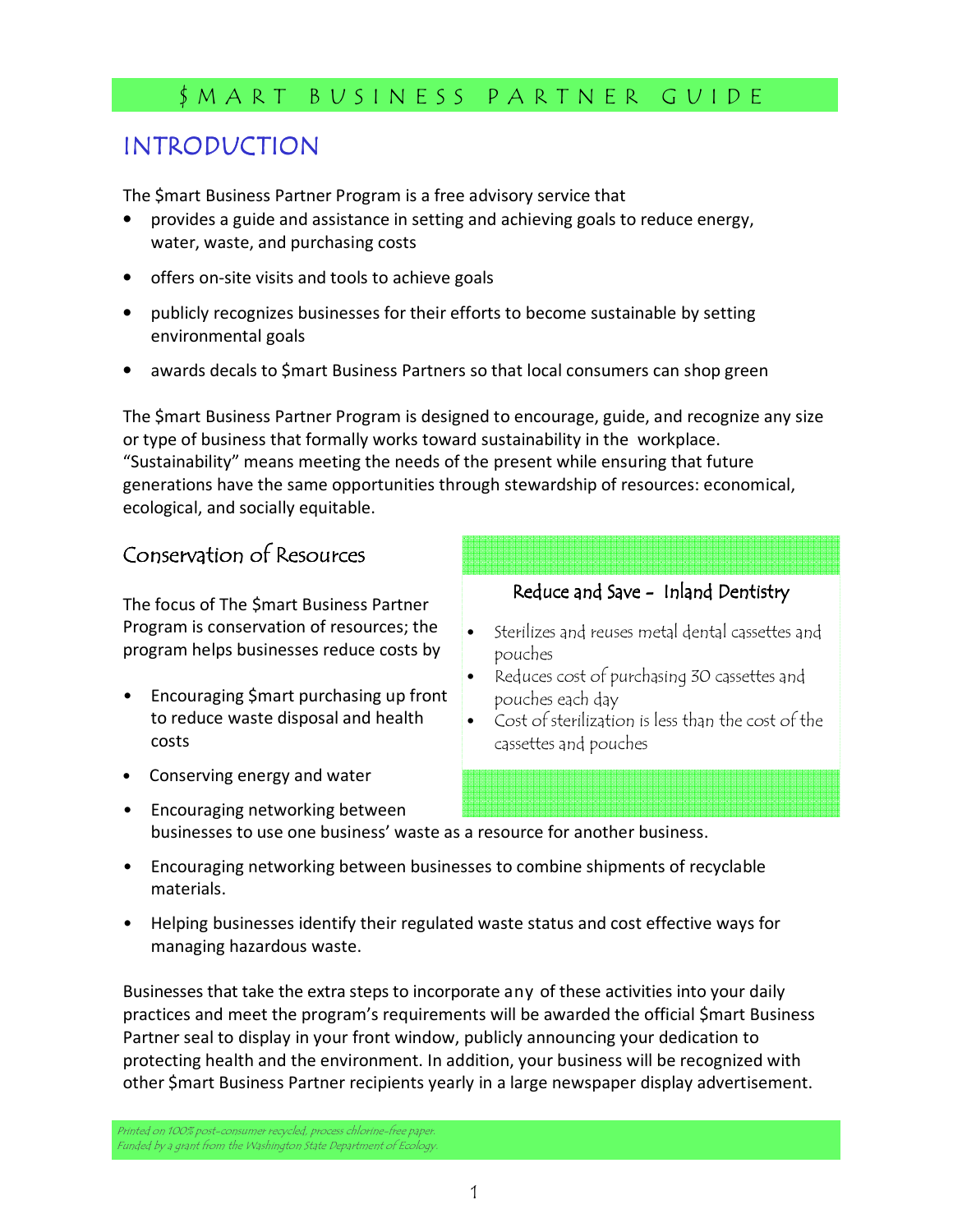# Benefits

Businesses of all kinds and sizes throughout Washington are finding that sustainable practices and operations are wise business decisions, offering many benefits. These benefits include, but are not limited to,

- improved environmental compliance
- reduced regulatory liabilities
- promotion of worker health
- increased profits

The \$mart Business Partner guide promotes the reduction of waste through reducing, reusing, and recycling materials, and making other wise choices for your business operations. Taking these steps saves energy, creates jobs, supplies valuable raw materials to industry, reduces the need for new landfills, decreases the emissions of many greenhouse gases and water pollutants, stimulates the development of environmentally friendly technologies, and conserves resources for future generations. The guide also will introduce you to basic hazardous waste management concepts.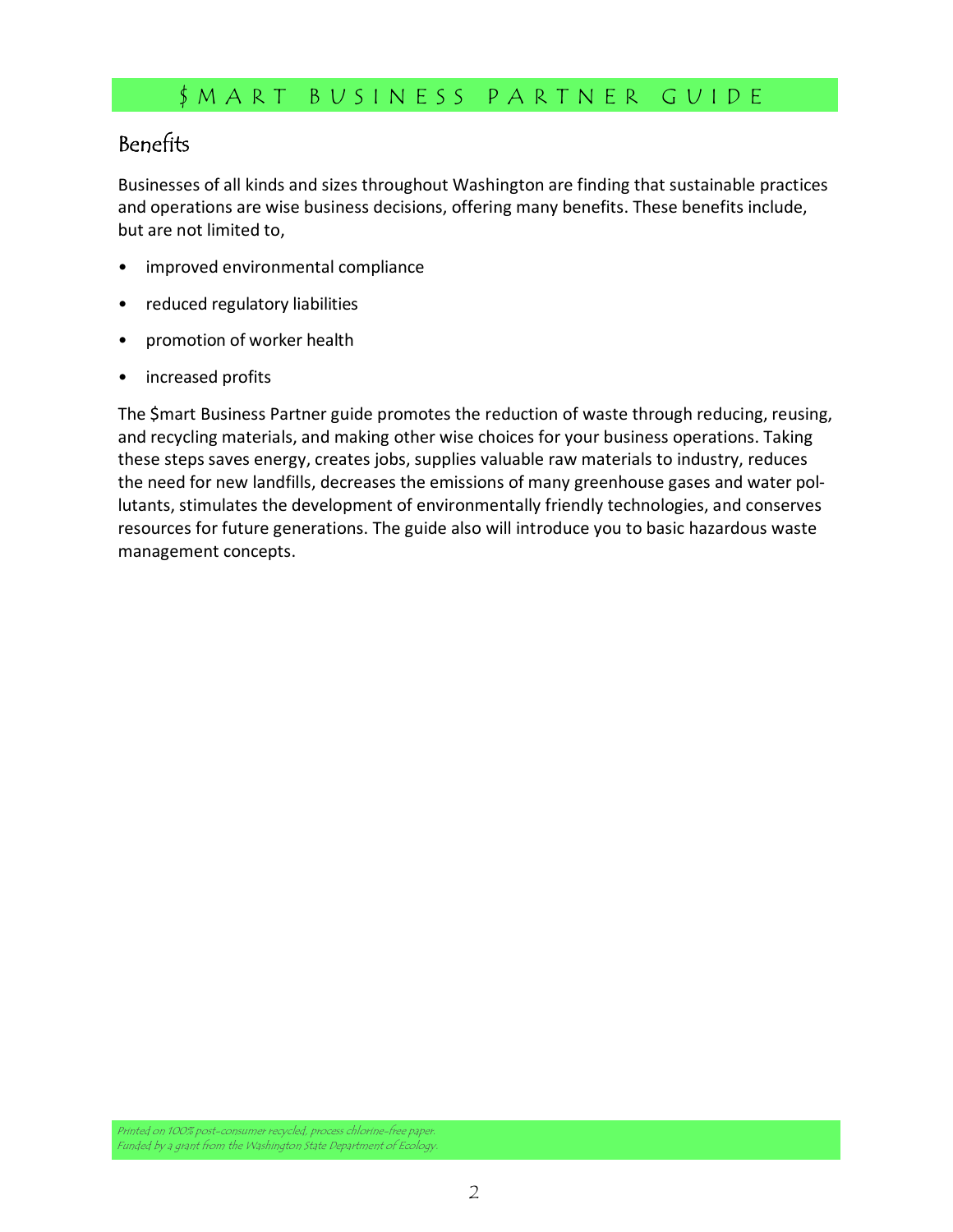# \$MART BUSINESS PARTNER PROCESS

To be a \$mart Business Partner your business or organization should:

- 1. Discuss your intent to become a \$mart Business Partner with your employees and elicit their ideas
- 2. Schedule an appointment with a \$mart Business Partner representative to:
	- Review the application process and the \$mart Business Partner Guide
	- Discuss potential changes based on your business needs, such as:
		- ♦ Waste reduction
		- ♦ Pollution prevention strategies
		- ♦ Energy and water conservation
		- ♦ Environmentally preferred (\$mart) purchasing
		- ♦ Recycling opportunities

#### 3. Complete the application

- Create a Formal Policy (see Sample Policy on p 6) and Sustainable Business Plan (your \$mart Business Partner representative can help with this).
- Identify goals that you and your employees believe are "do-able" and begin working toward them
- Receive your \$mart Business Partner decal to display at your business
- 4. Schedule a yearly review to continue as a \$mart Business Partner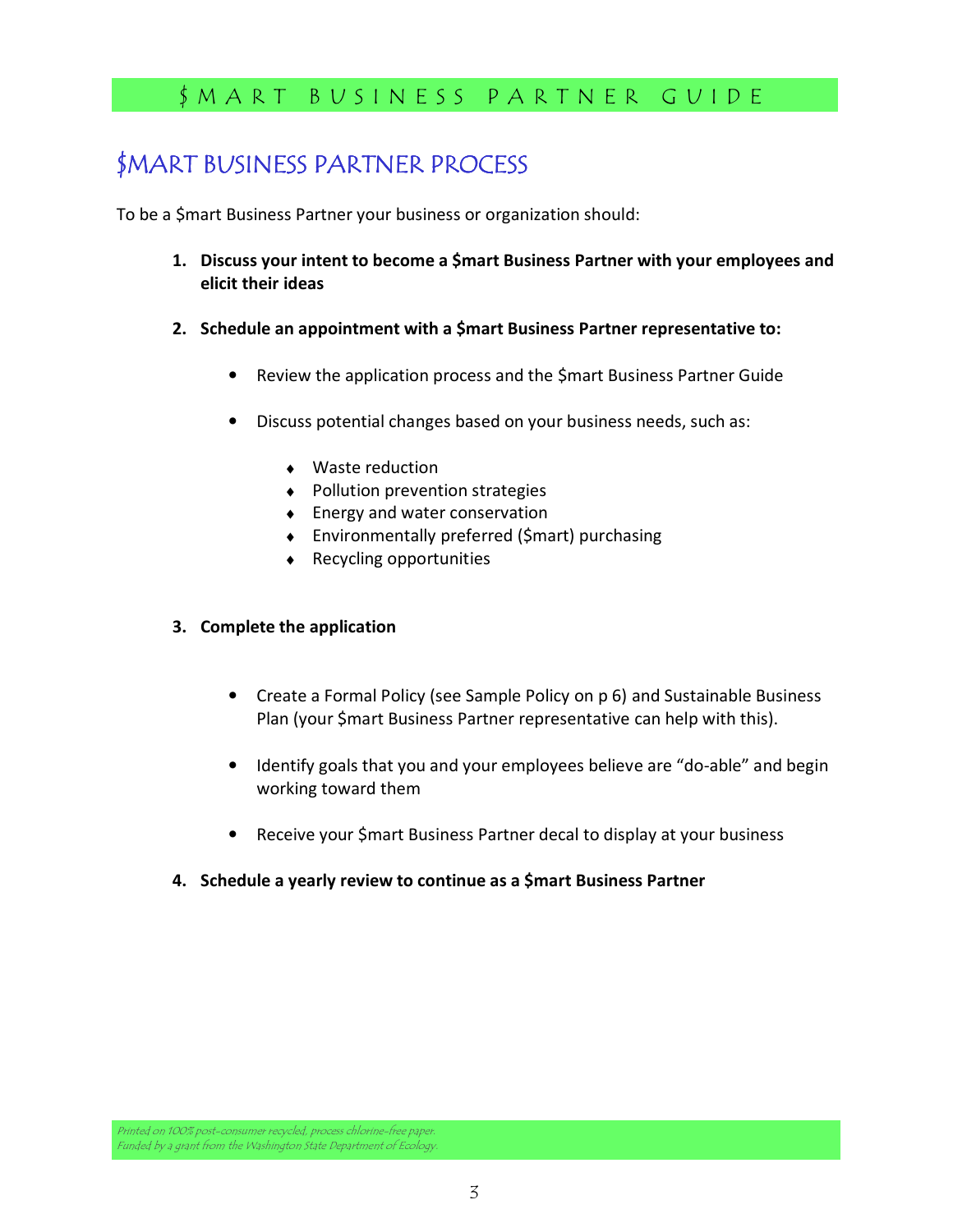# HELPFUL TIPS TO BEGIN THE PROCESS

#### I. Review the Definitions

A glossary of pertinent definitions are in the Appendix.

#### II. Establish Leadership

Who will lead the program and how will it be organized? The larger the office or business, the more leaders/volunteers are necessary. A representative from management must be involved.

#### III. Establish a Policy

Having a policy tells your employees and your customers your intent to conserve resources...yours and theirs. A sample policy is on p. 6 .

#### IV. Organize

- A. Consider your staff and how your office or business operates. Employee input and involvement from the beginning is essential to a successful introduction of the \$mart Business Partner Program. How can your employees get involved in the creation of the program. Would an education/training campaign be helpful? See p. 7 for an example employee survey.
- B. Using the application form (see p. 11), list
	- The reduction, pollution prevention, or reuse strategies already in place
	- The energy and water conservation measures already in place
	- The environmentally preferable products already being purchased
	- The materials already being recycled

#### C. Tour your facility to

- Double-check your accomplishments.
- Look for waste and pollution prevention measures that can be easily done.
- Look for potential long-term waste and pollution prevention goals.
- Determine if less-toxic alternative products can be substituted for use.
- Look for energy and water conservation practices that can be adopted.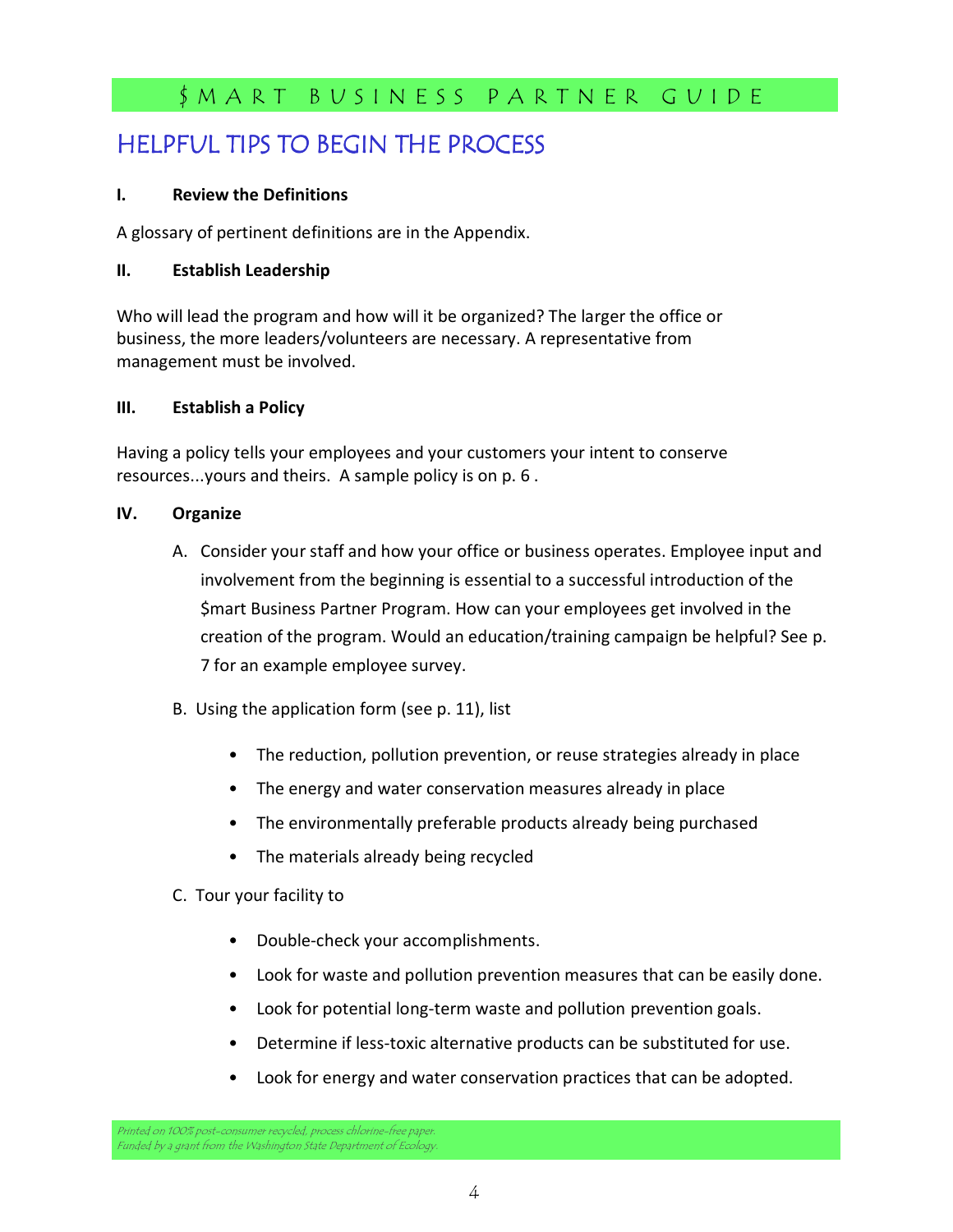- D. Examine your budget
	- What were the major expenditures last year?
	- What were the energy costs?
	- What were the costs of garbage disposal last year?
	- What were the water costs?
	- What were materials/product costs?
- E. Track your successes
- F. Review your Sustainable Business Plan periodically and amend it as necessary. Your \$mart Business Partnership will need to be reviewed one year after initial recognition and every two years after that. You will need to contact the \$mart Business Partner representative for a renewal meeting (see p. 17 for \$mart Business Partner Renewal Review form).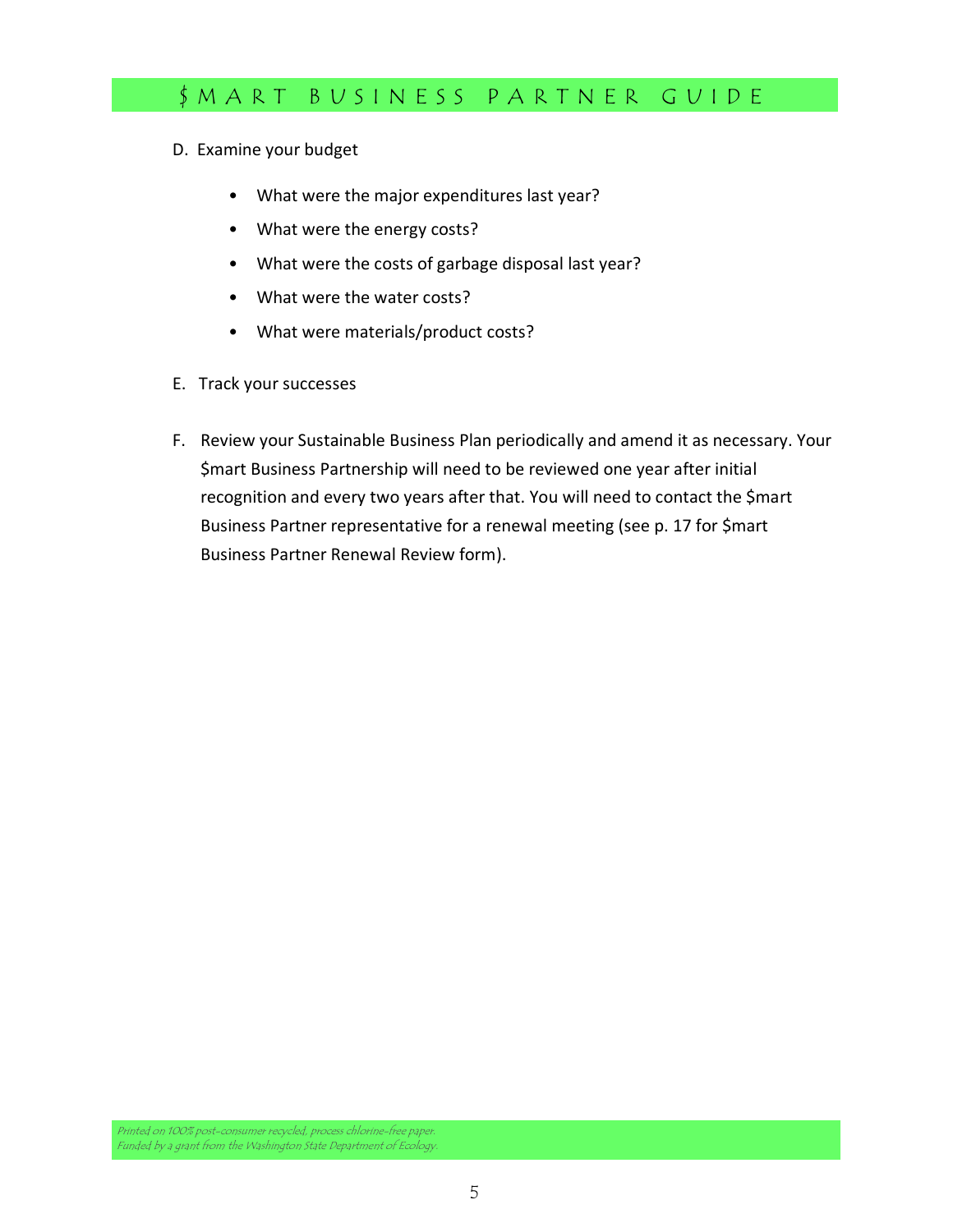# FORMAL POLICY EXAMPLE

| (Company or Organization Name)                                                                                                                                                                                                                                                                                 |
|----------------------------------------------------------------------------------------------------------------------------------------------------------------------------------------------------------------------------------------------------------------------------------------------------------------|
| <b>ENVIRONMENTAL POLICY</b>                                                                                                                                                                                                                                                                                    |
| <b>Company or Organization Name</b> is committed to operating in a way that<br>Is sustainable ("meeting the needs of the present without compromising the ability of<br>future generations to meet their own needs."). This is a management responsibility as<br>well as the responsibility of every employee. |
| In keeping with this policy, our objective as a company is to conserve resources and<br>achieve minimal adverse impact on the air, water and land through control of<br>our business environment.                                                                                                              |
| The Environmental Guidelines include the following points:                                                                                                                                                                                                                                                     |
| Minimizing or eliminating waste is a prime consideration in all business<br>activities.                                                                                                                                                                                                                        |
| Reuse and recycling will be given first consideration when classifying<br>materials for disposal.                                                                                                                                                                                                              |
| Selecting less-toxic alternative products for use will be a priority.                                                                                                                                                                                                                                          |
| Energy and water conservation will be a norm for all business activities.                                                                                                                                                                                                                                      |
| Environment protection is a measure of employee performance.                                                                                                                                                                                                                                                   |
|                                                                                                                                                                                                                                                                                                                |

Modify this example policy to suit your business. Distribute it to employees and post it in a public area of your business for your customers to see.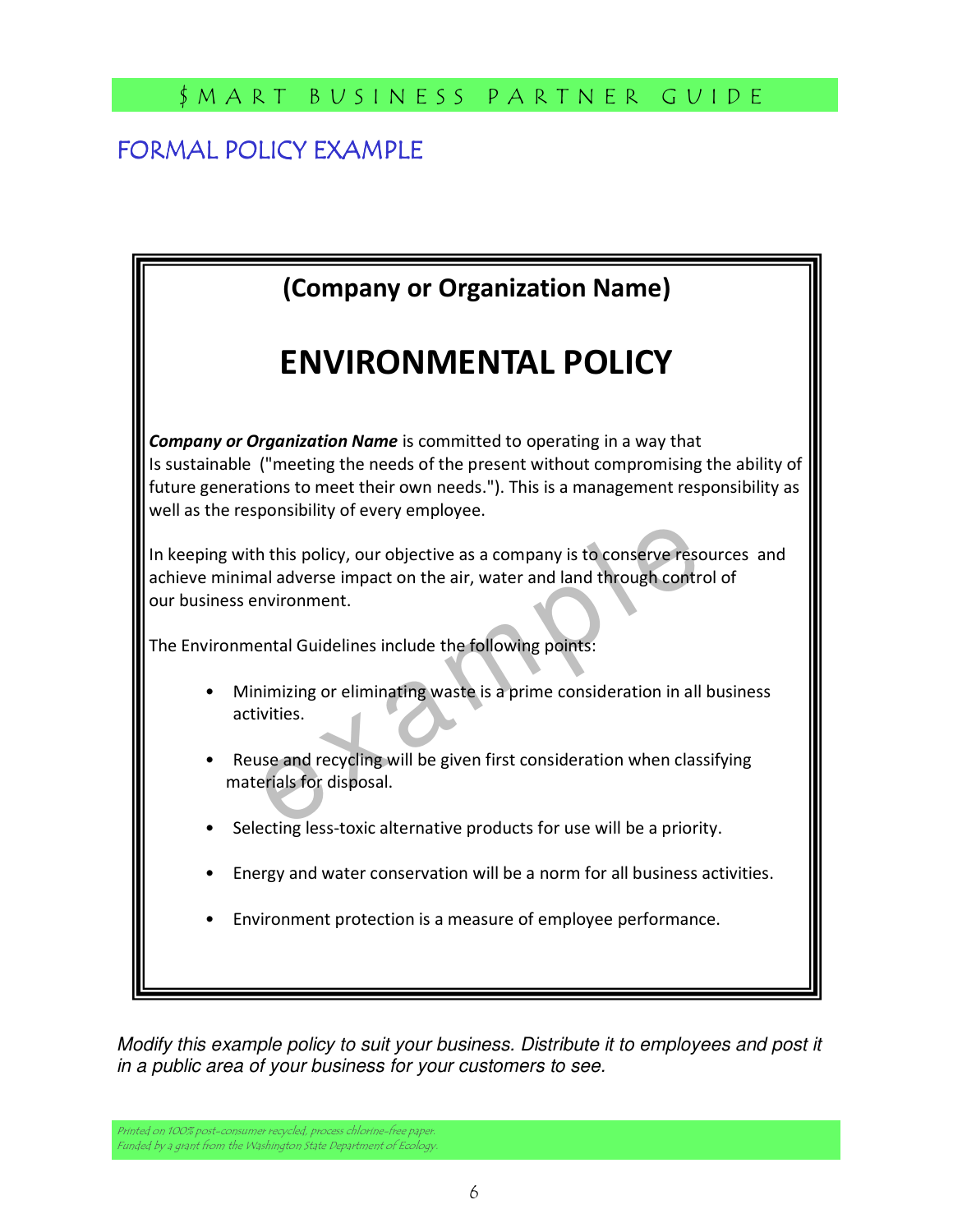You might want to consider surveying your employees. They will buy into the program if they are involved early on in the process. Here is an example to help you create your own survey.

# EMPLOYEE SURVEY

1. We are considering becoming a \$mart Business Partner and we need your input and involvement. Please fill out this survey and return it to the Operations Manager,

\_\_\_\_\_\_\_\_\_\_\_\_\_\_\_\_\_\_\_, by \_\_\_\_\_\_\_\_\_\_\_\_\_\_\_. We look forward to your comments.

2. What ideas do you have on how we can reduce waste, purchase greener at comparable costs, save energy and water costs or other environmentally friendly practices? (*Please use the* back of this sheet for more space, if necessary).

3. Will you participate in waste reduction activities like: copying on both sides of paper, using durable instead of disposable kitchenware and others?

|     | durable instead of disposable kitchenware and others?                                      |                        |  |  |
|-----|--------------------------------------------------------------------------------------------|------------------------|--|--|
| Yes | No Why not?                                                                                |                        |  |  |
|     | 4. Are there any reuse or recycling efforts currently conducted in your office or section? |                        |  |  |
| Yes | What materials?<br>What office or section?                                                 |                        |  |  |
| No  |                                                                                            |                        |  |  |
|     | 5. Would you participate in a recycling program here in the building?                      |                        |  |  |
| Yes |                                                                                            | $\mathsf{No}$ Why not? |  |  |
|     | If yes, what materials would you recycle?                                                  |                        |  |  |

|  | White paper | Colored paper | Mixed paper |
|--|-------------|---------------|-------------|
|--|-------------|---------------|-------------|

Cardboard **Cardboard Newsprint Cardboard Cardboard Cardboard Cardboard Cardboard Cardboard Cardboard Cardboard Cardboard Cardboard Cardboard Cardboard Cardboard Cardboard Cardboard Cardboa** 

Plastic **Executive Batteries Contact Plastic** Different Plastic

6. Interested in helping to coordinate the \$mart Business Program?

Name and Tel. Number **Name and Tel.** Number

We appreciate your time and interest. You will be receiving information on the program details in the future. Thank you.

The Management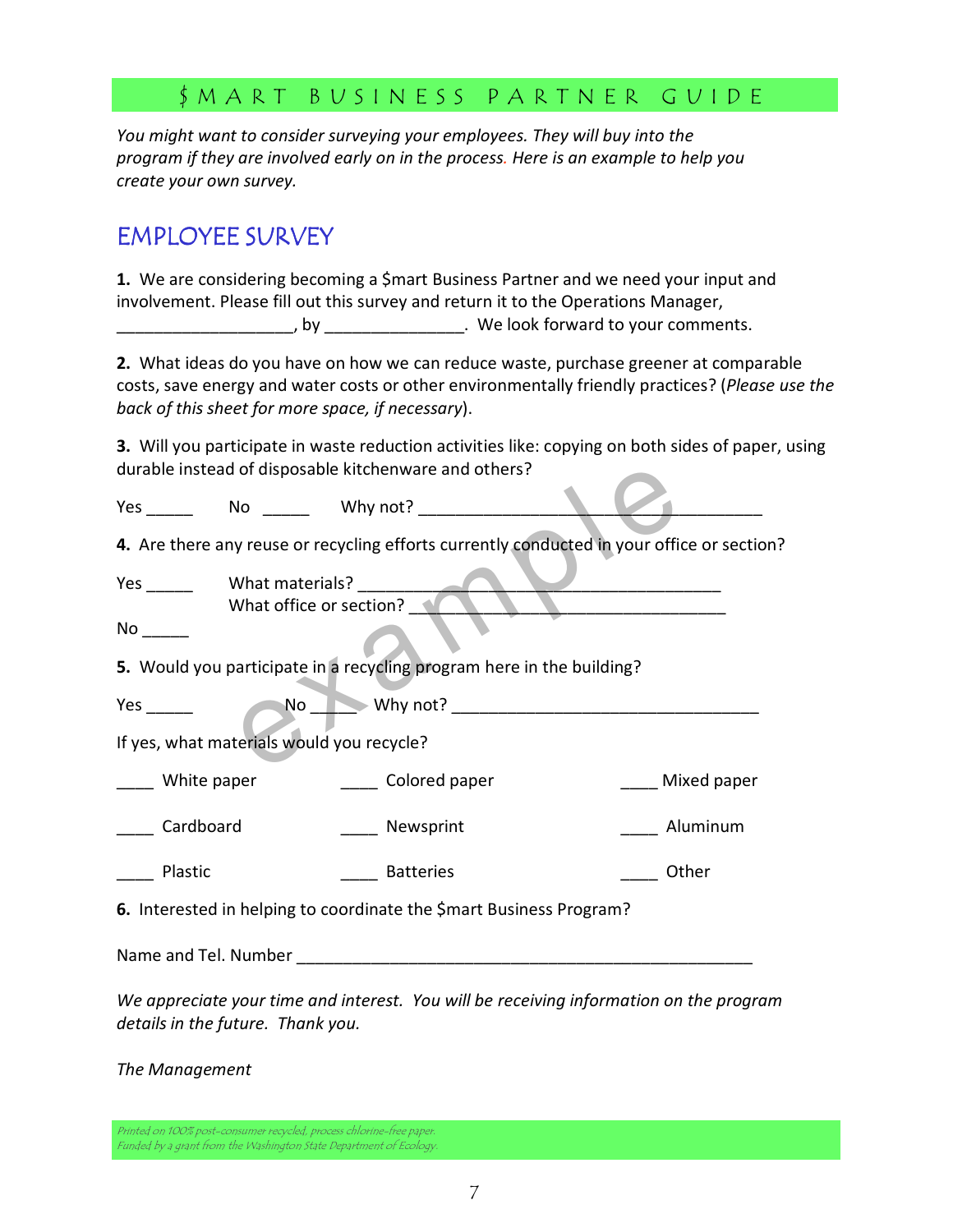Consider creating a formal Waste Reduction and Recycling Plan as a guideline for your business to follow.

# WASTE REDUCTION AND RECYCLING PLAN

Company: ABC Insurance Agency

Contact Person: John Doe, Manager

Address: 1401 Daisy Road, Walla Walla, WA 99362

Phone: 533-1111

Initial \$mart Business Partner Visit: June 2009

Type of business: Insurance office

Number of Employees: 5 Maximum Capacity: 360

Sewer and Septic: City of Walla Walla

Garbage Hauler: Walla Walla Sanitation Department

**Example 18 Section 2009**<br> **Example 18 Section 2009**<br> **Example 18 Section 2009**<br> **Example 18 Section 2009**<br> **Example 18 Section 2009**<br> **Example 18 Section 2009**<br> **Example 10 Section 2009**<br> **Example 2009**<br> **Example 2009**<br> Waste Disposal: The business shares a 10-cubic yard dumpster with other businesses who lease space in this complex. ABC Insurance does not keep track of what percentage of the dumpster we use, however, a visual inspection revealed that we use approximately one-fourth of the dumpster (or 2.5 cubic yards) per week. The three top items constituting ABC Insurance's waste stream are: used office paper, cardboard, used beverage containers and waste paper . The monthly cost to dispose of garbage is \$226.20 or \$1,357.20 per year.

Future Goals: Identify sustainability opportunities and incorporate them into business practices where possible.

| <b>New Strategies</b>                                                                                                                                          |
|----------------------------------------------------------------------------------------------------------------------------------------------------------------|
| Whenever possible, keep<br>correspondence and<br>financial files electronically<br>Circulate employee<br>information via e-mail rather<br>than hardcopy memos. |
|                                                                                                                                                                |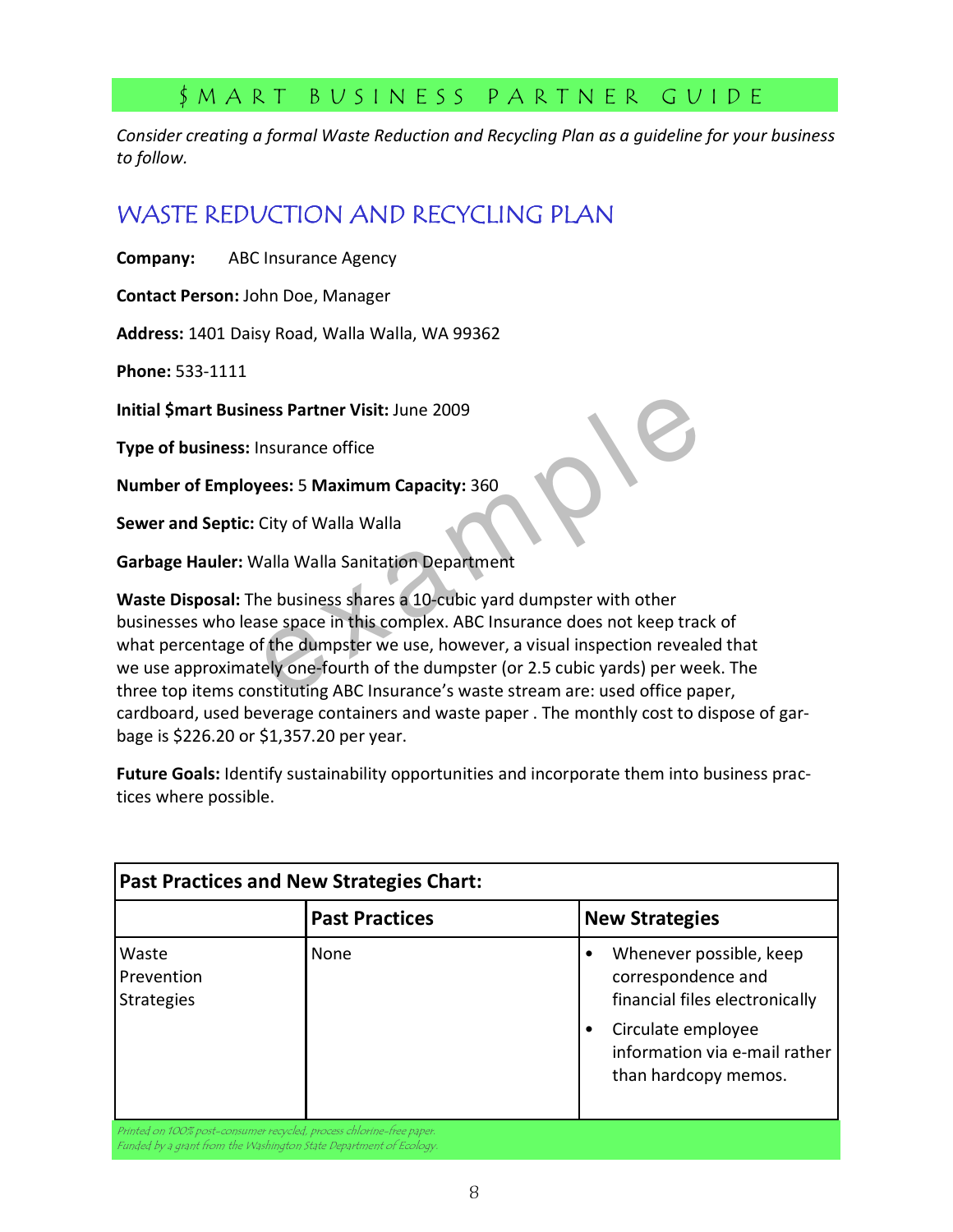|                                         | <b>Past Practices</b>                                                       | <b>New Strategies</b>                                                                                                                                                                                                                                     |
|-----------------------------------------|-----------------------------------------------------------------------------|-----------------------------------------------------------------------------------------------------------------------------------------------------------------------------------------------------------------------------------------------------------|
| Waste<br>Reduction<br><b>Strategies</b> | none                                                                        | Set printers to print double-sided<br>Copy double-sided<br>Request electronic files rather than paper<br>files whenever possible<br>Use durable dishware                                                                                                  |
| Sustainable<br>Purchases                | None                                                                        | Purchase<br>EnergyStar labeled products<br>WaterSense labeled products<br><b>EPEAT computer equipment</b><br>Office supplies with recycled content<br>Re-manufactured printer and toner<br>cartridges                                                     |
| Pollution<br>Prevention                 | Cleaning supplies are<br>stored in the break<br>and custodial areas<br>only | Purchase less-toxic biobased cleaning<br>supplies                                                                                                                                                                                                         |
| Energy<br>Conservation                  | None                                                                        | Turn lights off when leaving an office<br>٠<br>Turn off all electronic equipment overnight<br>Install an electronic thermostat                                                                                                                            |
| Water Conservation   None               |                                                                             | Install low flow toilets and flow restrictors on<br>$\bullet$<br>faucets                                                                                                                                                                                  |
| Recycling<br><b>Strategies</b>          | None                                                                        | Recycle<br>Mixed paper (newspaper, magazines,<br>office paper)<br>Cardboard<br>Aluminum, tin<br>Numbered plastics (except Styrofoam)<br>Printer and toner cartridges<br>Rechargeable batteries<br>Electronics (computers, monitors, cell<br>phones, etc.) |

Funded by a grant from the Washington State Department of Ecc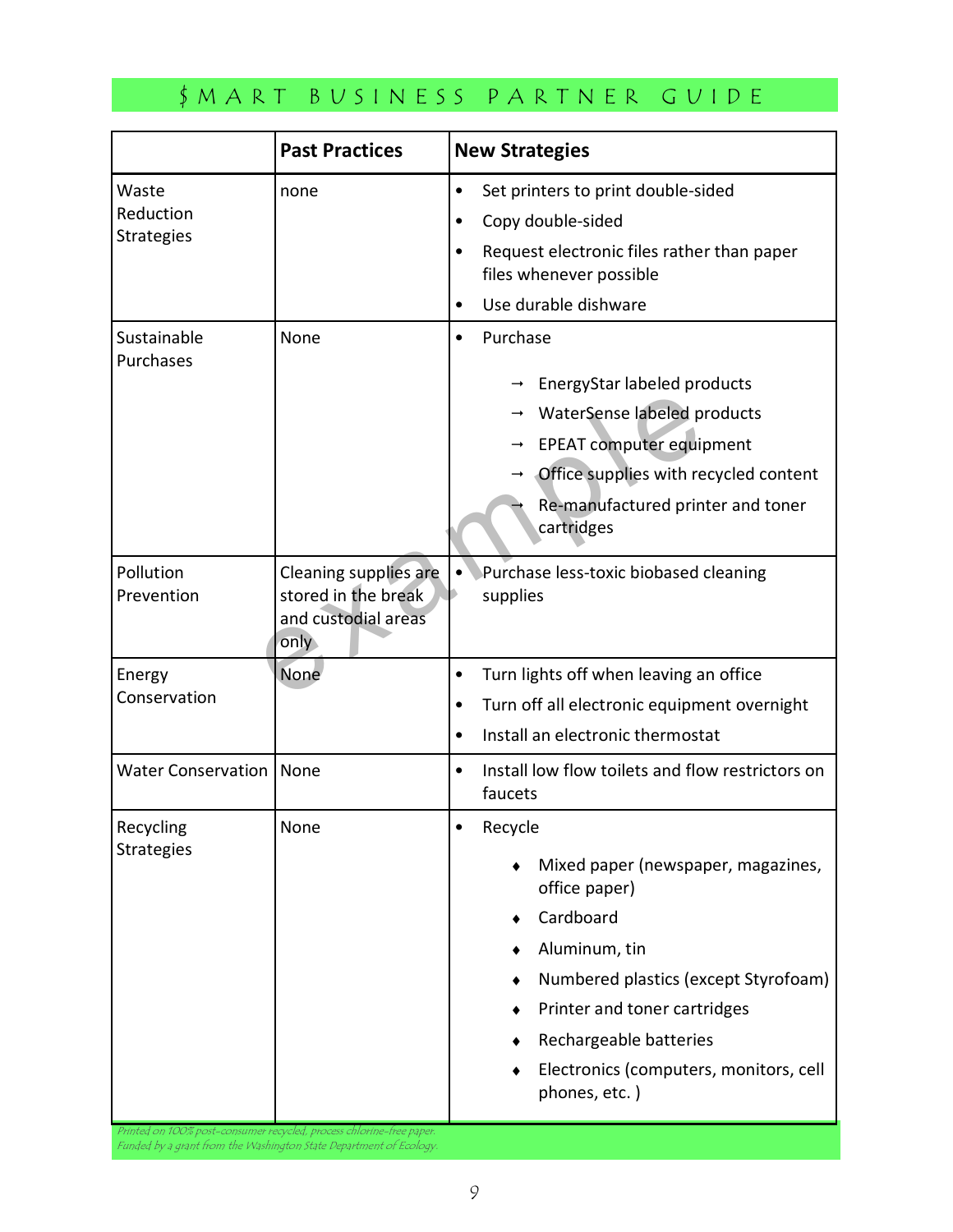NOTES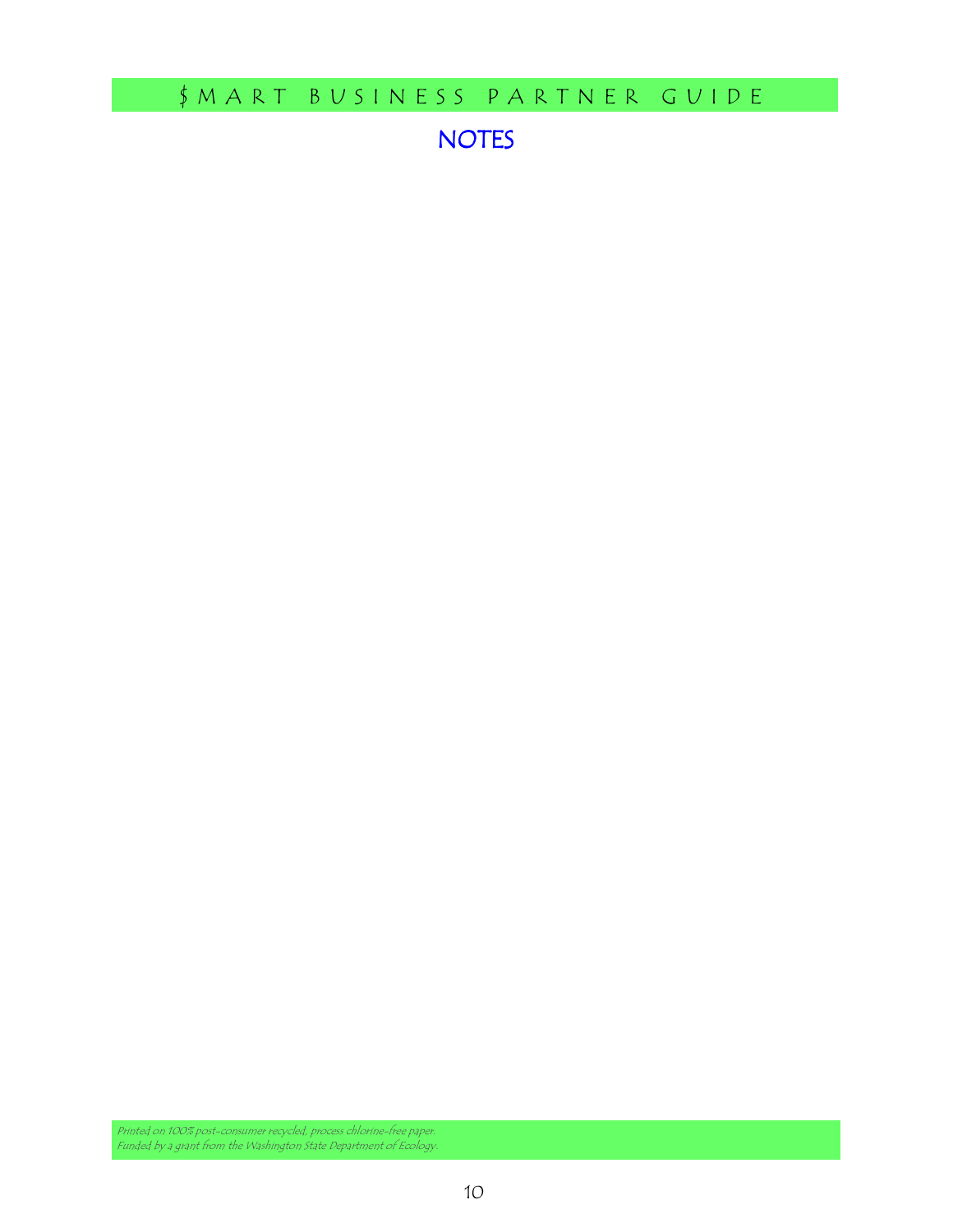

\$mart Business Partner Program Jerry Owens, Technical Representative (509) 525-0850 ext. 105 Geraldowens2@gmail.com

# \$ MART BUSINESS PARTNER APPLICATION

DIRECTIONS: Please complete this form. Write "NA" if the question does not apply to your organization. When finished, keep a copy for yourself and return a copy to 29 E. Sumach St., Walla Walla, WA 99362.

Business Name \_\_\_\_\_\_\_\_\_\_\_\_\_\_\_\_\_\_\_\_\_\_\_\_\_\_\_\_\_\_\_\_\_\_\_\_\_ Contact \_\_\_\_\_\_\_\_\_\_\_\_\_\_\_\_\_\_\_\_\_\_\_\_\_\_\_\_\_\_

Address \_\_\_\_\_\_\_\_\_\_\_\_\_\_\_\_\_\_\_\_\_\_\_\_\_\_\_\_\_\_\_\_\_\_\_\_\_\_\_\_\_\_\_\_\_\_\_\_\_\_\_\_\_\_\_\_\_\_\_\_\_\_\_\_\_\_\_\_\_\_\_\_\_\_\_\_\_\_\_\_

Tel \_\_\_\_\_\_\_\_\_\_\_\_\_\_\_\_\_\_\_ Fax \_\_\_\_\_\_\_\_\_\_\_\_\_\_\_\_\_\_ e-Mail \_\_\_\_\_\_\_\_\_\_\_\_\_\_\_\_\_\_\_\_\_\_\_\_\_\_\_\_\_\_\_\_\_\_\_\_\_

| <b>TYPE OF BUSINESS ORGANIZATION (Check one)</b>                                    |             |                                                                                                                    |                |
|-------------------------------------------------------------------------------------|-------------|--------------------------------------------------------------------------------------------------------------------|----------------|
| Construction                                                                        | Hotel/Motel | Restaurant/Bar                                                                                                     | School/College |
| Government                                                                          | Industrial  | Retail                                                                                                             | Winery         |
| <b>Health Care</b>                                                                  | Office/Bank | Service                                                                                                            | Other          |
| Describe products/service:                                                          |             |                                                                                                                    |                |
| <b>BASELINE</b>                                                                     |             |                                                                                                                    |                |
| What is the average monthly cost of all business supplies?                          |             |                                                                                                                    | \$             |
| \$<br>What is the average monthly energy cost?                                      |             |                                                                                                                    |                |
| What is the average monthly water cost?                                             |             |                                                                                                                    | \$             |
| How much solid waste (by weight) does your business generate monthly?               |             |                                                                                                                    | tons           |
| What is the monthly cost to dispose of solid waste that is not recycled?            |             |                                                                                                                    | \$             |
| What is the monthly cost to recycle?                                                |             |                                                                                                                    | \$             |
| Describe any purchases that might be reduced or are of concern.                     |             |                                                                                                                    |                |
| Describe potential energy conservation measures that might be implemented.          |             |                                                                                                                    |                |
| Describe potential water conservation measures that might be implemented.           |             |                                                                                                                    |                |
|                                                                                     |             | Describe any waste streams or material of special concern (such as hazardous waste, cardboard, paper, food waste). |                |
| Describe any specific disposal restrictions affecting your business.                |             |                                                                                                                    |                |
| Describe your biggest barriers to waste, energy, and water reduction and recycling. |             |                                                                                                                    |                |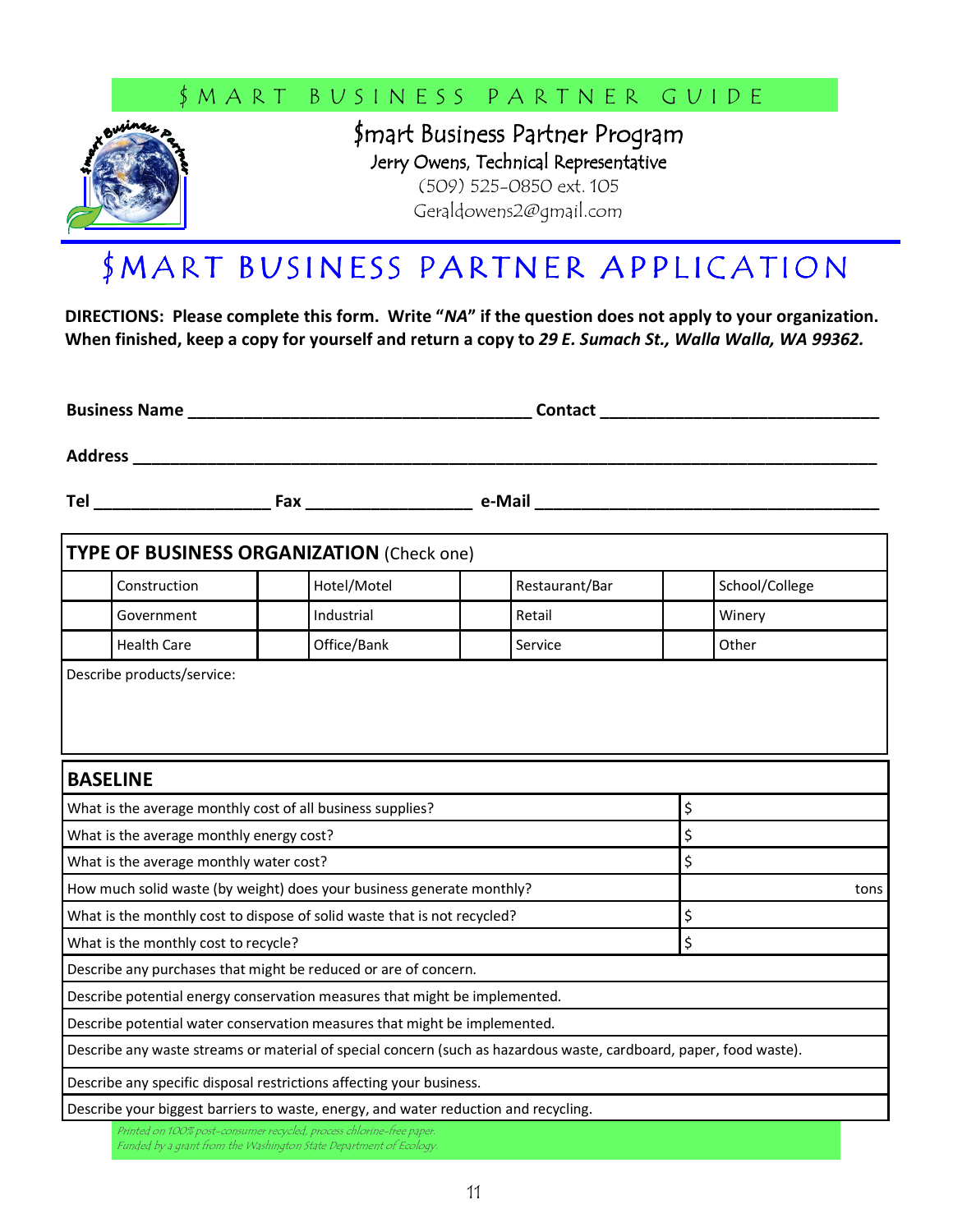| <b>SMART PURCHASING STRATEGIES</b><br>In your business operations, do you (check yes or no for current practices and then the last box if it is a practice<br>you could begin doing). | NO |  |
|---------------------------------------------------------------------------------------------------------------------------------------------------------------------------------------|----|--|
| Eliminate or reduce purchases?                                                                                                                                                        |    |  |
| Specify take-back of packaging or at least minimally packaged goods?                                                                                                                  |    |  |
| Buy biobased and recycled content materials?                                                                                                                                          |    |  |
| Buy reusable instead of single-use products?                                                                                                                                          |    |  |
| Purchase refurbished equipment or furnishings?                                                                                                                                        |    |  |
| Purchase re-manufactured printer/toner cartridges?                                                                                                                                    |    |  |
| Buy energy efficient products like EnergyStar appliances and EPEAT computers?                                                                                                         |    |  |
| Buy WaterSense labeled products?                                                                                                                                                      |    |  |
| Are there any other \$mart purchasing measures that your business has taken? Have they impacted your bottom line?                                                                     |    |  |

Are there any innovative \$mart purchasing measures that you might be able to institute?

| <b>WASTE REDUCTION STRATEGIES</b>                                                                                        | <b>NO</b> | A |
|--------------------------------------------------------------------------------------------------------------------------|-----------|---|
| In your business operations, do you (check yes or no for current practices and then the last box if it is a practice you |           | D |
| could begin doing).                                                                                                      |           | D |
| Reuse packing containers, envelopes, and/or bags?                                                                        |           |   |
| Return pallets, shipping boxes or other material to vendors or donate to the public?                                     |           |   |
| Exchange waste with other businesses? (Your waste may be a useful raw material.)                                         |           |   |
| Practice double-sided printing and photocopying?                                                                         |           |   |
| Use electronic mail (e-mail) and filing instead of paper whenever possible?                                              |           |   |
| Turn used one-sided paper into scratch paper?                                                                            |           |   |
| Cancel junk mail and catalogs you don't need?                                                                            |           |   |
| Use durable dishes and silverware instead of disposables?                                                                |           |   |
| Are there any other waste reduction measures that your business has taken? Have they impacted your bottom line?          |           |   |

Are there any innovative waste reduction measures that you might be able to institute?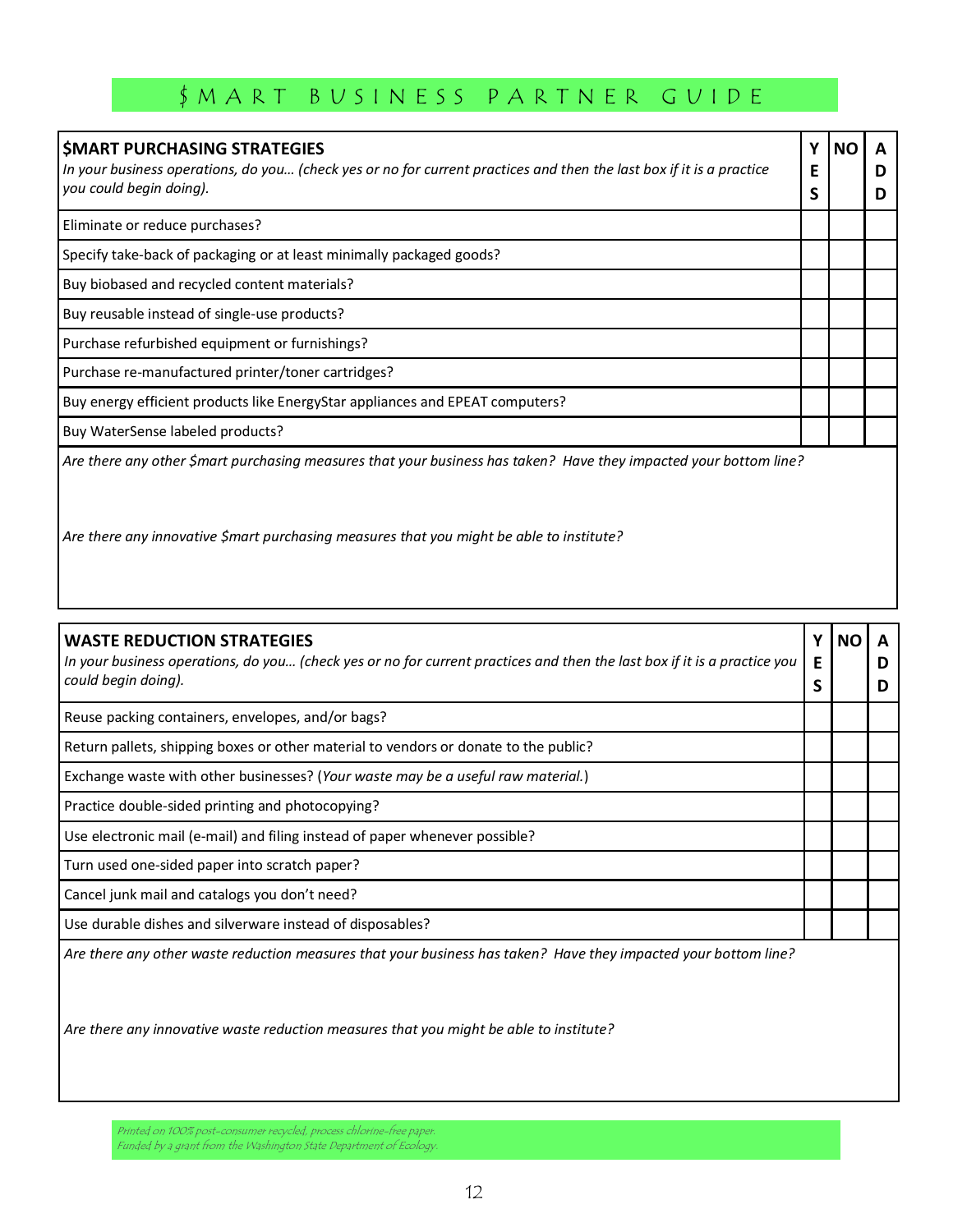| <b>ENERGY CONSERVATION STRATEGIES</b><br>In your business operations, do you (check yes or no for current practices and then the last box if it is a practice<br>you could begin doing). | Ε<br>S | NΟ | D<br>D |
|------------------------------------------------------------------------------------------------------------------------------------------------------------------------------------------|--------|----|--------|
| Use T5 or as a minimum T8 fluorescent lights instead of incandescent light bulbs?                                                                                                        |        |    |        |
| Turn off lights, appliances, computers, and/or HVAC systems when not in use?                                                                                                             |        |    |        |
| Insulate around windows and doors, ducting, penetrations, walls, floors, attic space?                                                                                                    |        |    |        |
| Purchase fuel-efficient vehicles?                                                                                                                                                        |        |    |        |
| Optimize vehicle maintenance?                                                                                                                                                            |        |    |        |
| Check tire pressure monthly?                                                                                                                                                             |        |    |        |
| Reduce idling by turning engine off if idling will be longer than 30 seconds?                                                                                                            |        |    |        |
| Combine trips?                                                                                                                                                                           |        |    |        |
| Promote employee carpooling or using alternate forms of transportation?                                                                                                                  |        |    |        |
| Use telephone or internet conferencing instead of travel?                                                                                                                                |        |    |        |
| Are there any other energy conservation measures that your business has taken? Have they impacted your bottom line?                                                                      |        |    |        |

Are there any innovative energy conservation measures that you might be able to institute?

| <b>WATER CONSERVATION STRATEGIES</b><br>In your business operations, do you (check yes or no for current practices and then the last box if it is a practice<br>you could begin doing). | Υ<br>Ε | <b>NO</b> |  |
|-----------------------------------------------------------------------------------------------------------------------------------------------------------------------------------------|--------|-----------|--|
| Use WaterSense labeled faucets or low-flow aerators?                                                                                                                                    |        |           |  |
| Use low flow toilets and/or dual-flush toilets?                                                                                                                                         |        |           |  |
| Use water sensors to control irrigation systems?                                                                                                                                        |        |           |  |
| Use drip irrigation whenever possible?                                                                                                                                                  |        |           |  |
| Adjust sprinkler heads frequently?                                                                                                                                                      |        |           |  |
| Water at night?                                                                                                                                                                         |        |           |  |
| Use a closed-loop water system process?                                                                                                                                                 |        |           |  |
| Are there any other water conservation measures that your business has taken? Have they impacted your bottom line?                                                                      |        |           |  |

Are there any innovative water conservation measures that you might be able to institute?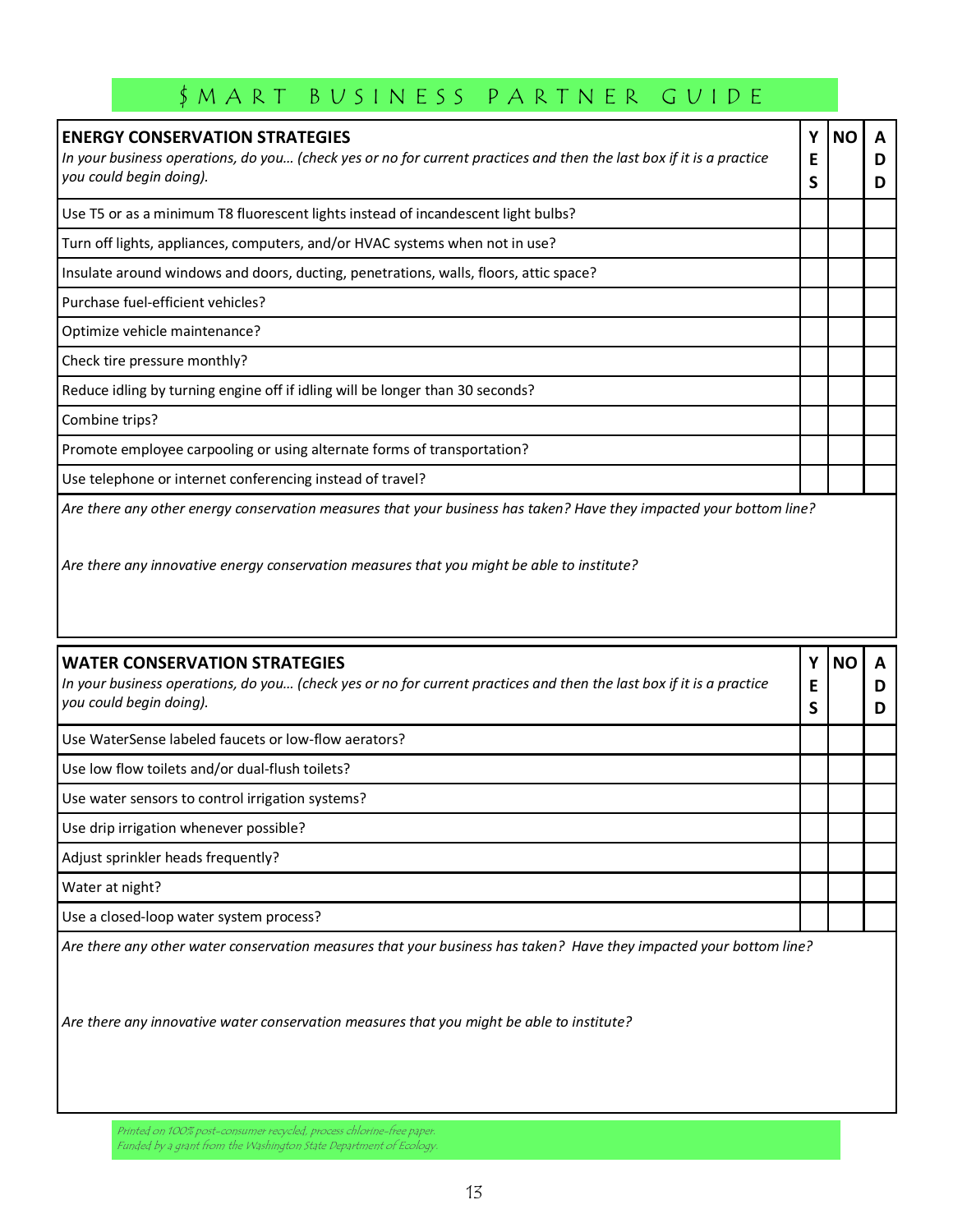| <b>POLLUTION PREVENTION</b><br>Do you reduce the toxicity of your operation by (check yes or no for current practices and then the last box if it is a<br>practice you could begin doing). | Υ<br>F | <b>NO</b> | A<br>D |
|--------------------------------------------------------------------------------------------------------------------------------------------------------------------------------------------|--------|-----------|--------|
| Using non-toxic cleaners?                                                                                                                                                                  | S      |           | D      |
| Using non-toxic varnishes and paints?                                                                                                                                                      |        |           |        |
| Using other less toxic alternative products?                                                                                                                                               |        |           |        |
| Using a pressure washer and biodegradable cleaners instead of solvents to clean equipment?                                                                                                 |        |           |        |
| Handling and disposing of hazardous materials properly?                                                                                                                                    |        |           |        |
| Are there any other pollution prevention measures that your business has taken?<br>Are there any innovative pollution prevention measures that you might be able to institute?             |        |           |        |

| $ {\sf RECYCLING}$ (What materials do you recycle? Check all that apply.) |                                                             |  |                                        |  |                                  |  |
|---------------------------------------------------------------------------|-------------------------------------------------------------|--|----------------------------------------|--|----------------------------------|--|
|                                                                           | <b>Beverage/Food Containers</b><br>(Aluminum, Plastic, Tin) |  | Organic Material/Yard or Food<br>Waste |  | Construction/Demolition<br>Waste |  |
|                                                                           | Cardboard                                                   |  | <b>Used Cooking Oil</b>                |  | Tire/Rubber Waste                |  |
|                                                                           | <b>White Paper</b>                                          |  | Pallets                                |  | Used Vehicle Oil/Antifreeze      |  |
|                                                                           | <b>Mixed Paper</b>                                          |  | Wood Waste                             |  | Plastic Scrap                    |  |
|                                                                           | <b>Toner/Printer Cartridges</b>                             |  | Scrap Metal                            |  | <b>Textile Scrap</b>             |  |
|                                                                           | Electronic Equipment/Computers                              |  | Other                                  |  | Other                            |  |

| DO YOU HAVE ANY OF THE FOLLOWING IN PLACE AT YOUR ORGANIZATION?<br>(Check all that apply.) |                                   |  |                        |  |                               |  |  |
|--------------------------------------------------------------------------------------------|-----------------------------------|--|------------------------|--|-------------------------------|--|--|
|                                                                                            | Environmental Policy or Team      |  | Waste Reduction Plan   |  | <b>Buy Sustainable Policy</b> |  |  |
|                                                                                            | <b>Energy Conservation Policy</b> |  | <b>Recycling Goals</b> |  | <b>Green Building Policy</b>  |  |  |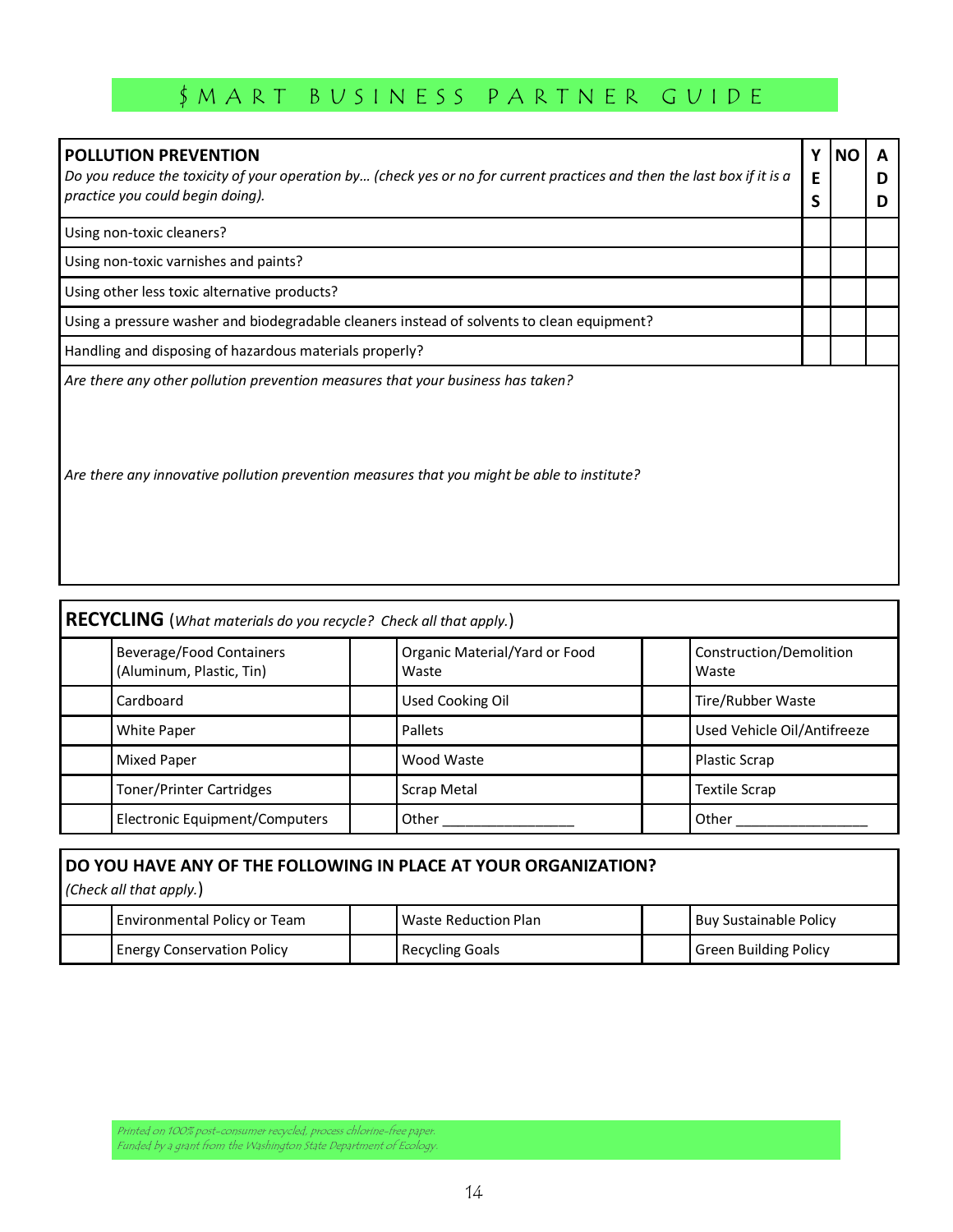FUTURE GOALS SUMMARY (Please LIST all future goals for your organization based on your answers in the previous sections.)

\$MART PURCHASING STRATEGIES

WASTE REDUCTION STRATEGIES

ENERGY CONSERVATION STRATEGIES

WATER CONSERVATION STRATEGIES

POLLUTION PREVENTION STRATEGIES

RECYCLING GOALS

#### THANK YOU!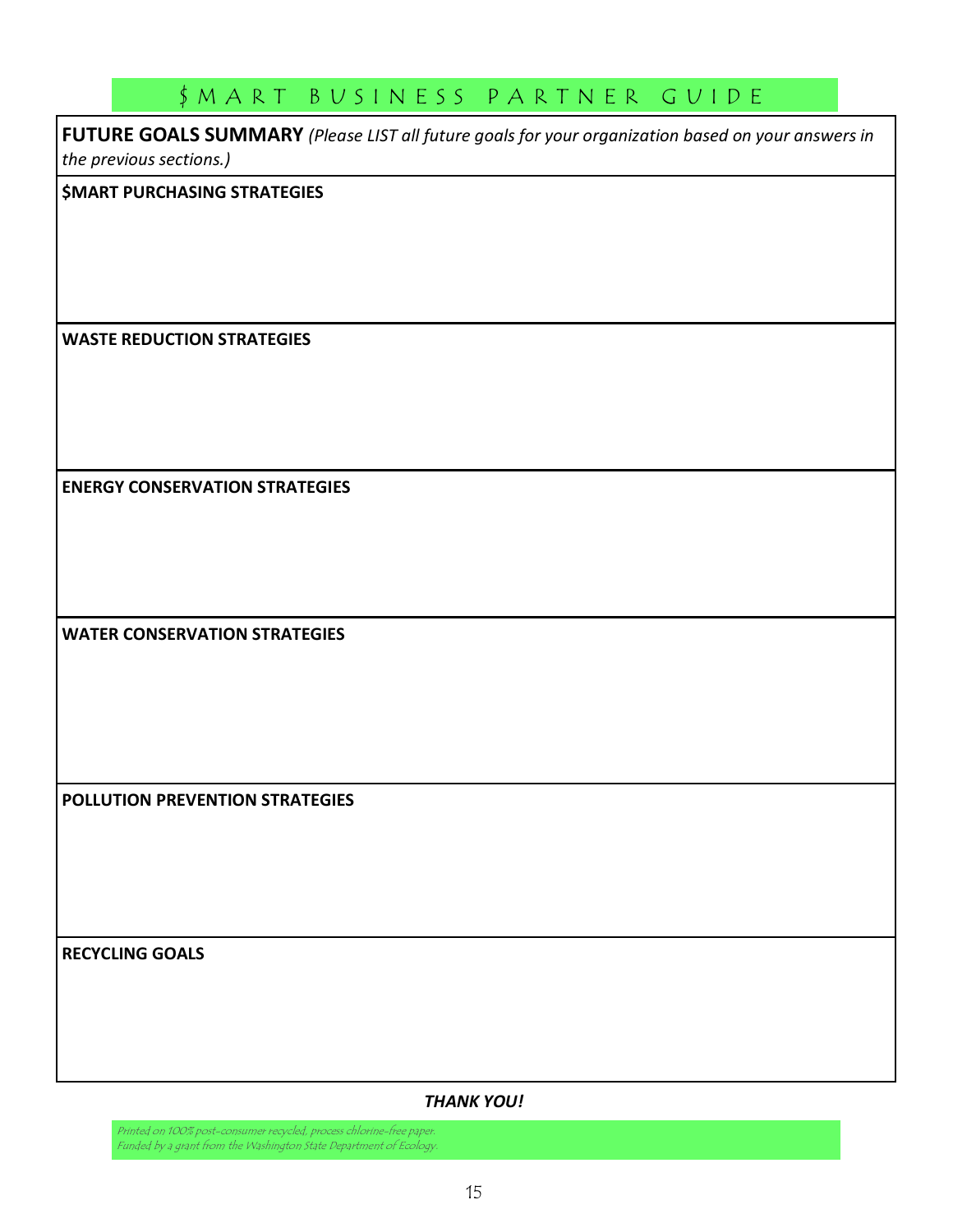NOTES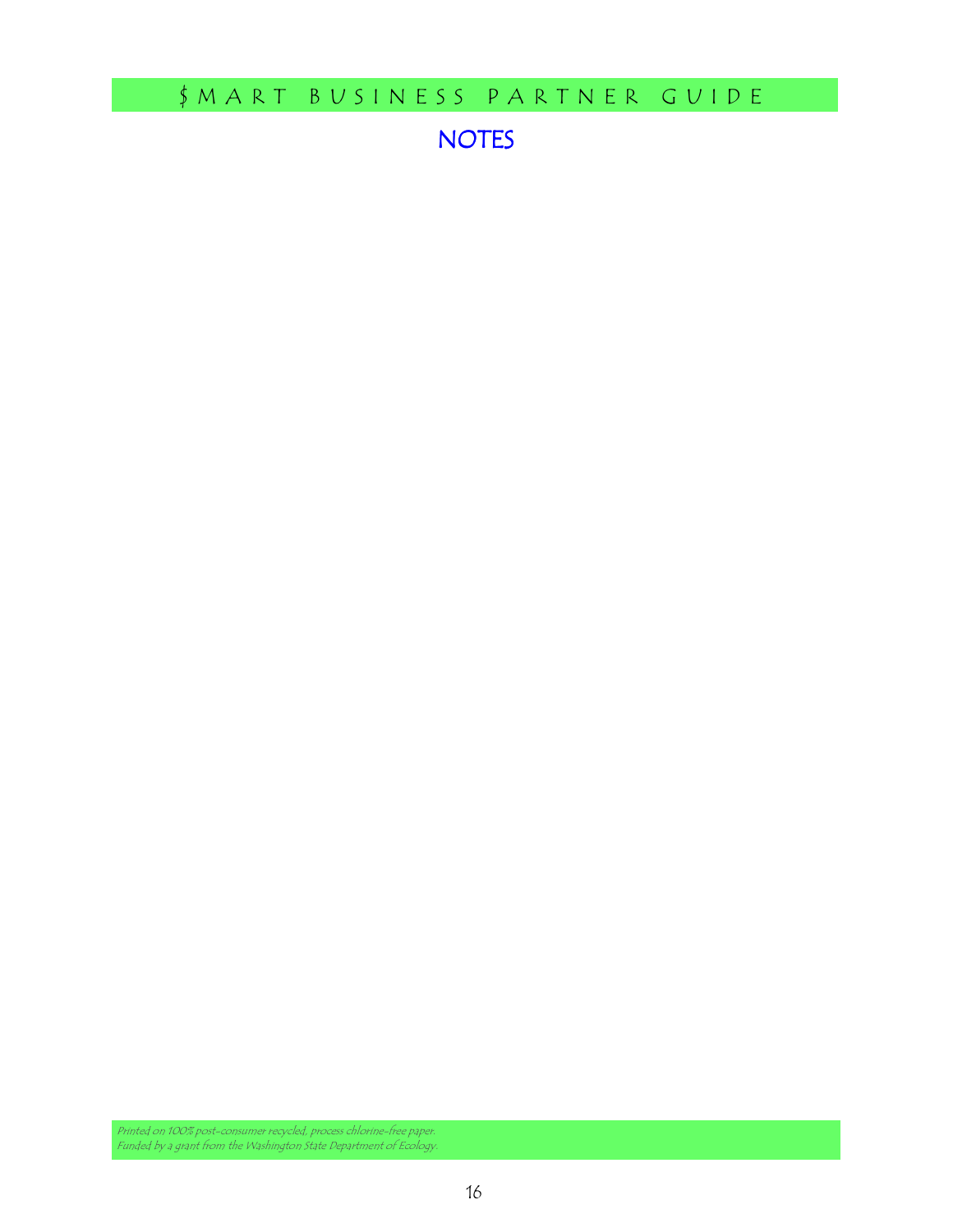# \$MART BUSINESS PARTNER RENEWAL

| Please complete this form and return it to your \$mart Business Partner representative or return it to:<br>Jerry Owens, Technical Representative, 29 E. Sumach St., Walla Walla, WA 99362<br>geraldowens2@gmail.com |                                                                                                                                                                                                                      |  |  |  |  |  |  |
|---------------------------------------------------------------------------------------------------------------------------------------------------------------------------------------------------------------------|----------------------------------------------------------------------------------------------------------------------------------------------------------------------------------------------------------------------|--|--|--|--|--|--|
|                                                                                                                                                                                                                     | 1. Have you implemented all of the previously identified options?<br>Yes $\_\_$<br>(If not, please describe why.)                                                                                                    |  |  |  |  |  |  |
|                                                                                                                                                                                                                     | 2. Does waste reduction remain a priority for workers and management?<br>Yes<br>No results and the New York of the New York of the New York of the New York of the New York of the New York of<br>(Please describe.) |  |  |  |  |  |  |
|                                                                                                                                                                                                                     | 3. Are you purchasing sustainable supplies?<br>Yes<br>No l<br>(What type of supplies.)                                                                                                                               |  |  |  |  |  |  |
|                                                                                                                                                                                                                     | (If not, why not?)                                                                                                                                                                                                   |  |  |  |  |  |  |
|                                                                                                                                                                                                                     | 4. Have your energy and water conservation efforts reduced costs?<br>Yes $\_\_$                                                                                                                                      |  |  |  |  |  |  |
|                                                                                                                                                                                                                     | Monthly energy savings \$<br>Monthly water savings \$                                                                                                                                                                |  |  |  |  |  |  |
|                                                                                                                                                                                                                     | 5. Have your waste reduction efforts reduced disposal costs?<br>No<br>Yes                                                                                                                                            |  |  |  |  |  |  |
|                                                                                                                                                                                                                     | Approximate monthly savings<br>Ś                                                                                                                                                                                     |  |  |  |  |  |  |
|                                                                                                                                                                                                                     | 6. Additional Comments/Other Cost Savings:                                                                                                                                                                           |  |  |  |  |  |  |

Thank you! The information you provide will be used to help other \$mart Business Partners implement programs.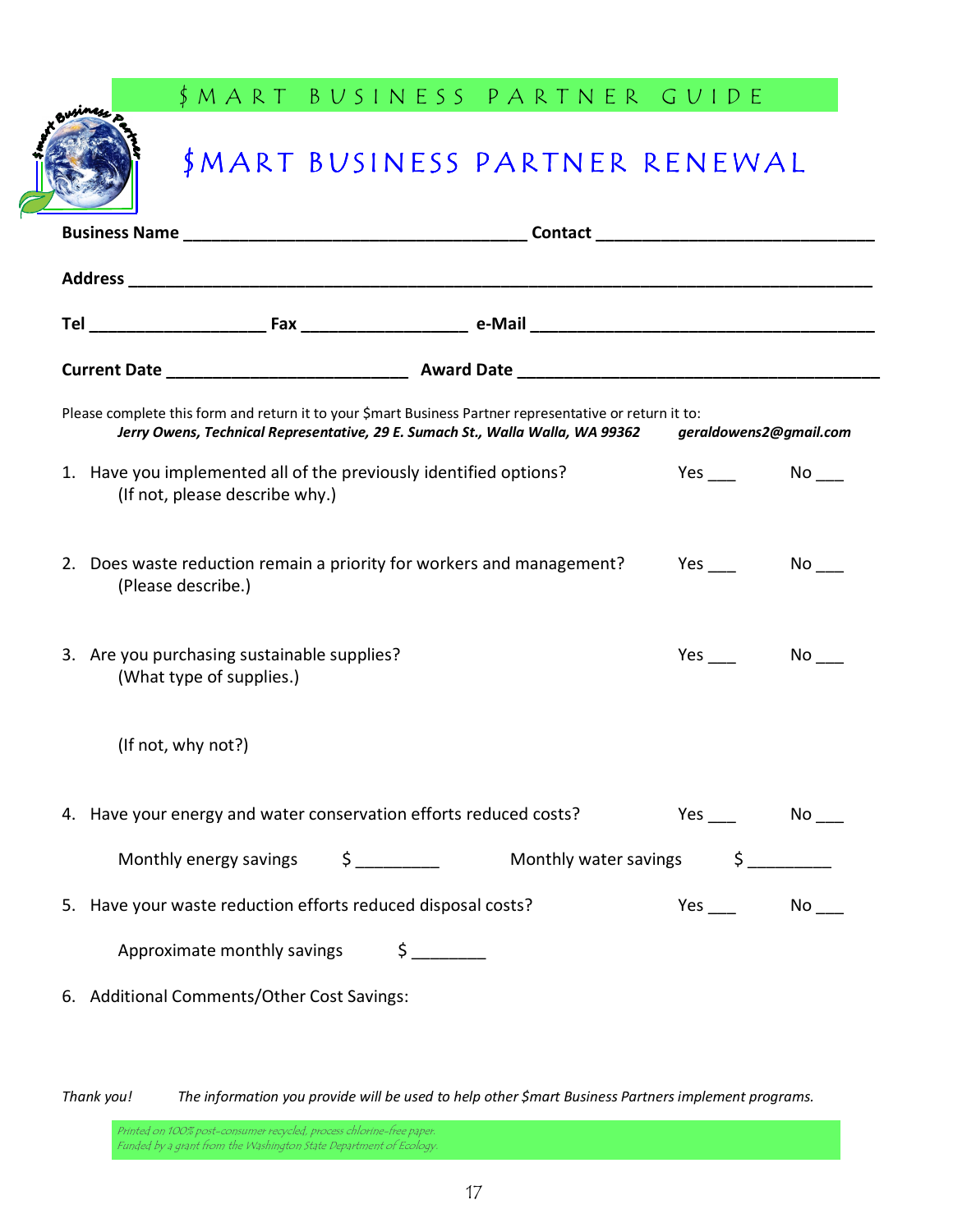NOTES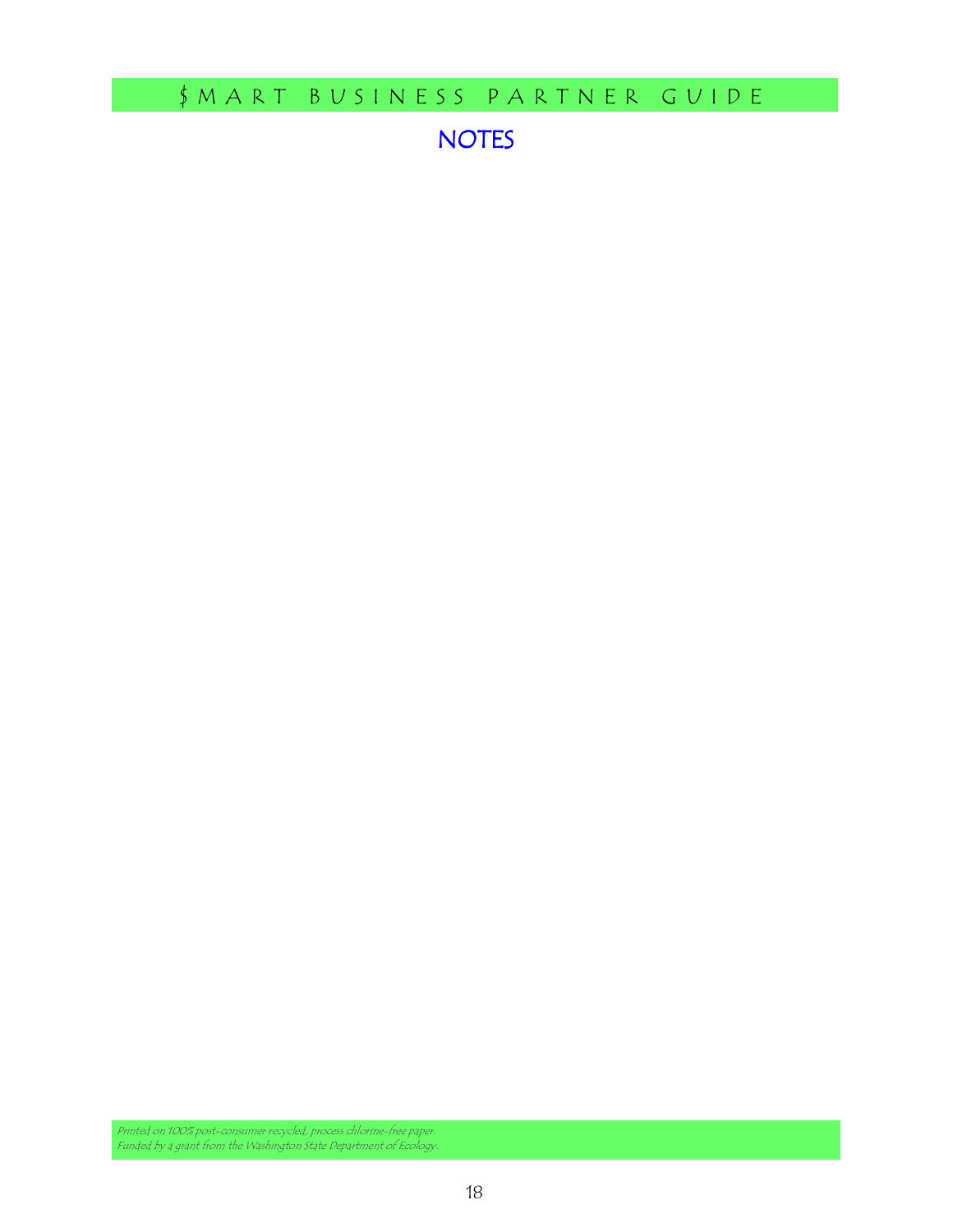# SUSTAINABLE BUSINESS PRACTICES

## Reducing Waste

Producing waste negatively impacts your bottom line. Purchasing excess supplies and materials can cost you money. Materials that aren't used efficiently become waste and having that excess waste hauled away costs money. The overall cost-reduction benefits of \$mart purchasing, waste reduction, reuse, and recycling may include:

- 1. Lower operating costs as a result of decreasing the cost of raw materials
- 2. Safer working conditions resulting in fewer accidents
- 3. Increased productivity
	- Routine maintenance reduces loss from leaks and spills
	- Employees are more productive in a safe work environment
- 4. Reduced future liability for cleanup costs of spills and accidents
- 5. Reduced compliance costs pollution prevention programs may help eliminate regulatory fines
- 6. Improved public image which could increasingly translate into profits
- 7. Conserved resources for the region's next generation

Preventing waste conserves resources, reduces pollution and saves money. It's just good business sense!

## Incorporating Waste Prevention Methods into Your Business

First, establish a plan. Planning for pollution and waste prevention is like anything else in business: work with employees to set goals, establish implementation plans, and be committed to reaching the goals.

- ♦ Decide what to accomplish
	- Evaluate what is being done already
	- Meet environmental regulations
	- Determine where costs, hazards, or waste can be reduced
	- Implement a company policy
- Involve employees
	- Involve employees in all phases
	- Implement employee training programs (change means new routines)
	- Give employees incentives for ideas and implementation initiatives
- ♦ Be persistent
	- Try different approaches
	- Seek outside technical support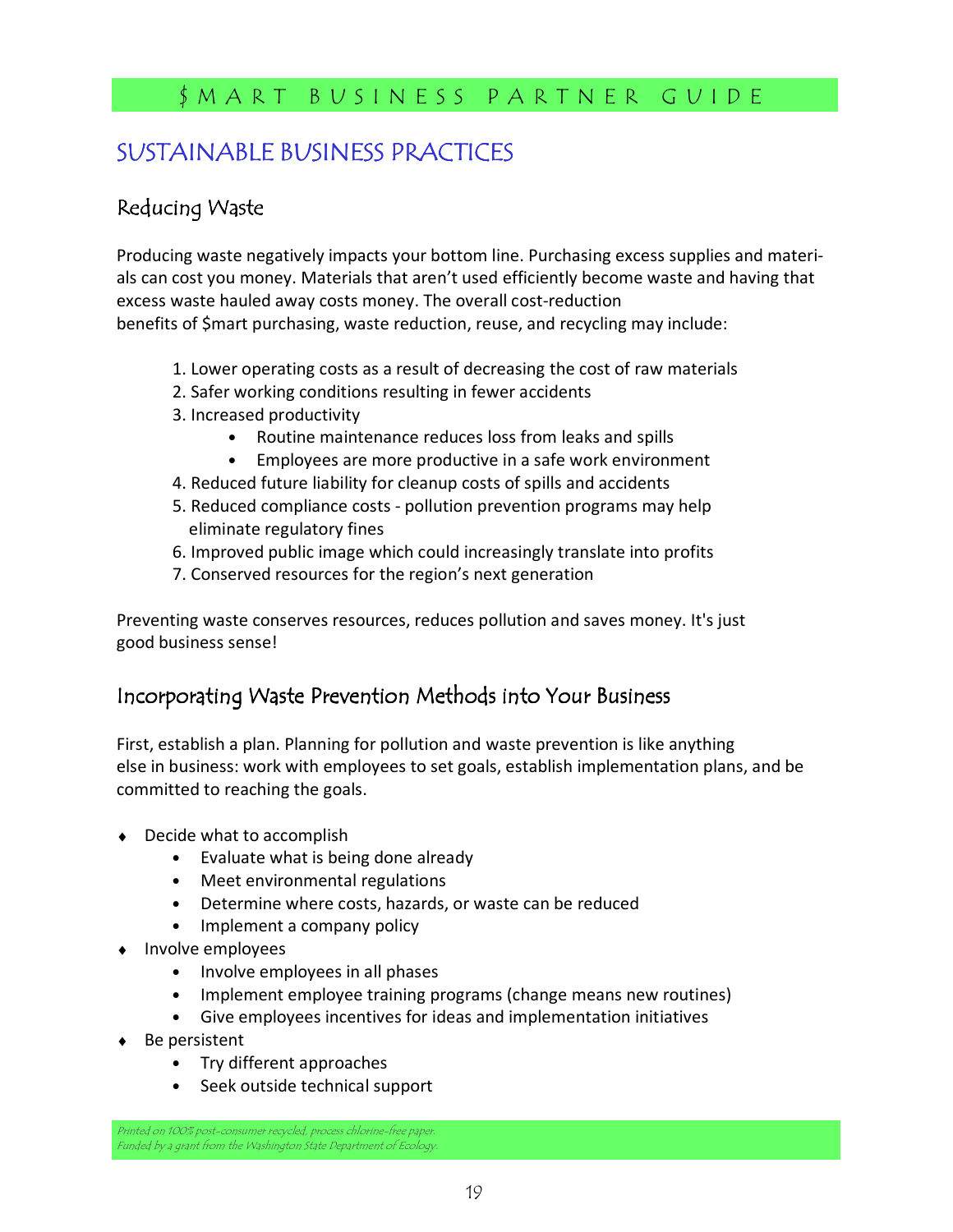#### Waste Prevention Ideas That Save Money

Waste prevention saves resources and money. Begin by examining the waste you generate and where it comes from. Then look for ways to improve efficiency and eliminate waste. Take the initiative! Do some research and find out what's in your garbage. Can it be reduced? Reused? Recycled?

- How am I adding to the pollution and waste problem?
- What can I do to help prevent pollution and waste?
- Can we use less or is there a more efficient use?
- What can be reused or recycled and where?
- How much will this cost or save now? In the future?

The ideas below can help you get started.

# Office Management and Personnel

Progressive office management and personnel policies encourage employees to develop their knowledge and skills and can minimize accidents and losses. Well trained employees handle materials and operate equipment properly. Management policies should encourage the retention of valued employees.

Safety, material handling, process-specific classes and professional development are areas to be considered. Spills and accidents happen more often to new employees just learning the job. Train your personnel and work together to conserve and to prevent pollution and waste.

- Make pollution and waste prevention a company policy
- Give employees specific guidelines to follow
- Hold training seminars/workshops annually to keep everyone updated
- Whenever appropriate, incorporate waste reduction and recycling information into new employee orientation programs
- Give employees incentive to invigorate company policies
- When planning meetings, workshops or conferences, try to select facilities with sustainable services, reduced energy and water use, recycling, use of durable service ware instead of disposables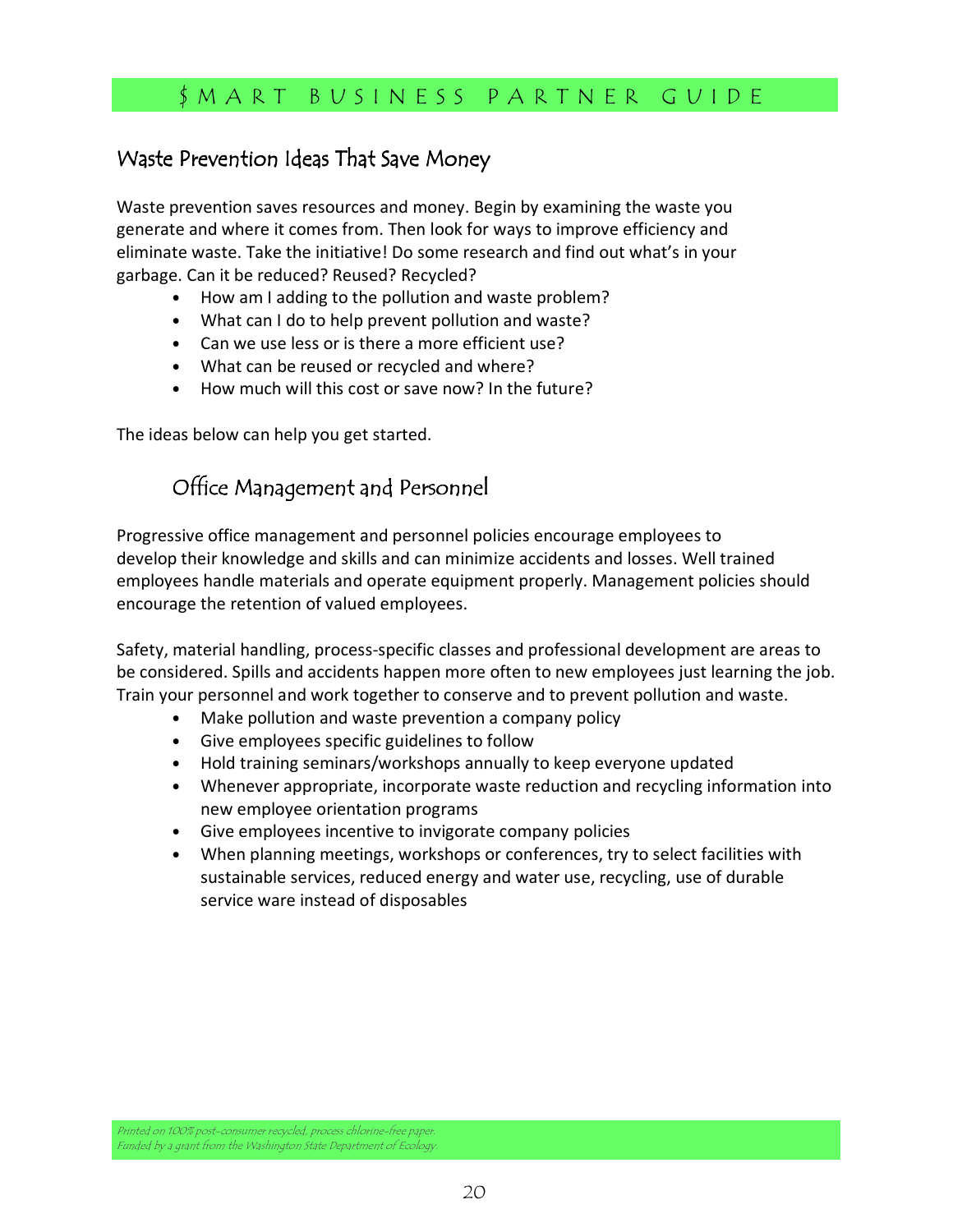#### Inventory

Inventory represents business capital tied up in goods. Review inventory procedures. Overstocking can lead to safety problems and excess waste; a "good buy" can end up costing more money if the unused materials must be disposed.

- Excess inventory of reactive, toxic or ignitable materials increases the chances of spills, worker exposure and fires.
- Consider tracking inventory using optical scanners. They provide more details about inventory and allow more precise ordering.
- Purchase materials in containers sized to the amount to be used.
- Transferring from large containers (like 55 gallon drums) to smaller ones invites spills, evaporation and contamination. The leftover material promotes worker exposure, is a storage hazard, and is a disposal problem.
- Maintain a clean, efficient and safe storage area designed for easy cleanup and spill containment. There should be adequate fire protection and ventilation. Incompatible acids and bases (such as: ammonia and bleach) should NOT be stored next to each other. Separate storage areas may be needed for reactive materials like peroxides. (See Recommended Practices for Handling Hazardous Waste in the Appendix).
- Outdated inventory has to be disposed at your expense. Outdated materials, used accidentally for production, may affect your product, causing increased product returns and disposal costs.
- When a product or process is changed, raw materials already in inventory may no longer be needed. Suppliers may refuse to accept their return or may charge a restocking fee. Finding another user for the materials can be a cost-effective solution but be sure the user properly manages the materials. If the materials are hazardous, you may be liable for the user's mismanagement and unsafe practices.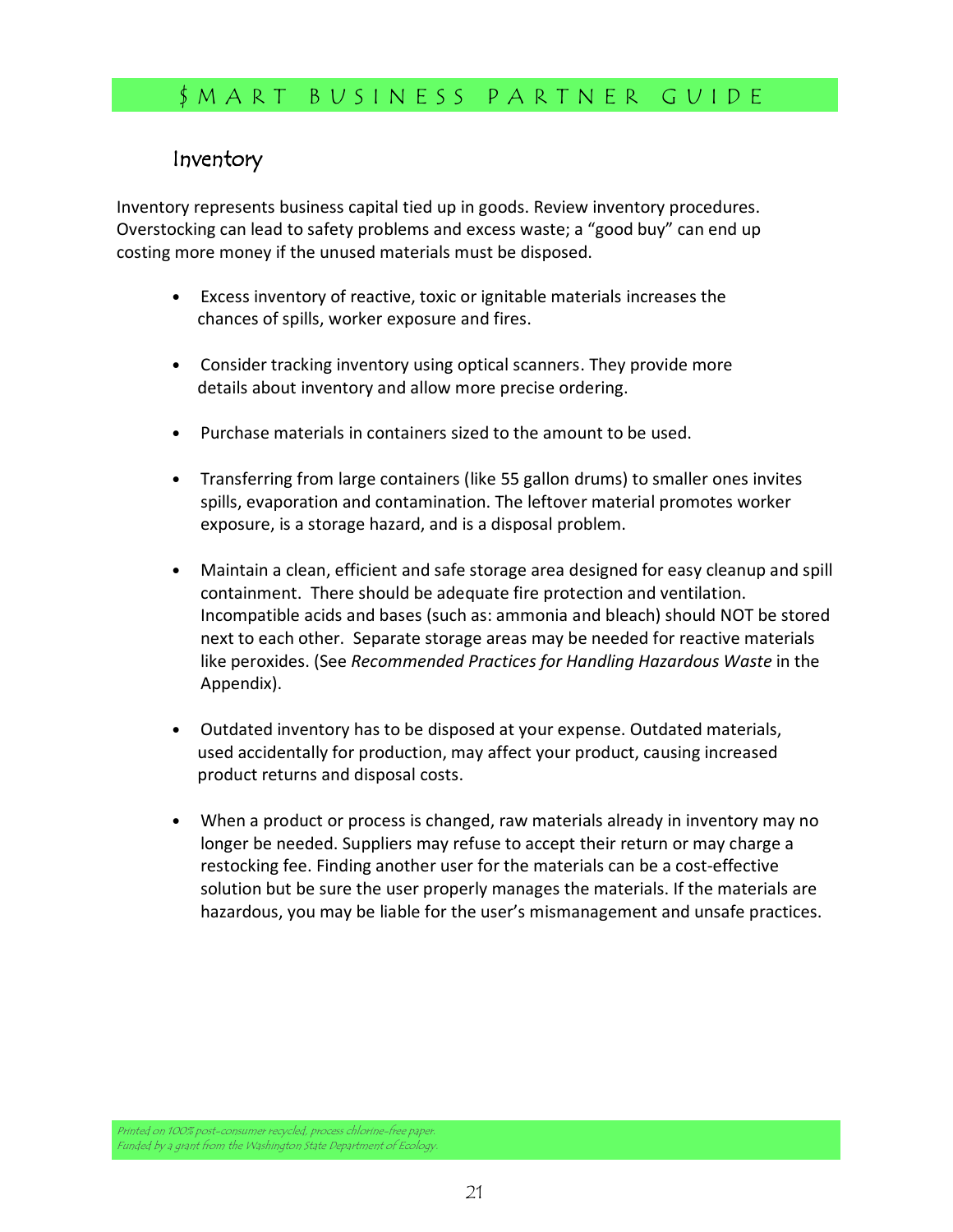# $$$ mart Purchasing

\$mart purchasing means acquiring products and services that have a lesser or reduced effect on human health and the environment when compared with products and services that serve the same purpose and perform as well. Environmentally preferable products are less harmful and have some or all of the following characteristics:

- Biobased
- Biodegradable
- Carcinogen-free
- Chlorofluorocarbon (CFC)- free
- Durable
- Energy efficient
- Formaldehyde-free
- Heavy metal-free
- Less hazardous
- Locally manufactured
- Low-to-no volatile organic compound (VOC) content
- Made from rapidly renewable materials
- Made of recycled content
- Take-back or minimal packaging
- Persistent, bioaccumulative toxic (PBT)-free
- PVC/vinyl-free
- Recyclable
- Reduced greenhouse gas emissions
- Reusable or with reusable parts
- Resource efficient
- Sustainable (does not reduce the ability of future generations to meet their own needs)
- Upgradeable
- Water efficient

#### Changes of potential benefit to your business are:

- Coordinate ordering among departments to reduce waste
- Purchase durable, concentrated, reusable, high quality products rather than disposables. If disposable, ensure it is at least recyclable.
- Complete the cycle by buying materials with recycled content. Use paper with 50% or more post-consumer recycled, chlorine-free content.
- Buy products made from readily renewable resources (biobased). Biobased 1)displaces oil
	- 2) often makes a product less hazardous (think cleanup costs)
	- 3) enhances biodegradability
- Substitute less toxic materials for toxic materials wherever possible (such as vegetable-based inks, water-based glue, low-to-no VOC markers, paints, and cleaning supplies)
- Specify take-back packaging or at least minimal packaging
- Buy locally produced products whenever possible to reduce transportation (energy usage)
- Buy fuel-efficient vehicles and use re-refined or biobased oil
- Use local services that follow these same guidelines in their businesses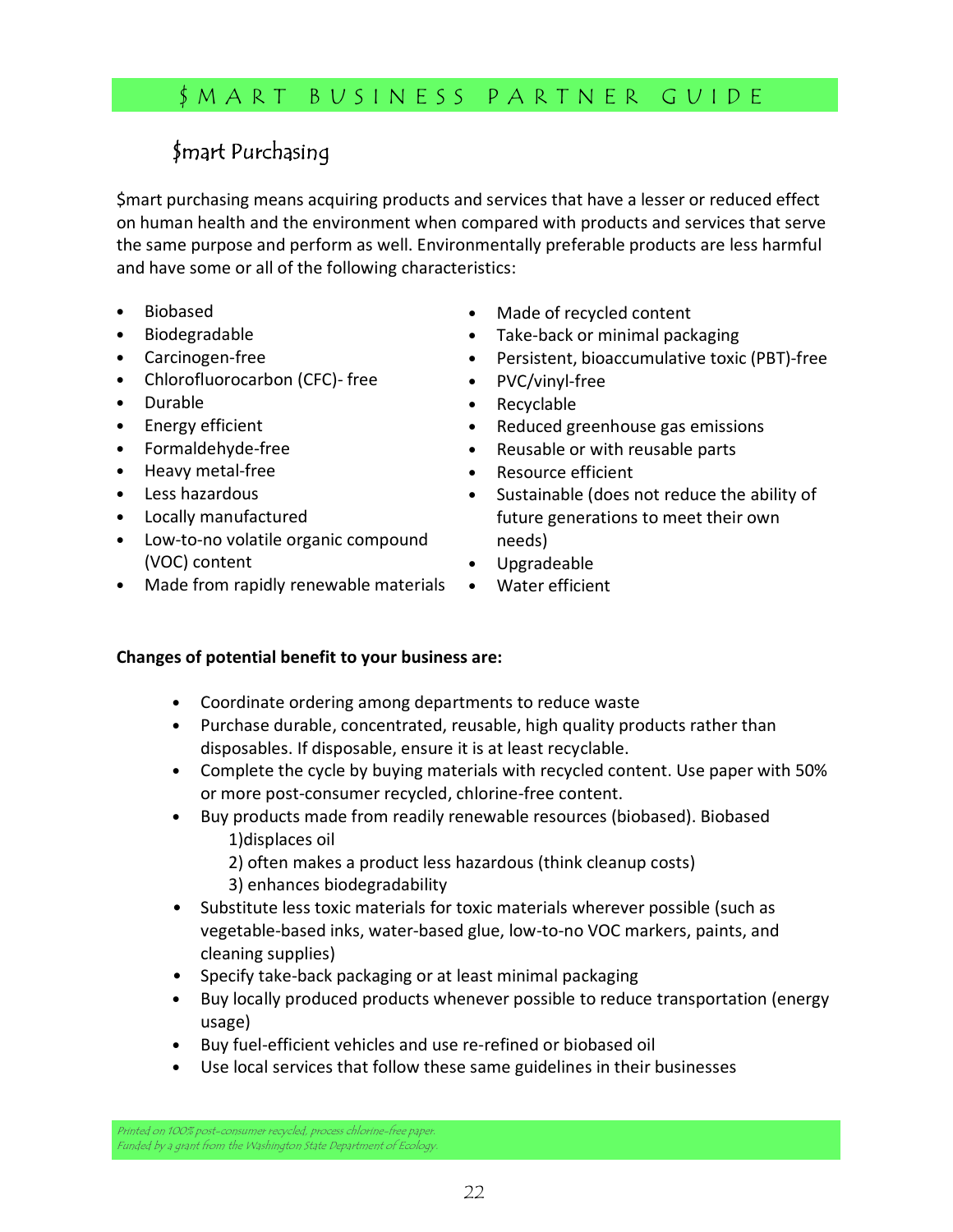#### **Receiving**

All materials entering your business site go through receiving procedures. Proper procedures promote worker safety and minimize waste stream problems such as broken or leaking containers, damaged merchandise, or spills while unloading.

- Designate a receiving area. This provides control of materials as soon as they are on -site. Receiving records should be carefully maintained. Facilities should be designed to prevent and control spills and personnel should be available to handle incoming material in a professional and timely manner.
- Train employees to properly handle shipments to prevent property losses, injuries, and costly waste disposal. They should understand the hazardous potential of incoming materials and standard procedures for spills or accidents.
- Know your supplier and buy only from suppliers that deliver products that are wellpackaged and in good condition.
- Inspect all incoming goods for damage, leaking containers, quality specifications, etc. Quick action when a problem is discovered can save the cost and trouble of a spill cleanup. It also relieves you of the responsibility to pay for contaminated or off -specification material.

#### Processing

Consider several general measures when evaluating the processing area of your business.

- Evaluate equipment and procedures to eliminate or reduce waste production at the source. Spills can be minimized through careful equipment and facility design. Institute changes that promote recycling and recovery of wastes.
- Schedule production to minimize equipment cleaning. Produce compatible products in blocks to minimize the quantity of waste water or solvent waste.
- Keep wastes separate. This increases the potential of recycling waste and may reduce the volume of hazardous waste generated. Mixing hazardous and nonhazardous wastes makes all of the waste hazardous.
- A preventive maintenance program will help reduce leaks and wastes caused by equipment breakdowns and unscheduled shutdowns. Waste reduction should be an essential part of all painting, cleaning, degreasing, and repair projects.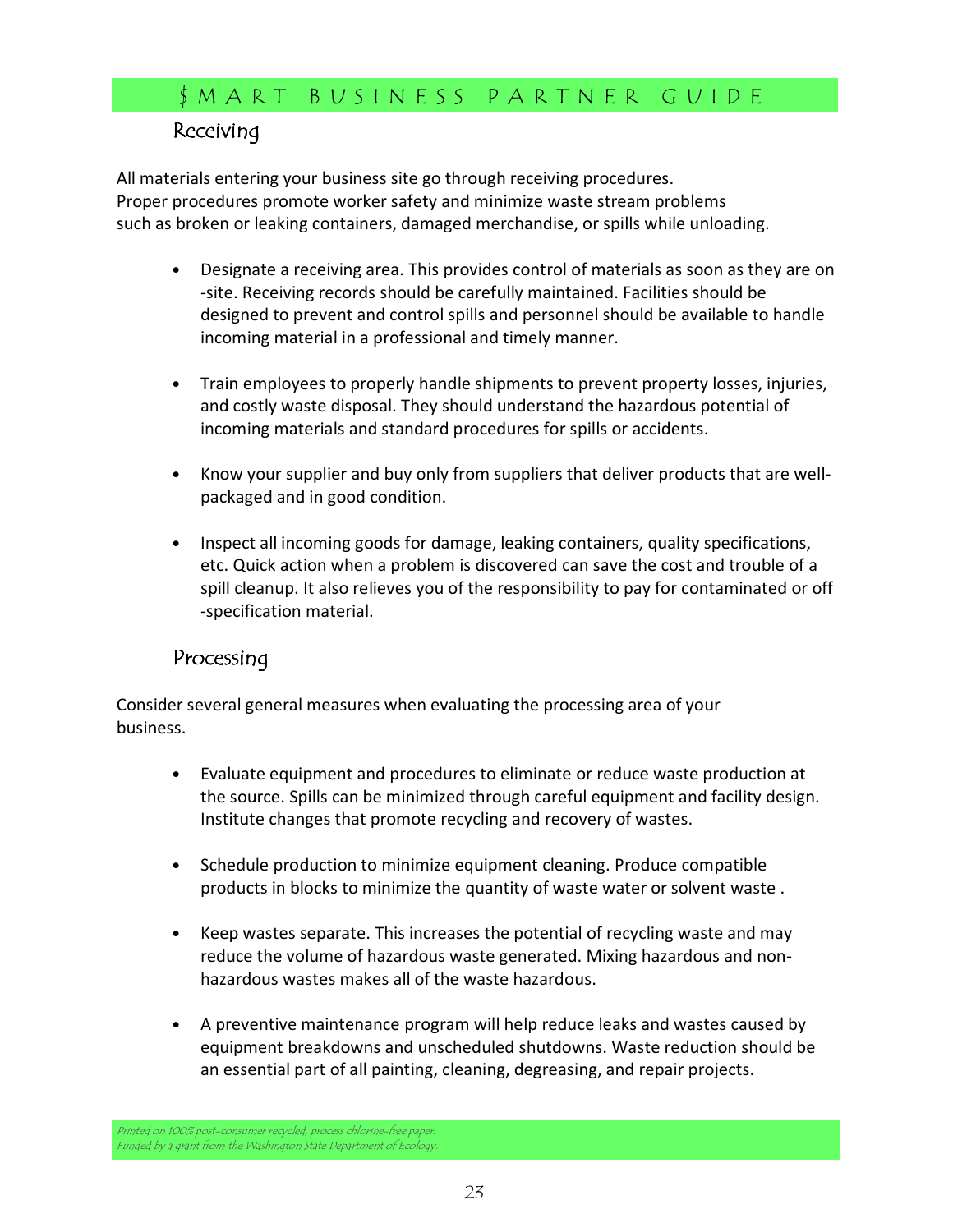## Packaging

Consider these methods of cutting down on one of the largest waste (cost) sources of every business:

- Eliminate unneeded packaging or layers of packaging.
- Specify post-consumer content packaging. When possible, specify that all paper packaging be unbleached.
- Ensure plastic packaging is properly coded for recyclability.
- Use reusable boxes and mailbags for shipping to branch offices, stores, and warehouses.
- Reuse packing materials (such as foam peanuts, bubble wrap and cardboard boxes) or find someone who can, like a local packaging store.
- Set up a system for returning cardboard boxes and foam peanuts to distributors for reuse. If not possible, then recycle.
- Return, reuse, or recycle wooden pallets and spools.

## Delivery

Well thought out delivery procedures will protect your business and reduce waste. They are complementary to procedures for receiving materials.

- Deliver to a designated receiving area. This promotes completed paperwork, safety and efficient delivery.
- Inform your customers and their employees how to properly handle and store the product you are delivering.
- Encourage your customer to inspect your product before signing receiving papers. This greatly reduces product returns and also provides immediate feedback on shipping or quality problems with your products. Off specification or damaged products returned long after shipment tend to be harder to recycle or reuse.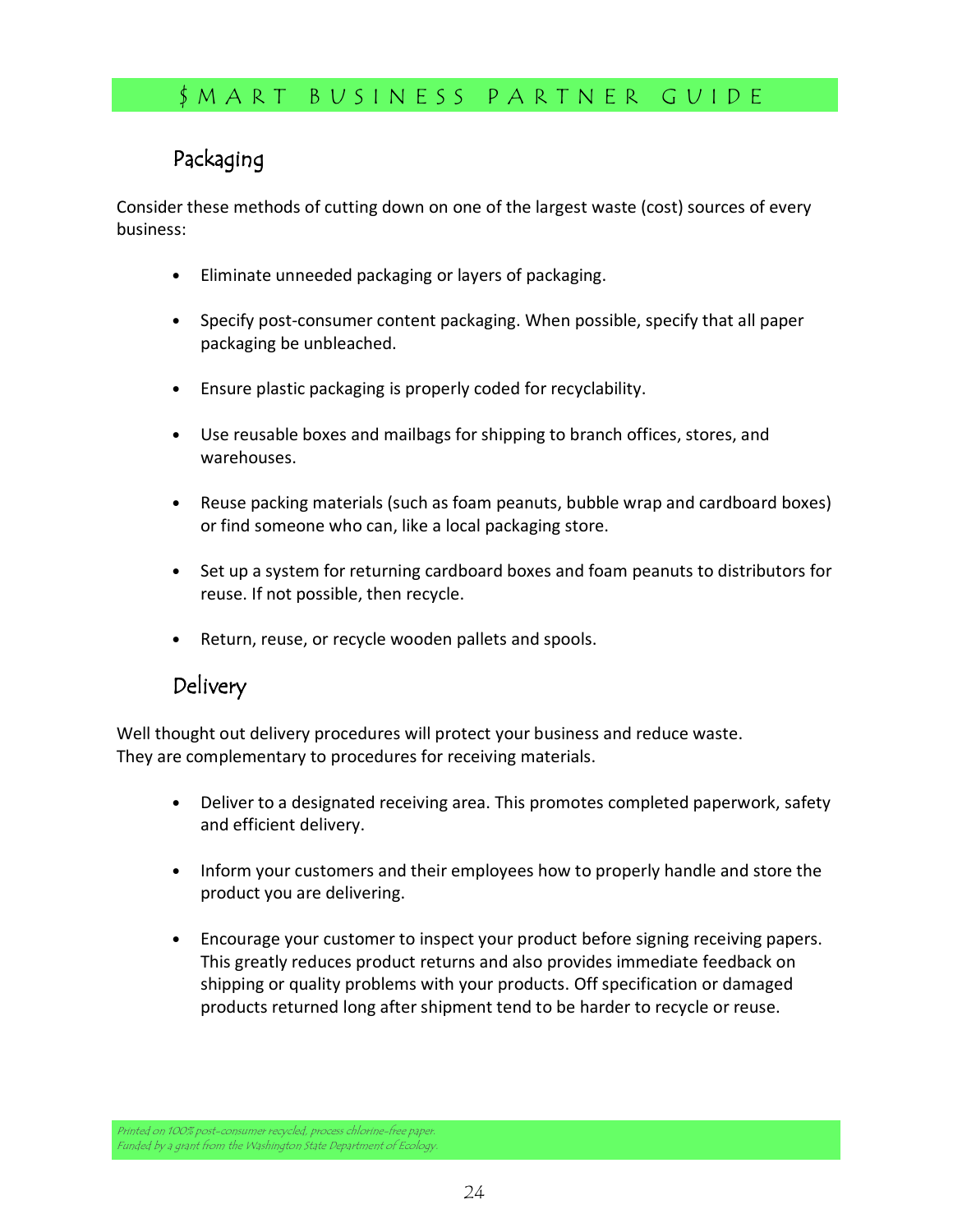# Office Practices

- Save documents in computer files and electronically back them up instead of printing hard copies.
- Make double-sided copies whenever possible.
- Reuse single sided copies to make scratch pads or print drafts.
- Reuse envelopes and use two-way envelopes.
- Route or circulate memos, periodicals and reports electronically, rather than distributing individual copies.
- Use voice or electronic mail or post memos on a central bulletin board. This is far easier than physically shuffling memos. You save paper, storage space and time.
- Use outdated letterhead for in-house memos.
- Eliminate unnecessary forms. Double-side forms, redesign them to fit on a half sheet, or make all forms electronic.
- Print more words on each page (use smaller font, narrow margins).
- Seek methods to reduce production errors. Proof documents on screen and view a print preview to check formatting before printing.
- Route one copy of draft reports to several people for corrections.
- Reduce newspaper, magazine and journal subscriptions to a minimum; share publications by using a routing slip or making them available to all in a centralized location.
- Donate old magazines or journals to hospitals, clinics, or libraries.
- Keep mailing lists current one copy per address to save printing and postage costs.
- Ask to be removed from mailing lists. Reduce advertising mail by writing to:

#### Mail Preference Service Direct Marketing Association P.O. Box 643 Carmel, NY 10512

#### http://www.privacyrights.org/Letters/jm1.htm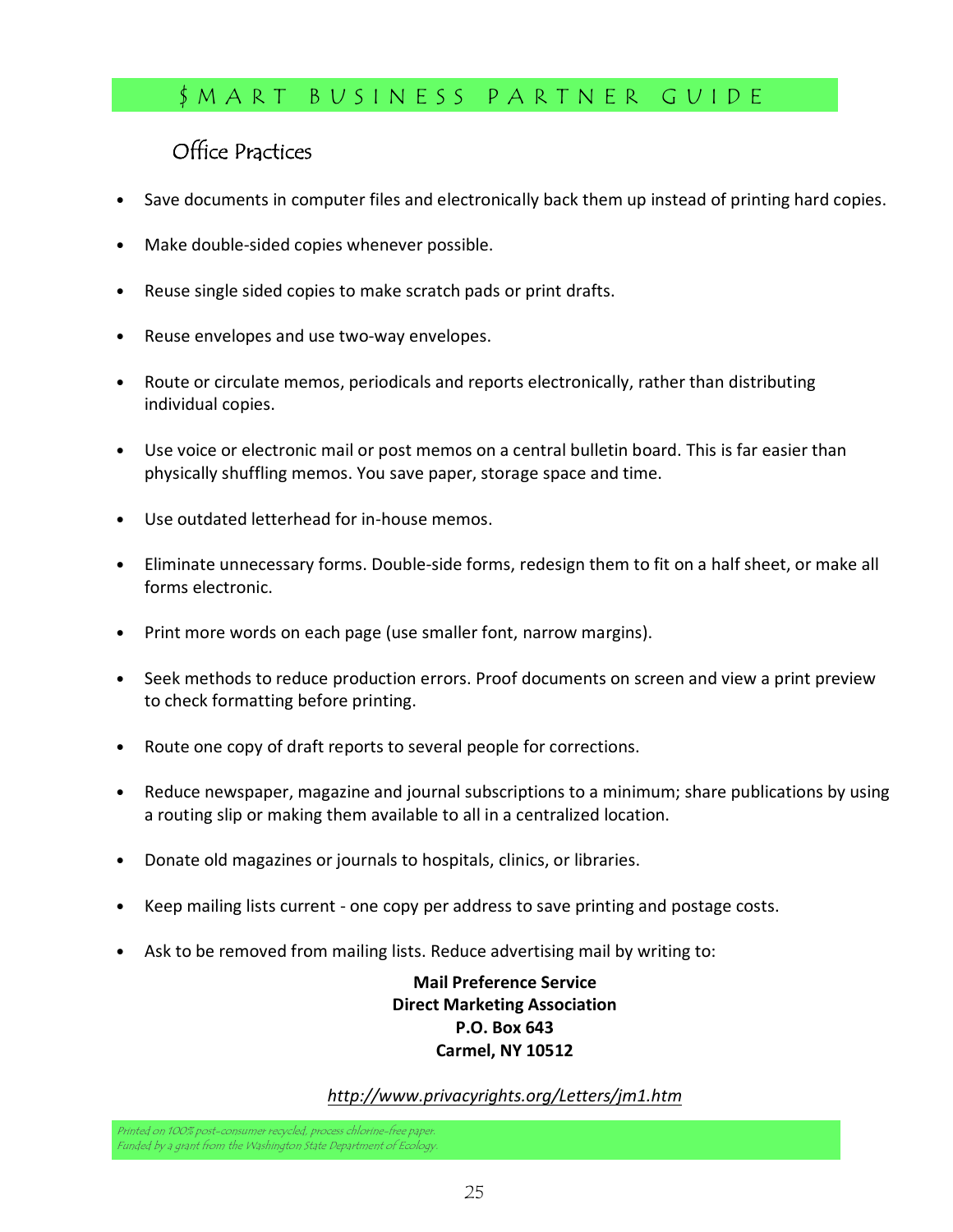#### Overstocked/Surplus Items

- Use materials conservatively don't use more than you need.
- Set up an area for employees to exchange used items that can be reused, like three -ring binders, file folders, etc. Allow employees to exchange personal items, as well.
- Network: if you can't use it, maybe someone else can. Advertise surplus and reusable waste items or donate them to a school or church.

### Materials Exchange

A materials exchange is a free service that promotes the reuse of waste by offering it for sale or exchange to others. It is an informal clearinghouse for available byproducts, virgin products and other forms of unneeded business materials. It is also a means to search for less expensive or free materials that your business might use. A materials exchange identifies both producers and markets for these materials and establishes networks to make connections between the two.

Businesses may benefit from a Materials Exchange if they have:

- Surplus products or raw materials
- Manufactured by-products that may be marketable
- Off-specification or obsolete manufactured products or used equipment
- Waste that can be used in another business' process
- A desire to minimize waste disposal costs
- A desire to reduce raw material costs by using waste material in production
- An interest in finding better market outlets and prices for recyclables

Materials exchanges offer benefits:

- To the business generating the waste by reducing disposal and shipping costs, freeing up valuable storage and improving public image
- To the business receiving the materials, by obtaining less expensive feedstock and packaging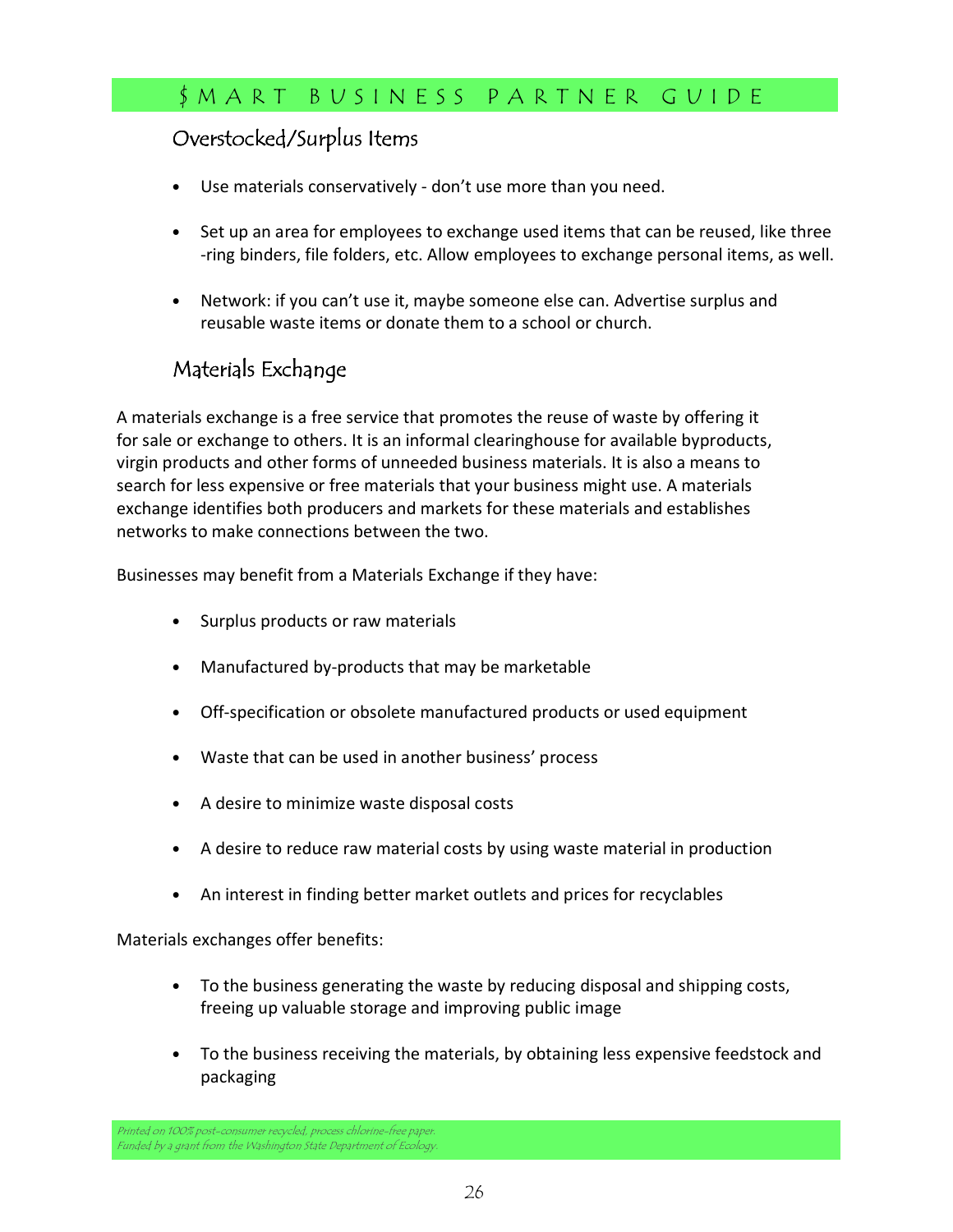- To entrepreneurs, who discover new ideas and opportunities to start new businesses or product lines
- To the community, because landfill life is extended and valuable resources are conserved
- To future generations, because fewer raw materials are used and fewer pollutants are emitted

To explore the possibility of using a materials exchange, visit www.2*good2toss.com*, a local materials exchange service operated by the Department of Ecology.

#### Equipment

- Rent equipment that is used only occasionally instead of buying it
- Use remanufactured office equipment
- Invest in equipment that facilitates waste prevention, such as: high quality, durable, repairable equipment; copiers and printers that make two-sided copies, and are EcoLogo labeled
- Institute maintenance practices that prolong the life of copiers, computers, and other equipment. Reclaim reusable parts from old equipment
- Use remanufactured fax and printer cartridges and return them for remanufacturing.
- Buy high mileage tires a 50,000 mileage minimum is not unrealistic. Consider using re-treaded tires. Consider buying "green" tires that reduce resistance and improve fuel efficiency.
- Establish a preventive maintenance program for tires that includes proper inflation and tire rotation. Rotate tires on a regular basis to prolong tire life
- Find uses for worn tires (such as, landscaping, swings) or recycle them
- Install reusable heating, ventilation and air conditioning filters
- Replace incandescent with low-mercury (below 3 mg) fluorescent lights
- Buy ENERGY STAR-labeled equipment, EPEAT registered computer equipment, WaterSense labeled faucets, and environmentally preferable (biobased/recycled content, non-hazardous, no-ozone, alternative fuels/vehicles).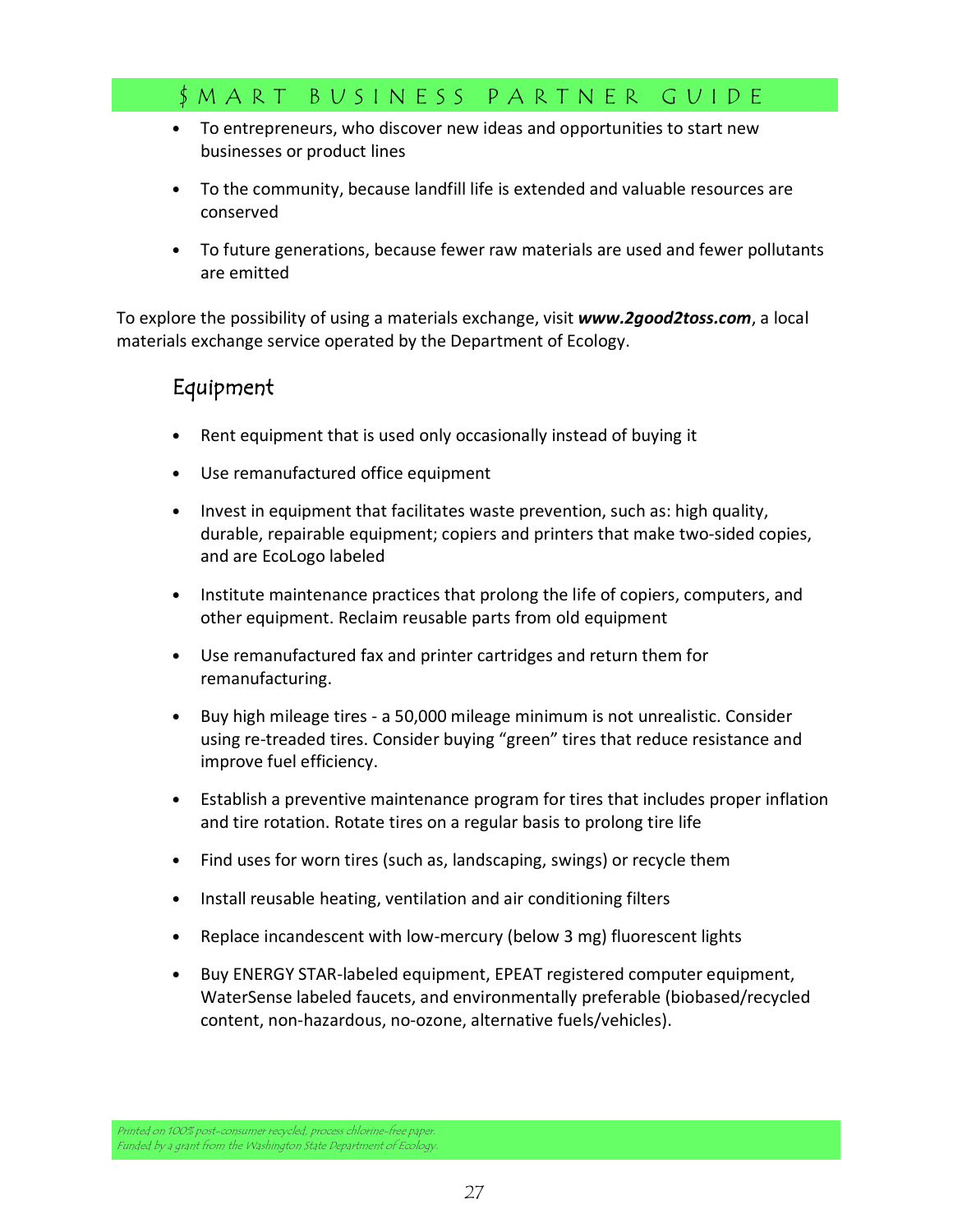# Compost/Landscaping

- Use a mulching mower or retrofit your mower to leave grass clippings on the lawn (grass-cycling).
- Compost grass clippings, leaves, and vegetable food scraps or send them to the composting facility at Sudbury Landfill or mulching facility at W4 Construction.
- Use compost as a topsoil amendment or request that your landscaper use it. Be sure that compost, if purchased, is bought from permitted facilities.
- Choose a landscape design that needs low maintenance, uses less water, requires no herbicides or pesticides, and generates little waste (such as drought resistant grass, perennials, slow growing shrubs).
- Buy a chipper and turn tree and shrub clippings into mulch.

#### Food Services

- Use durable towels, tablecloths, napkins, dishes, flatware, cups and glasses. Wash and reuse them.
- Encourage employees to bring their own mugs, plates, and utensils. Buy company mugs; stop providing disposable cups. Buy reusable coffee filters or unbleached disposable filters.
- Encourage customers to take home their leftover food (avoid Styrofoam containers). Offer smaller portions (such as a child's menu).
- Provide condiments in bulk dispensers.
- Review menus and serving practices for waste reduction opportunities (such as eliminating unpopular menu items, use serving "bars" whenever possible).
- Sell or give vegetable food scraps to farmers who can process them for feed. (Contact Walla Walla County Environmental Health for restrictions—see Directory of Helpful Agencies in the Appendix).
- Purchase a worm bin for your office to convert food wastes (banana peels, coffee grounds) into high quality potting soil (vermicompost).
- Reuse trash can liners or eliminate their use where possible.
- Consider using cloth roll towels or hot air dryers in restrooms.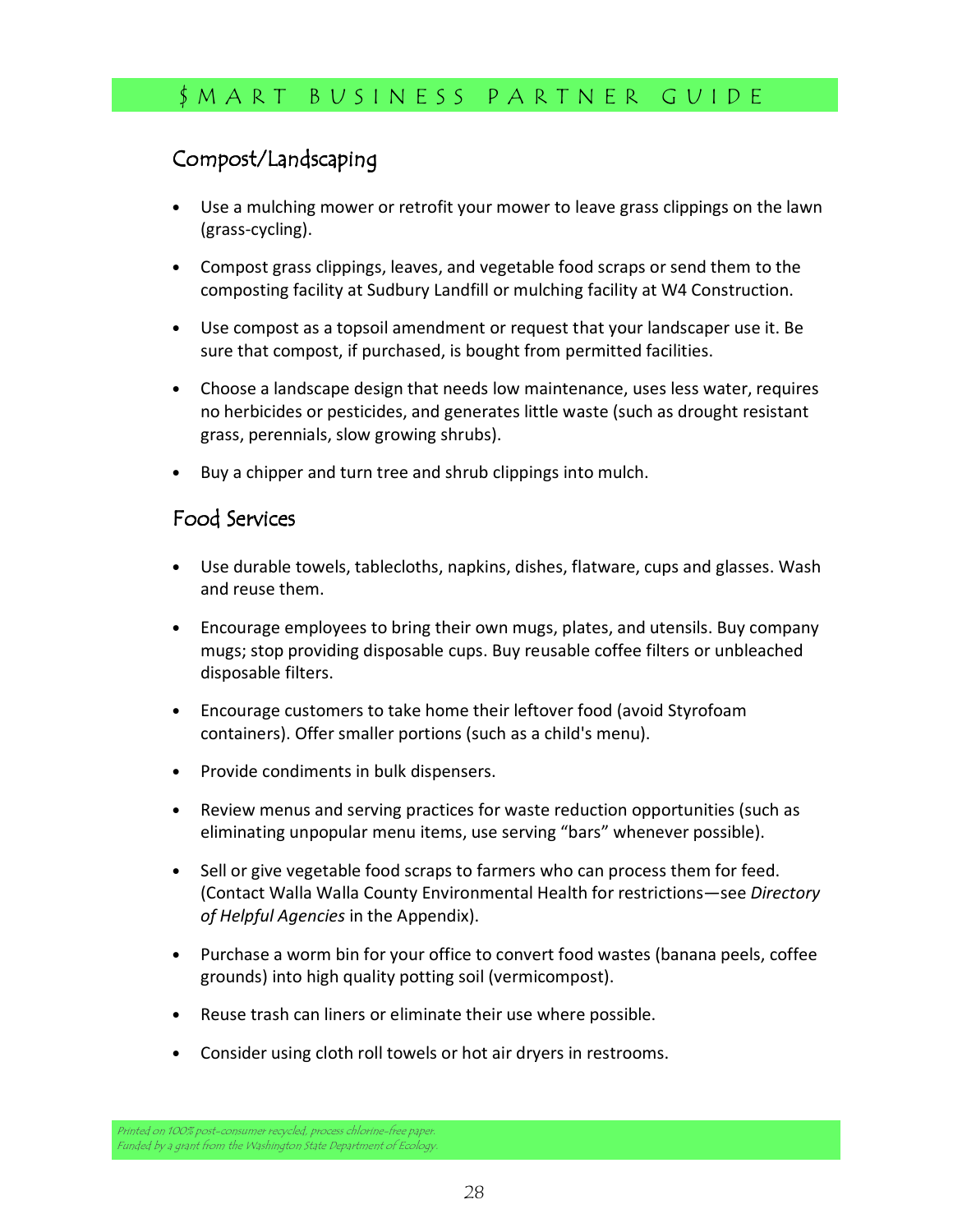## Consumer Choices

Teach your customers about the importance of waste prevention. Include the message in promotional campaigns, brochures and newsletters (use recycled paper), banners, newspaper ads, product displays and store signs. In addition

- Offer customers a rebate when they reuse bags, containers, mugs or cups
- Ask customers to return reusable items (such as hangers to dry cleaners)
- Offer customers waste prevention choices such as
	- 1. Items in bulk or concentrate
	- 2. Items in refillable bottles
	- 3. Solar-powered items, such as calculators, and flashlights
	- 4. Durable and repairable merchandise

## Reducing Energy Costs

To reduce energy costs, identify the major source of consumption (heating/cooling costs? electricity? fuel?) and tackle that first. Some changes to consider are

- Insulate and weatherize the building. This is the most cost effective measure to reduce heating and cooling costs.
- Replace electrical equipment and lighting with the highest ENERGY STAR rated equipment and fixtures.
- Consider alternative or more fuel efficient modes of transportation.

Other effective cost-saving methods include

- Turn off lights and equipment when they are not in use. Install "occupancy sensors" where appropriate to automatically turn off lights when people leave an area and back on when someone returns (restrooms, storage rooms)
- Adjust lighting to your actual needs and use free daylight to your advantage
- Switch to energy-efficient fluorescent lamps (adaptors convert T8 fluorescent fixtures for installation of T5s)
- Keep heating and cooling to a minimum. "Tune-up" your heating, ventilating, and air-conditioning (HVAC) system twice a year. Install a programmable thermostat to automate your HVAC system. Use ceiling fans to increase air movement and comfort levels.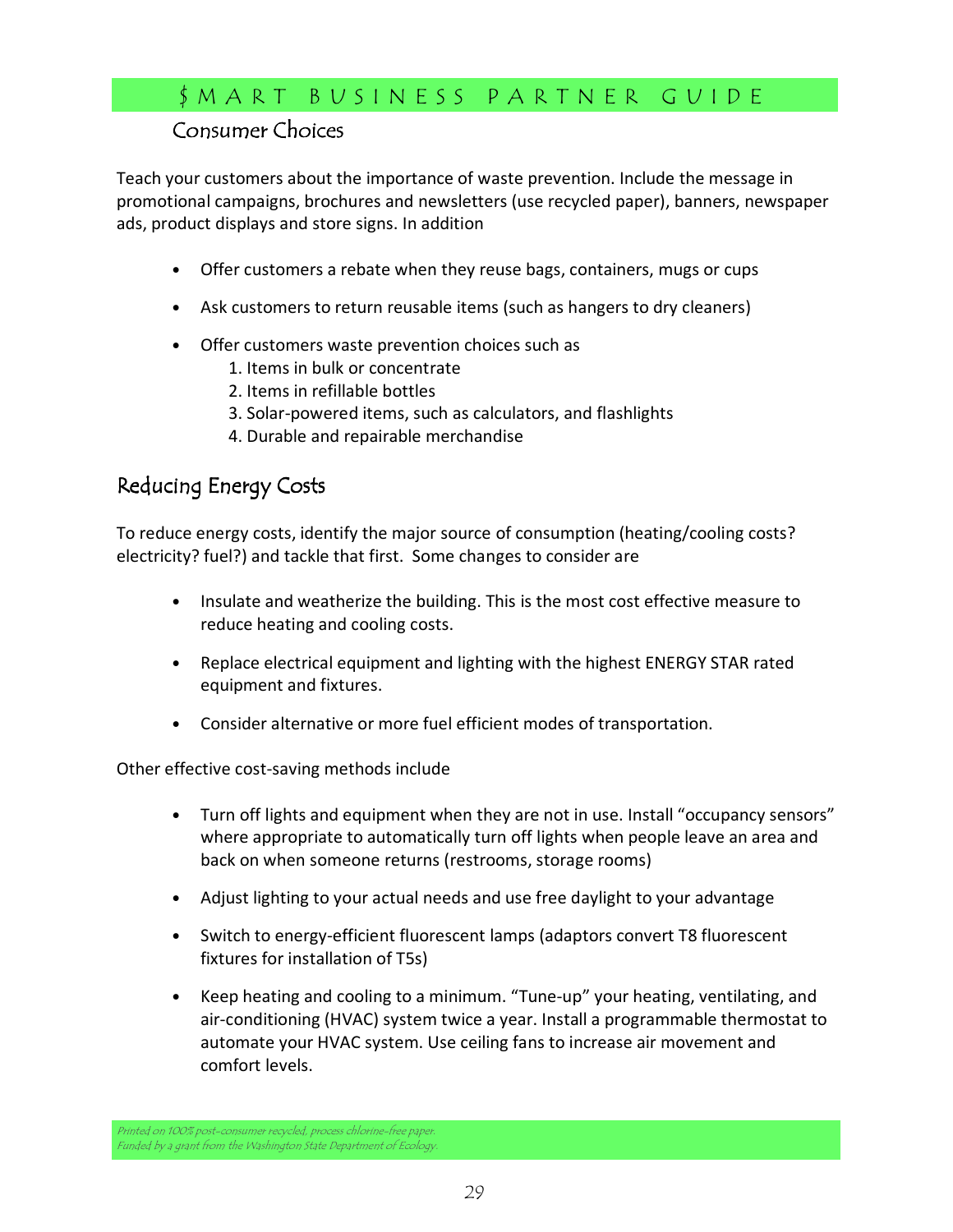# Reducing Water Costs

To reduce water costs, identify the major sources of consumption (materials/manufacturing, processing, irrigation, faucets, toilets) and tackle that first. Some changes to consider are

- Change to low-flow aerators on faucets
- Install WaterSense labeled faucets
- Install low flow and/or dual-flush toilets
- Install water sensors to control irrigation systems
- Use drip irrigation whenever possible
- Adjust sprinkler heads frequently
- Water at night
- For production facilities, change to a closed loop process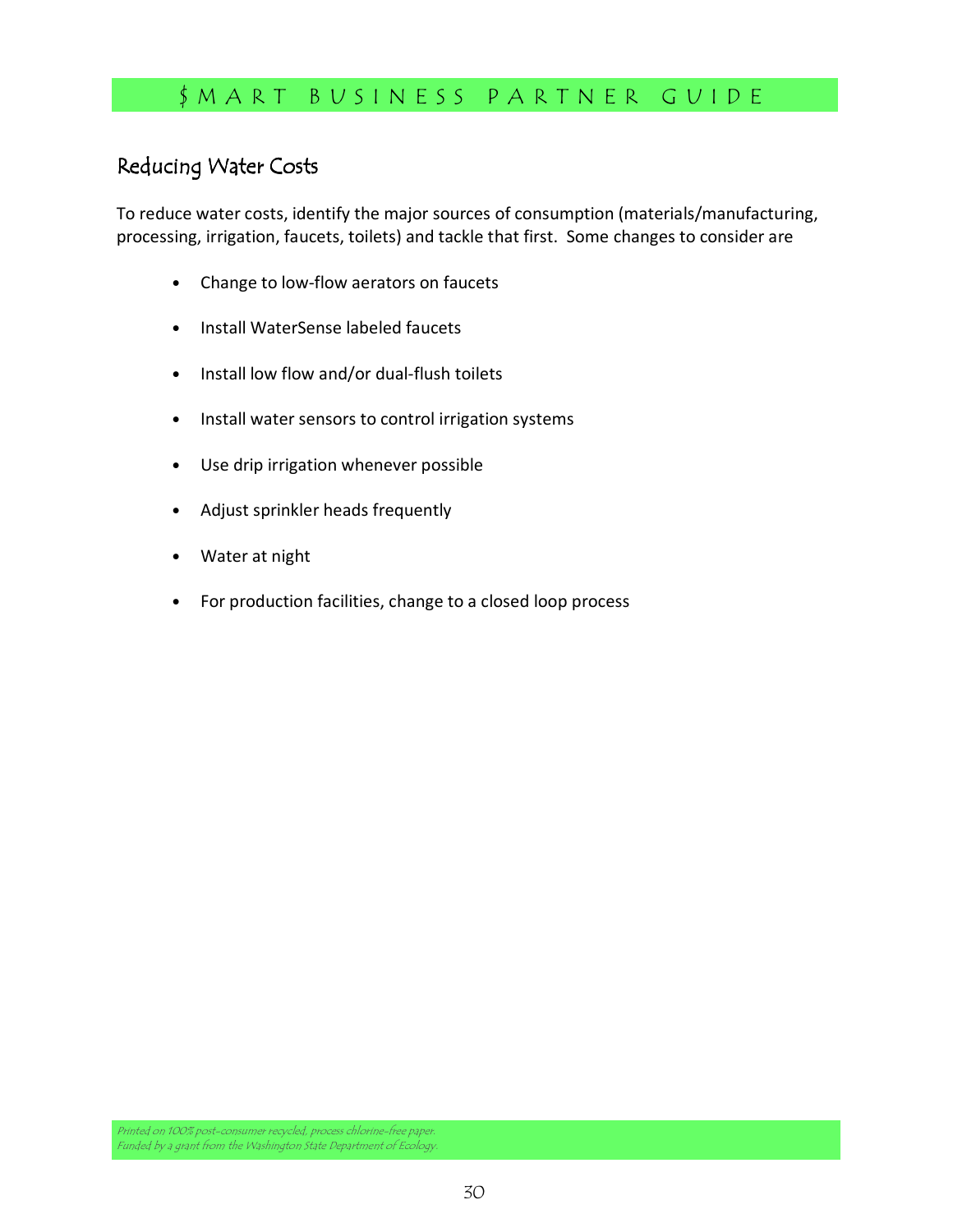# POLLUTION PREVENTION PRACTICES

Hazardous waste has the potential to negatively affect our health and our environment. If improperly handled, contained, or disposed, hazardous waste can cause injury, illness and/or death or can damage the environment by contaminating life supporting ecosystems, the water we drink, or the air we breathe. It is important to know, understand and use correct procedures when dealing with hazardous waste to ensure safety for human health and the environment.

# Why Be Concerned about Human Health?

Occupational exposure to hazardous materials and their wastes not only have very real business consequences but can cause profound human health problems. Some consequences of incorrectly handled hazardous waste may include:

- Contamination of workers, leading to disease, disability, or death
- Contamination of workers' family members and their homes
- Loss of time from work
- Increased employee benefit costs
- Increased liability
- Litigation -- possible criminal penalties
- Adverse publicity -- possible decrease in business and/or profits

### Why Be Concerned about the Environment?

Hazardous waste that is not stored and disposed of properly can contaminate the environment. Discharging pollutants into state waters (lakes, streams, rivers, underground waters, etc.) is prohibited<sup>1</sup>. Discharging hazardous substances into the sanitary sewers or septic systems is also prohibited<sup>2</sup>. These regulations are for our safety as well as to help prevent environmental pollution.

\_\_\_\_\_\_\_\_\_\_\_\_\_\_\_\_\_\_\_\_\_\_

<sup>&</sup>lt;sup>1</sup>Revised Code of Washington (RCW) Chapter 90.48.080.

<sup>&</sup>lt;sup>2</sup>See County Code under water and sewer for specific substances.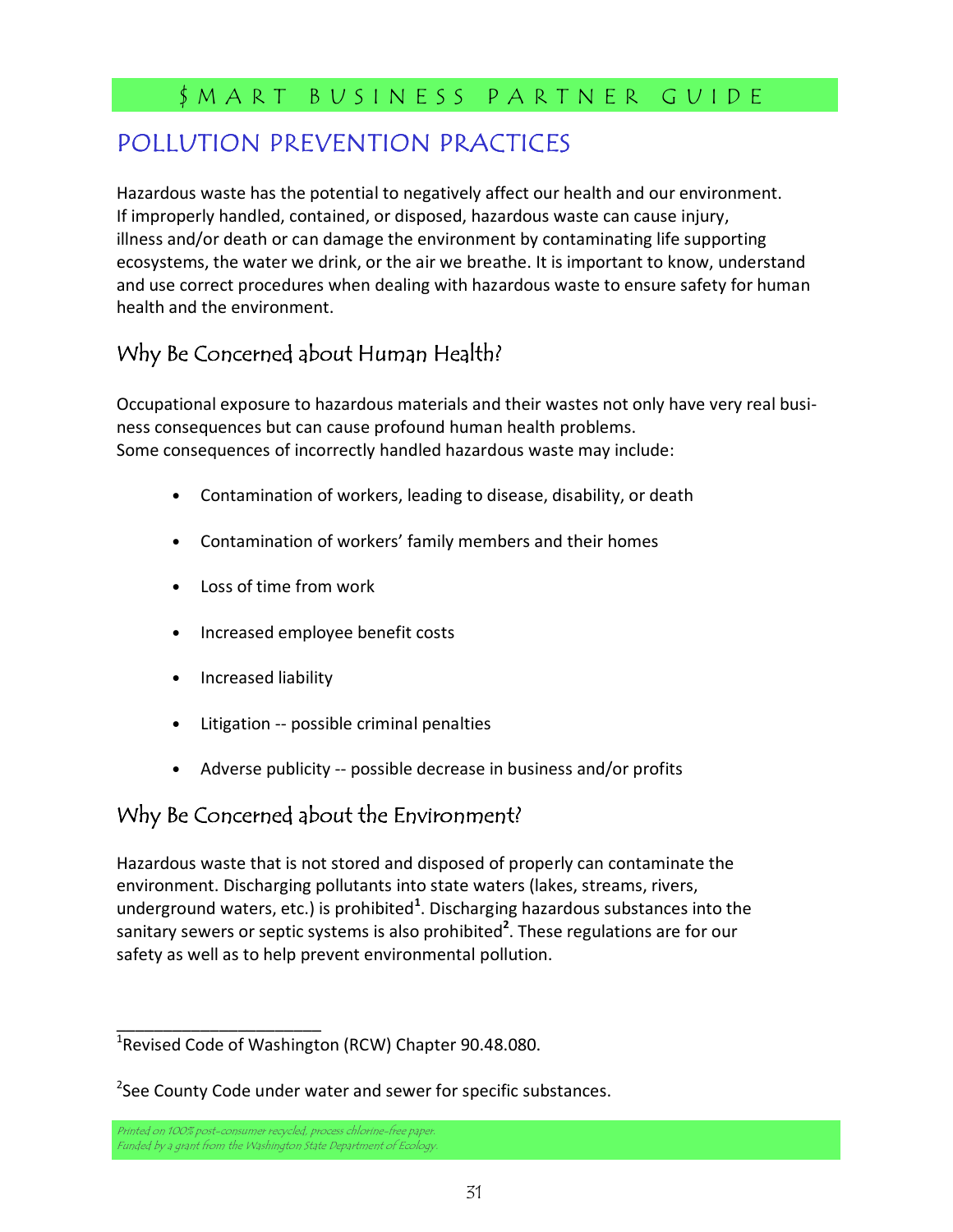Improperly handled hazardous substances can cause:

- Spills and resulting cleanup costs
- Air pollution (inside work area and outside)
- Particulate matter suspended in air, causing decreased visibility and respiratory problems
- Hazardous substances evaporated into the air making it toxic, causing headaches or more severe symptoms
- Groundwater and drinking water contamination
- Damage to surrounding ecosystems and species
- Hazardous substances to enter the food chain and eventually be ingested by humans, causing birth defects, illness, or death
- Dangerous work environment
- Fines plus the cost of reversing the damage caused
- Reduced property value

Handling materials and waste safely and efficiently can reduce costs, reduce pollution and provide safe community and work environments.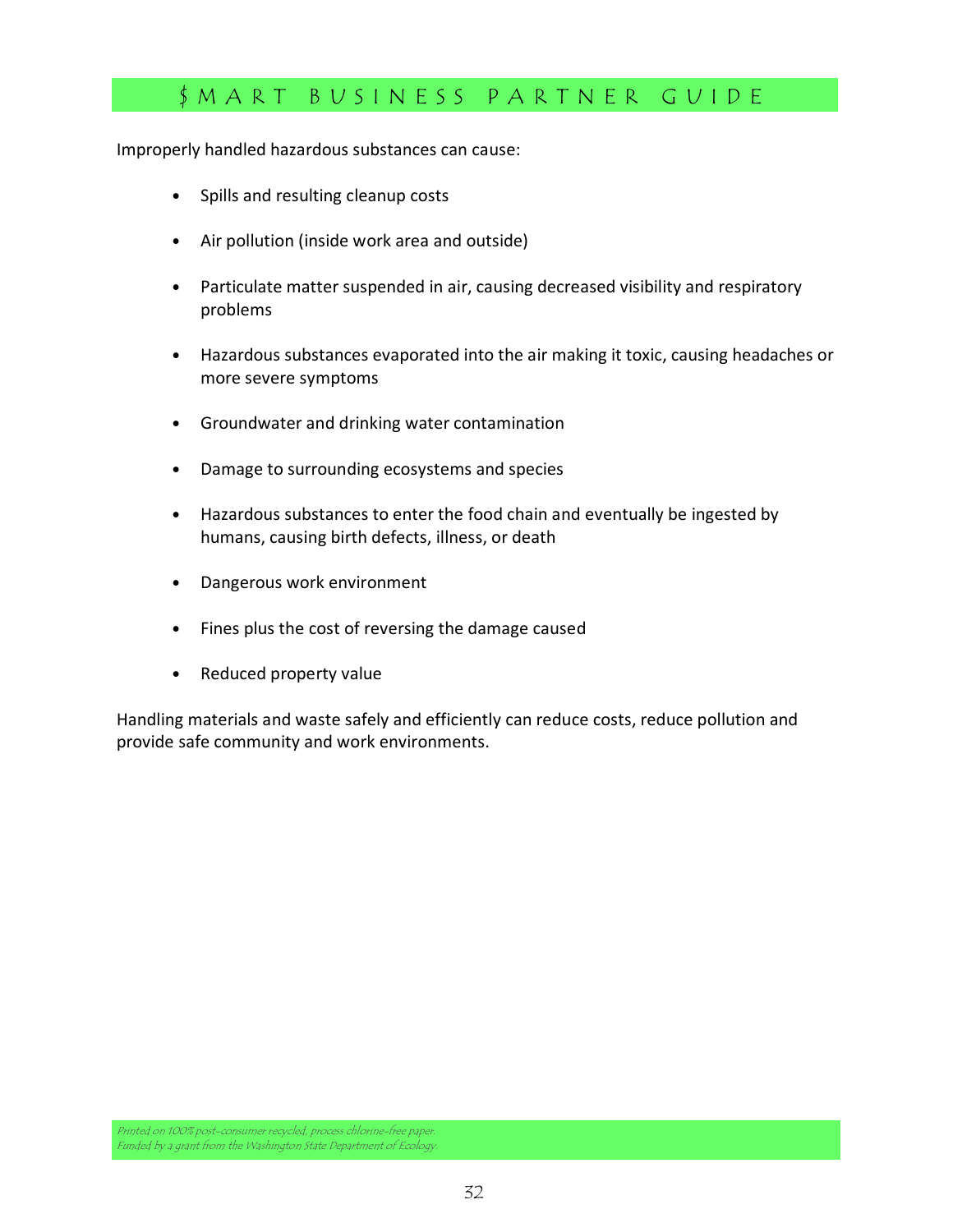# \$ M A R T B U S I N E S S P A R T N E R G U I D E HAZARDOUS WASTE

A hazardous waste is a discarded substance whose chemical or biological nature makes it potentially dangerous to people or to the environment. Hazardous waste falls into two categories: household hazardous waste and industrial hazardous waste. This guide will deal solely with industrial hazardous waste.

A business generates hazardous waste if it uses any of the following:

- Pesticides or other chemicals.
- Dyes, paints, thinners, solvents, cleaning fluids, or coolants.
- Oil or other petroleum products.
- Materials that burn or itch on contact with skin.
- Flammable materials.
- Materials that bubble or fume upon contact with water.
- Products delivered with shipping papers, Material Safety Data Sheet (MSDS) or a label indicating the product is hazardous.

A summary of the characteristics and criteria of hazardous waste, as set forth in the Washington State Administrative Code in WAC 173-303-090 Dangerous Waste Characteristics and WAC 173-303-100 Dangerous Waste Criteria, follows. For more specific information, refer to the original documents. Complete text of all WACs may be found at :

http://apps.leg.wa.gov/wac/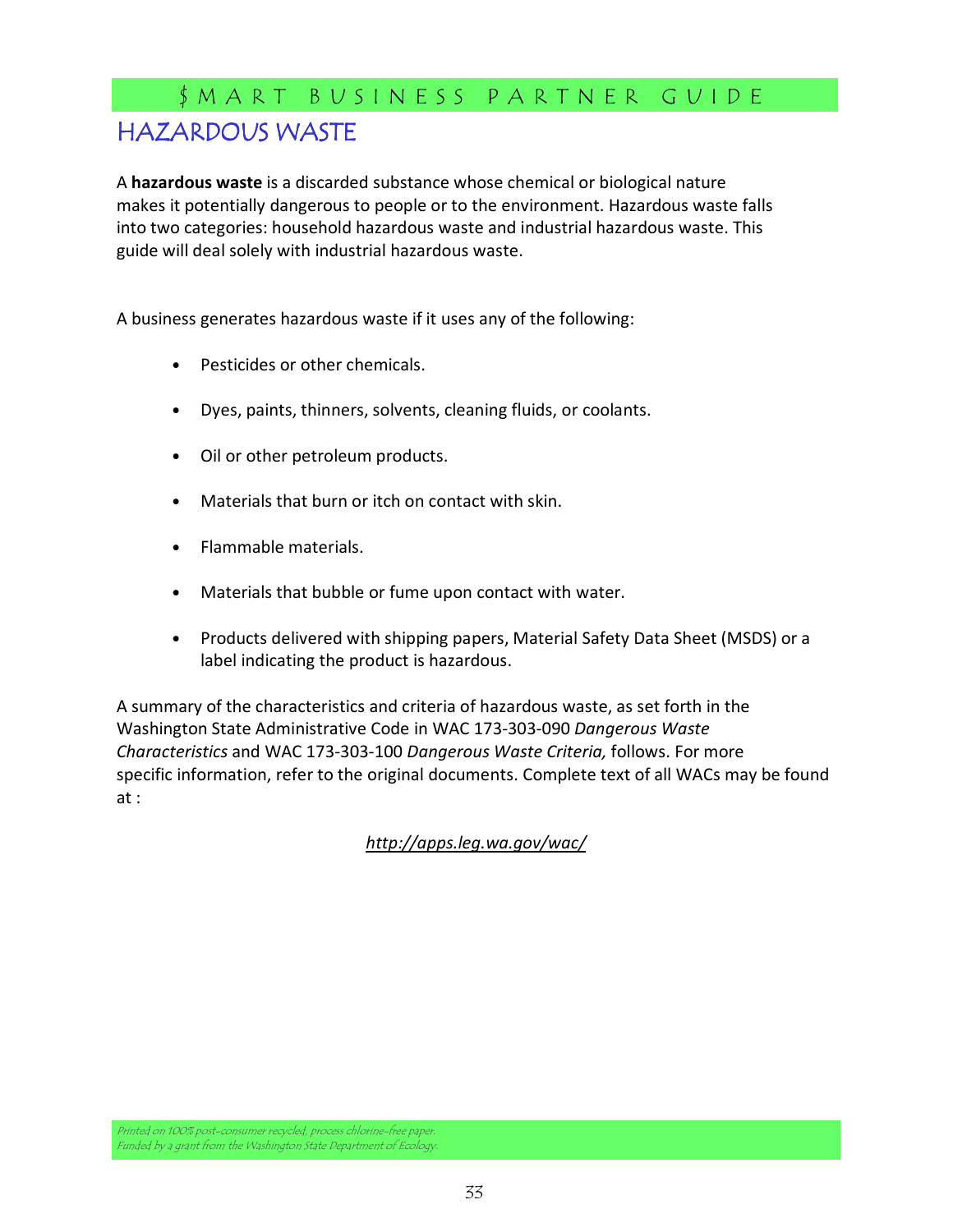### Characteristics and Criteria of Hazardous Waste



#### **IGNITABLE**

A liquid with a flashpoint of less than 140 F, such as paint thinner and gasoline. A non-liquid capable of causing fire through friction, absorption of moisture, or spontaneous chemical change, such as shop rags saturated with a flammable agent. A substance that is a strong oxidizer such as peroxides or perchloric acid.



### **CORROSIVE**

A liquid or solid that can corrode steel and is a strong acid (pH less than 2.0), such as battery acid, or a strong caustic (pH greater than 12.5), like drain cleaner.



### REACTIVE

A substance that is unstable (readily undergoes violent change without detonating) or reacts violently with water and/or forms toxic gases, such as metallic sodium and cyanide.A substance capable of detonation when subjected to strong force or heat, such as explosives and picric acid crystals.



### TOXIC

A substance that, when tested using The Characteristics Leaching Procedure (TCLP), is shown to contain sufficient soluble concentrations of certain heavy metals, pesticides or other organics to contaminate drinking water.



### CARCINOGENIC

A substance known to contain an International Agency for Research on Cancer (IARC) positive agent, such as benzene. A substance suspected to be a human or animal carcinogen, such as formaldehyde, and carbon tetrachloride.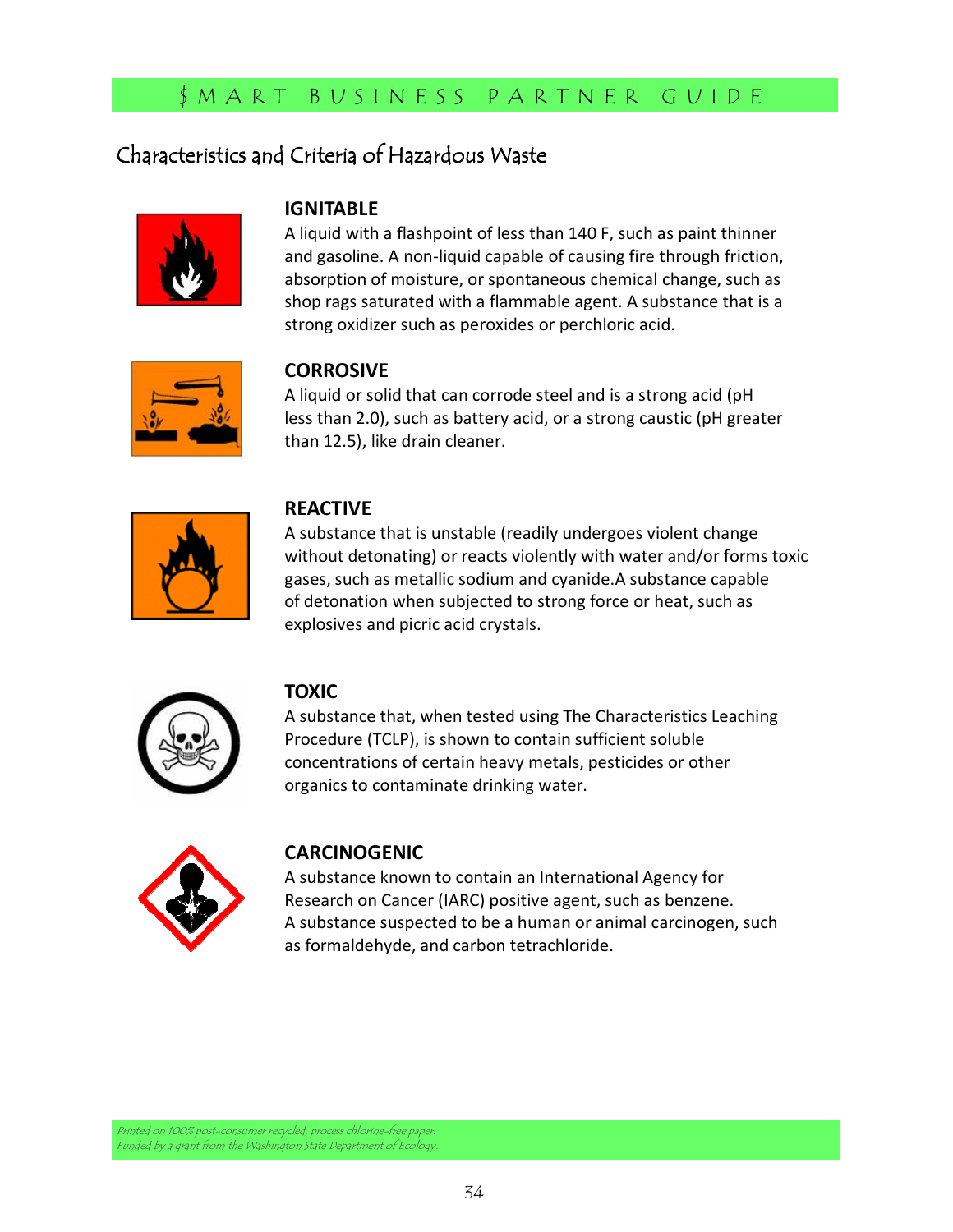

#### PERSISTENT

A substance which contains concentrations greater than the allowable amount of halogenated hydrocarbons or polycyclic aromatic hydrocarbons, such as trichloroethylene, methylene chloride and benzopyrene.



### RADIOACTIVE

Radioactive (or nuclear) waste is a byproduct from nuclear reactors, fuel processing plants, and institutions such as hospitals and research facilities. It also results from nuclear reactors being decommissioned and other nuclear facilities that are permanently shut down.



#### LISTED WASTE

Any substance deemed hazardous by Federal and State law, as listed in WAC 173-303-9903 and 9904 Dangerous Waste Sources List and Dangerous Waste Constituents List.

If your waste falls under any of the criteria or characteristics described above, it is hazardous and special care should be taken with storage and disposal as outlined in this guide.

If you are unsure whether your waste falls under one of these categories, it may require testing. Please refer to Do you Need a Lab Analysis of Your Waste? in the Appendix.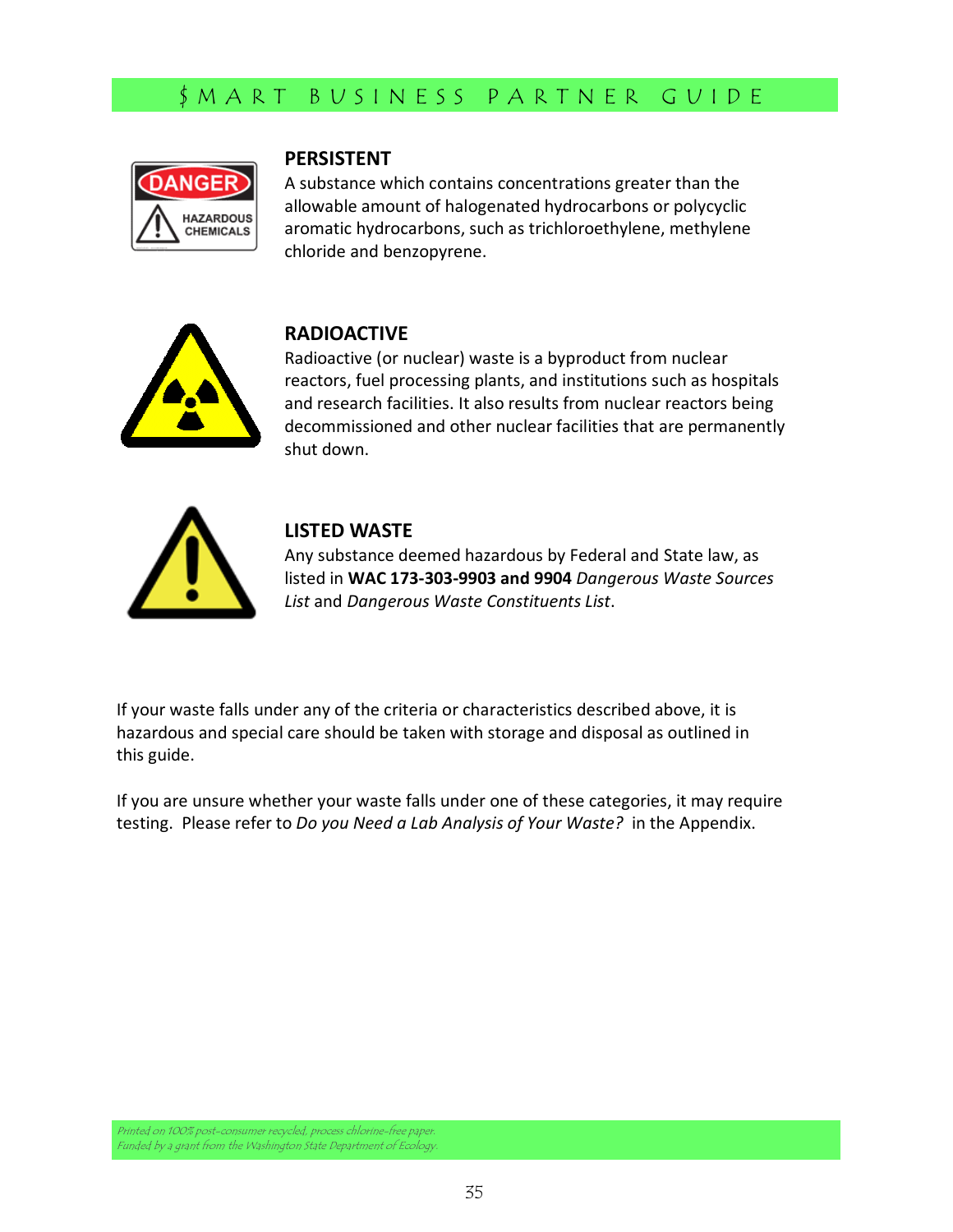### Determine Your Hazardous Waste Regulatory Status

Estimate the following amounts your business generates to see if you are a Small Quantity Generator (SQG), Medium Quantity Generator (MQG), or Large Quantity Generator (LQG).

### Small Quantity Generator

Under the Washington State Dangerous Waste Regulations WAC 173-303-070 (8) you are considered a Small Quantity Generator (SQG) if you always generate

- Fewer than 220 pounds (about half a 55-gallon drum) per month or batch<sup>3</sup> of dangerous waste or
- Fewer than 2.2 pounds of extremely hazardous waste (EHW)<sup>4</sup>

### If your business is a Small Quantity Generator then you:

- Can accumulate up to 2,200 pounds before disposal as long as you are not generating more than 220 pounds per month or batch
- Must properly package and label waste according to the regulations (a Major Risk Label is required by the Occupational Safety and Health Administration (OSHA) / Washington Industrial Safety and Health Act (WISHA))
- Must ensure delivery of your waste to either a permitted hazardous waste management facility or Treatment, Storage and Disposal facility (TSD), a legitimate hazardous waste recycler or a facility licensed to accept municipal solid waste (your waste must satisfy the facility's requirements and/or limitations)

If the Small Quantity Generator criteria are exceeded, you are a Fully Regulated Medium or Large Quantity Generator (see Appendix for more information).

\_\_\_\_\_\_\_\_\_\_\_\_\_\_\_\_\_\_\_\_\_\_\_\_\_\_

 $3A$  batch is any period of time in which waste is generated less frequently than once a month.

**<sup>4</sup>**Refer to *Dangerous Waste Regulations* or Department of Ecology for a definition of the classification your waste falls under.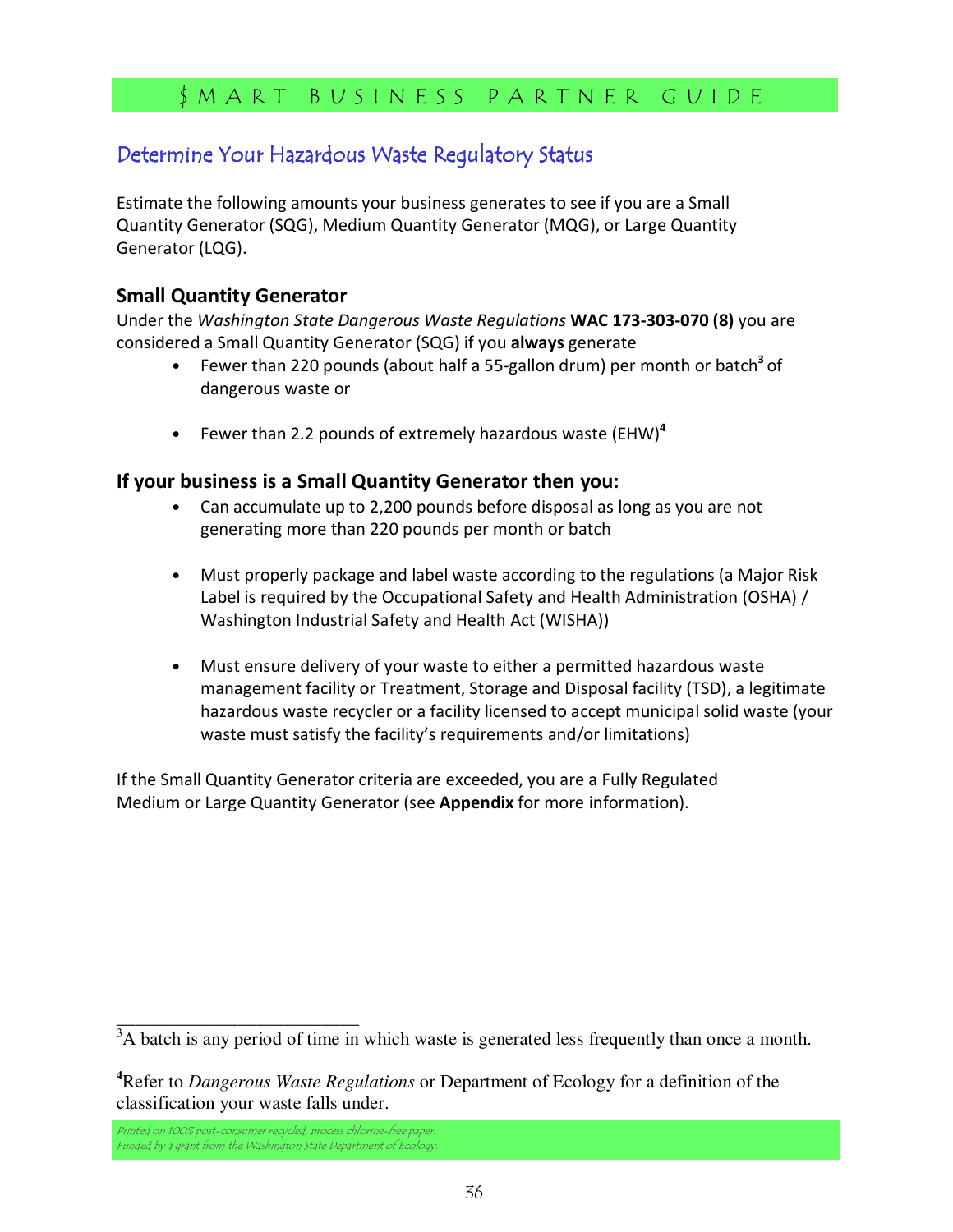## Conversion Chart for Hazardous Waste

Estimate the following amounts your business generates to see if you are a Small Quantity Generator (SQG), Medium Quantity Generator (MQG), or Large Quantity Generator (LQG).

For each item, calculate the total lbs/month or batch using the conversion factors found below and add to get your total lbs of hazardous waste generated per month or batch.

| <b>Used Oil</b>            | 7.4 lbs/gallon |  |  |
|----------------------------|----------------|--|--|
| <b>Used Oil Filters</b>    | 2.8 lbs each   |  |  |
| Antifreeze                 | 8 lbs/gallon   |  |  |
| <b>Auto Batteries</b>      | 35 lbs each    |  |  |
|                            | 0.1 lbs each   |  |  |
| <b>Household Batteries</b> |                |  |  |
| Pesticides                 | 7 lbs/gallon   |  |  |
| <b>Oil Paint</b>           | 9.2 lbs/gallon |  |  |

| Solvents          | 7 lbs/gallon   |  |
|-------------------|----------------|--|
| Liquid Flammables | 7.4 lbs/gallon |  |
| Solid Flammables  | 8 lbs/gallon   |  |
| Acids             | 8.3 lbs/gallon |  |
| Bases             | 9 lbs/gallon   |  |
| Aerosols          | 7.4 lbs/gallon |  |
| Gasoline          | 5 lbs/gallon   |  |
| Lead              | 12 lbs/gallon  |  |

Other (cloth rags, floor cleaning wastes, etc.) Total lbs/month or batch

#### Total lbs. generated per month or batch \_\_\_\_\_\_\_\_\_\_

(Refer to page 31 for status regulations)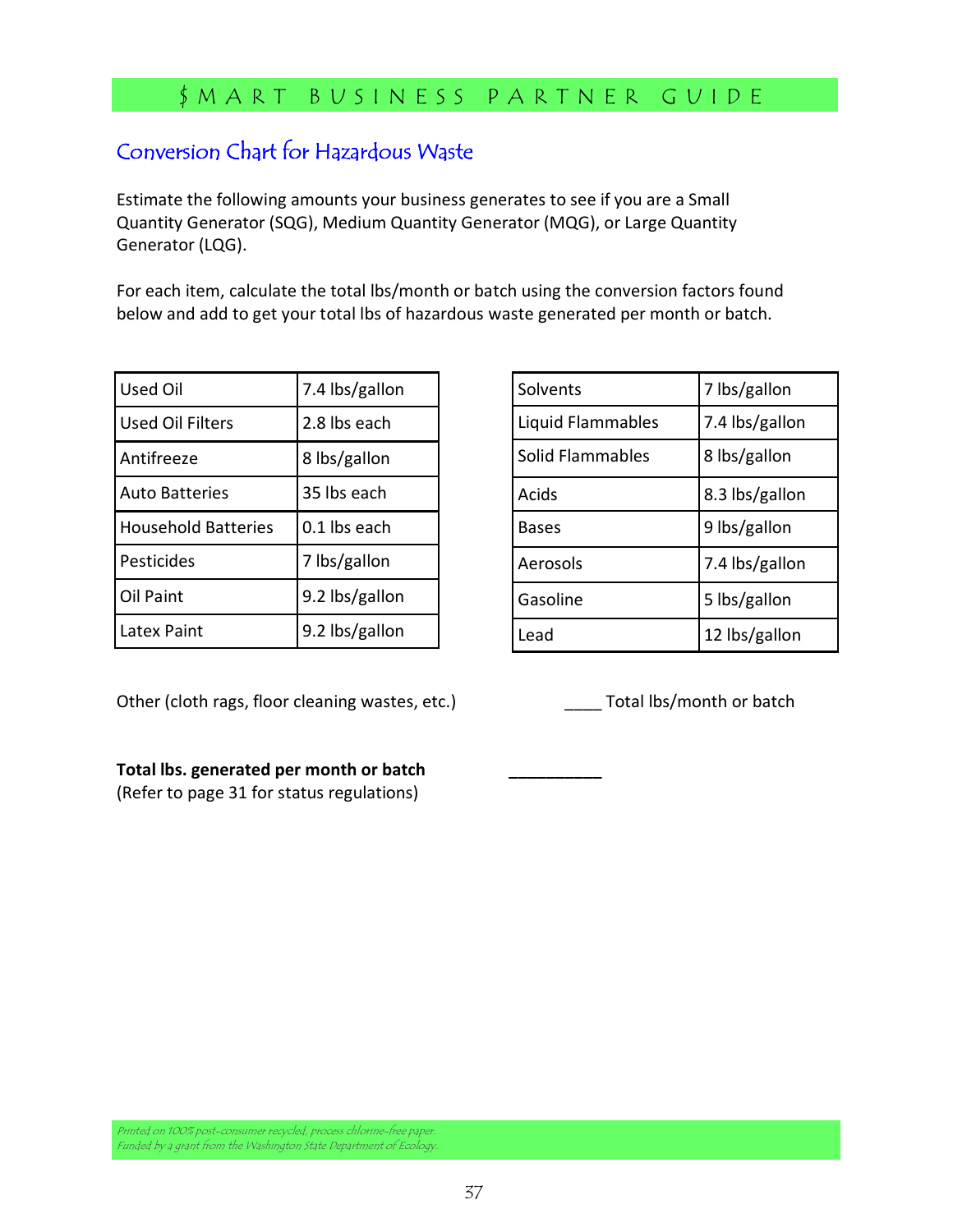NOTES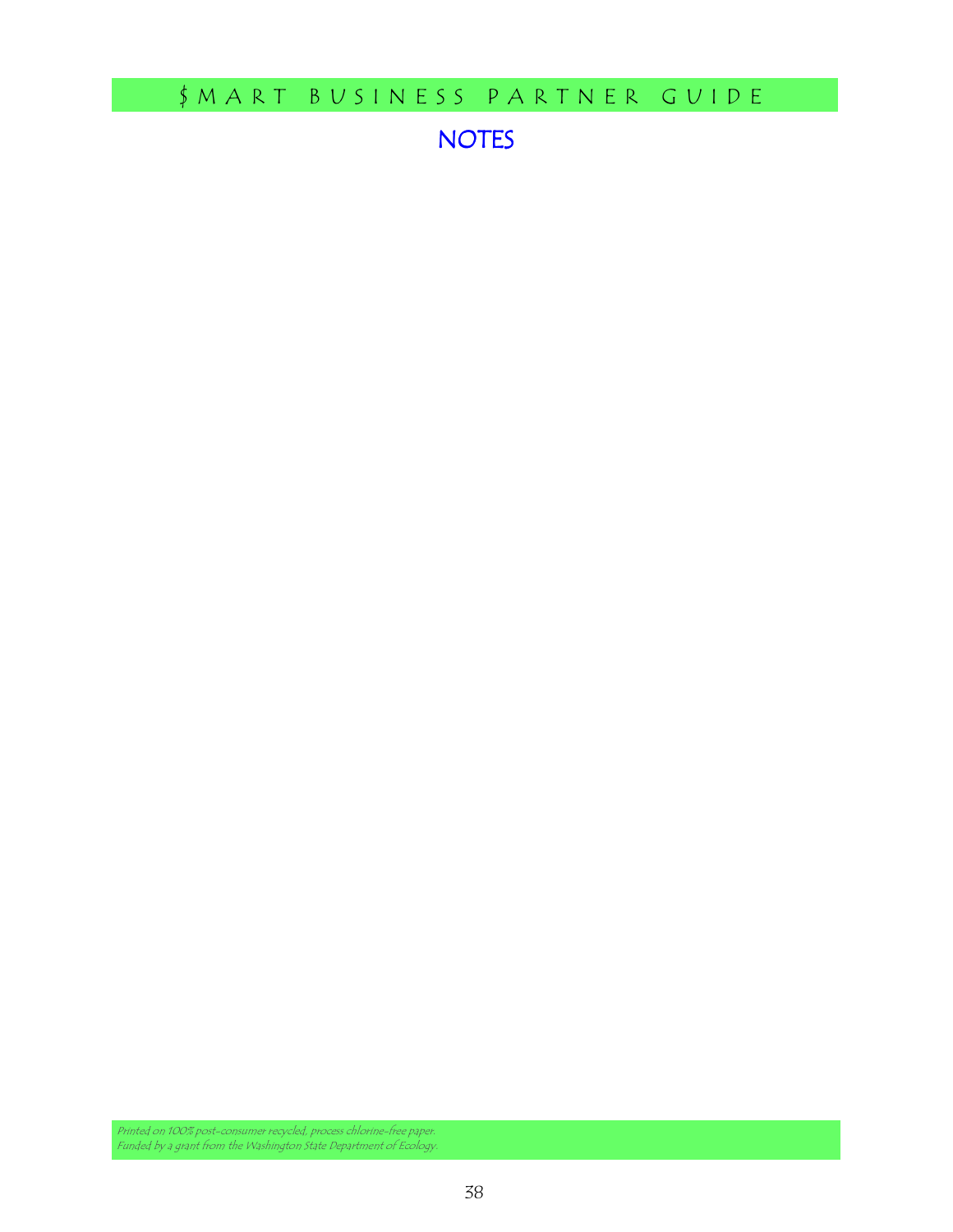# HAZARDOUS WASTE DOCUMENTATION

Complete this form and submit with \$mart Business Partner application if applicable.

|                                                                                       | Does this site have the following documents available?     |               |   |                                                             |  |  |
|---------------------------------------------------------------------------------------|------------------------------------------------------------|---------------|---|-------------------------------------------------------------|--|--|
|                                                                                       |                                                            |               |   | date or version                                             |  |  |
| $\bullet$                                                                             | Dangerous Waste Regulations (WAC 173-303) Y                |               | N |                                                             |  |  |
| $\bullet$                                                                             | MSDS for all hazardous products                            | Y             | N |                                                             |  |  |
| ٠                                                                                     | Waste profile to TSD facility                              | Y             | N | <u> 1989 - Johann John Stone</u>                            |  |  |
| How much hazardous waste is accumulated onsite prior to shipment? ______________ lbs. |                                                            |               |   |                                                             |  |  |
|                                                                                       | Accumulation site is: indoor outdoor                       |               |   |                                                             |  |  |
|                                                                                       | Document hazardous waste containers:                       |               |   |                                                             |  |  |
|                                                                                       |                                                            | quantity      |   | approximate weight (lbs.)                                   |  |  |
|                                                                                       | 55 gallon                                                  |               |   |                                                             |  |  |
|                                                                                       | 30 gallon                                                  |               |   | <u> 1989 - Johann Barbara, martxa al III-lea (h. 1989).</u> |  |  |
|                                                                                       | 5 gallon                                                   |               |   |                                                             |  |  |
|                                                                                       |                                                            | $\frac{1}{1}$ |   |                                                             |  |  |
|                                                                                       | other $\frac{1}{2}$                                        |               |   |                                                             |  |  |
|                                                                                       | Total approximate amount of waste<br>currently accumulated |               |   |                                                             |  |  |
| Do containers have the following labels?                                              |                                                            |               |   |                                                             |  |  |
|                                                                                       | <b>Hazardous Waste</b>                                     |               | Y | N                                                           |  |  |
|                                                                                       | <b>Accumulation Start Date</b>                             |               | Υ | N                                                           |  |  |
|                                                                                       | <b>Hazard Warning</b>                                      |               | Υ | N                                                           |  |  |
|                                                                                       | > 90 days (180 for MQG/LQG)                                |               | Υ | N                                                           |  |  |
| Is there a weekly inspection log?<br>Y                                                |                                                            | N             |   |                                                             |  |  |
|                                                                                       | Are containers stored on an impervious surface?            |               | Y | N                                                           |  |  |
| Is there aisle space?                                                                 |                                                            |               | Y | N                                                           |  |  |
|                                                                                       | Are the containers closed and secure?                      |               | Υ | N                                                           |  |  |
| Is a spill kit available?                                                             |                                                            |               | Y | N                                                           |  |  |
|                                                                                       | Are emergency telephone numbers posted?                    |               | Υ | $\mathsf{N}$                                                |  |  |
|                                                                                       |                                                            |               |   |                                                             |  |  |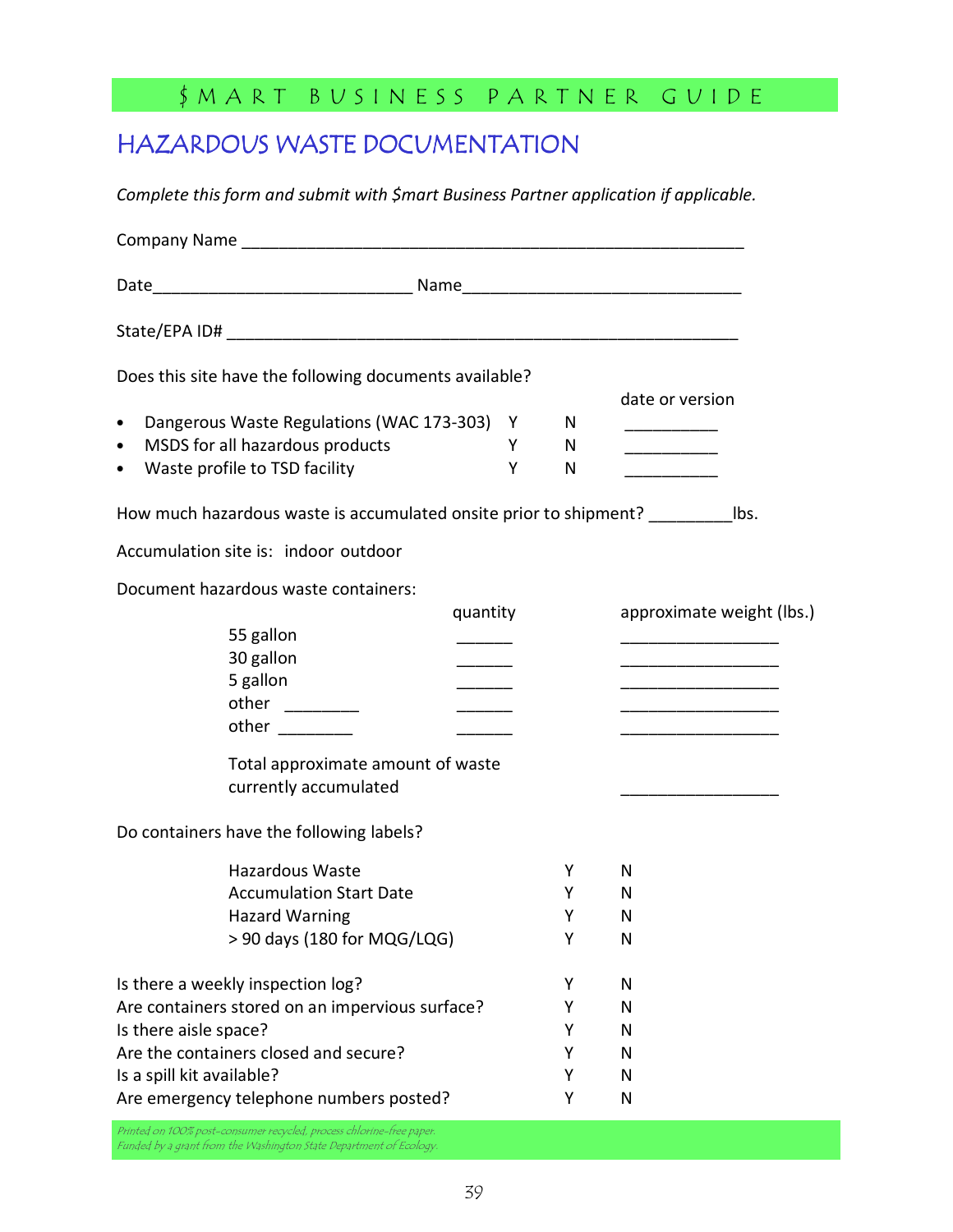NOTES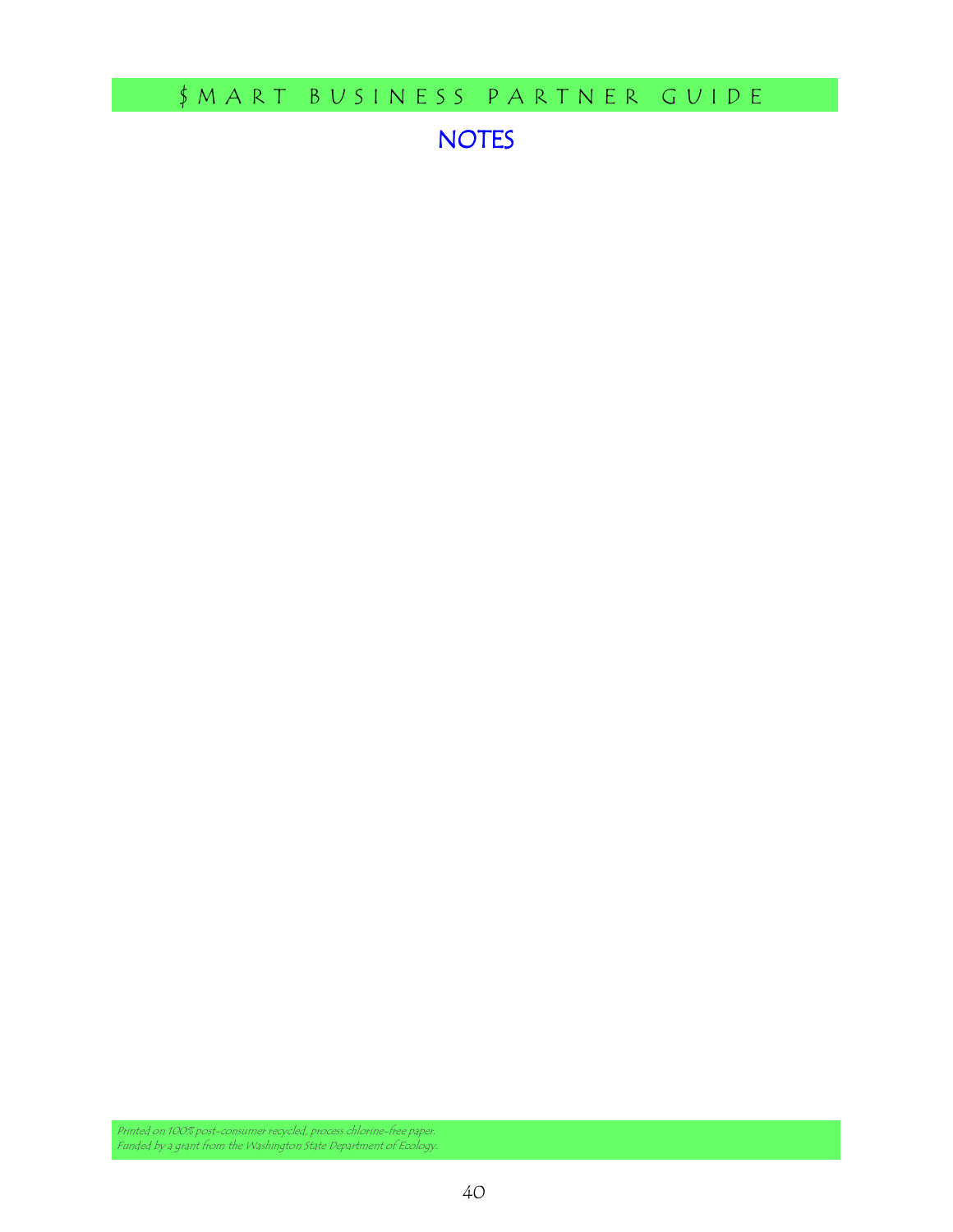# APPENDIX APPENDIX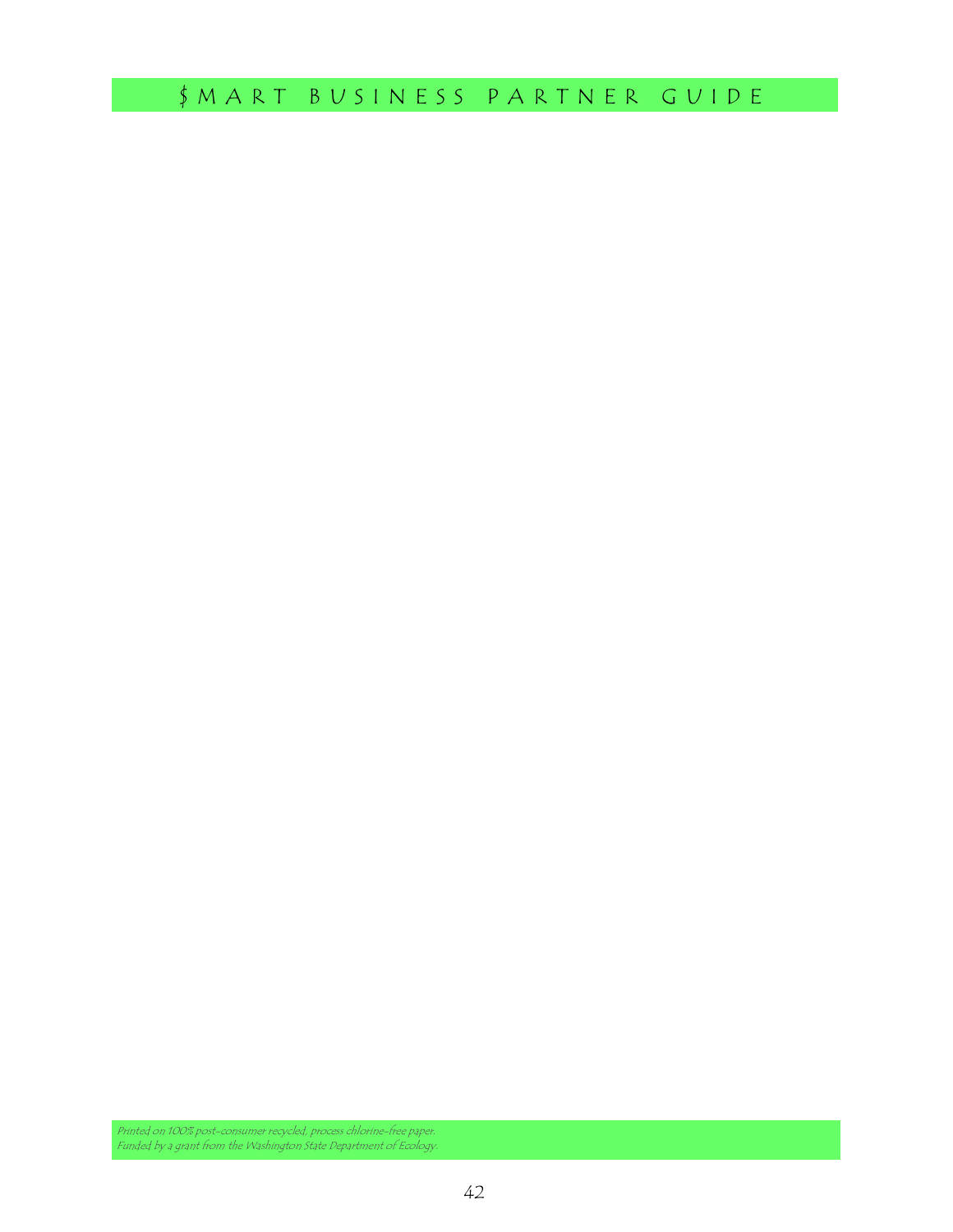### **GLOSSARY**

Accumulate - To temporarily store hazardous waste at a place of business for a limited amount of time (180 days if between 220 and 2200 pounds of waste per month is generated; 90 days if more is generated).

**Batch** - An amount of waste which is generated less frequently than once a month.

**Biobased Products** - A product that is composed, in whole or in significant part, of biological products or renewable domestic agricultural materials (including plant, animal, and marine materials) or forestry materials.

**Biodegradable -** A process by which large, complex organic molecules are broken down to smaller inorganic molecules through the action of microorganisms. Biodegradability is dependent on material and the soil, climate, and moisture in which it degrades.

**Carcinogenic** - Substances known or suspected of causing cancer in humans or animals (such as, benzene or formaldehyde).

Characteristics of Hazardous Wastes - Four characteristics that can cause a waste to be hazardous: ignitability, corrosivity, reactivity and toxicity.

**Community Right-to-Know** - Title III of the Superfund Amendments and Reauthorization Act (SARA) established requirements for government and industry regarding emergency response planning and everyone's right to know about hazardous chemicals in their community. Many hazardous waste generators have requirements under community right-toknow laws.

**Composting** - A solid waste management technique that uses natural processes to convert organic waste materials to humus through the action of microorganisms.

**Corrosive** - A solid or a liquid that is a strong acid (pH less than 2), such as battery acid, or a strong caustic (pH greater than 12.5), like drain cleaner.

Criteria Waste - Wastes that are hazardous in Washington State because they are toxic, persistent in the environment, or carcinogenic.

Dangerous Waste Sources - Specific and generic operations that create dangerous wastes.

**Dangerous Waste** - Hazardous waste and additional "Washington only" waste, such as criteria waste. Generators typically are regulated under the Dangerous Waste Regulations, Chapter 173-303-9904 WAC when more than 220 pounds are generated per month or accumulated on site at any one time.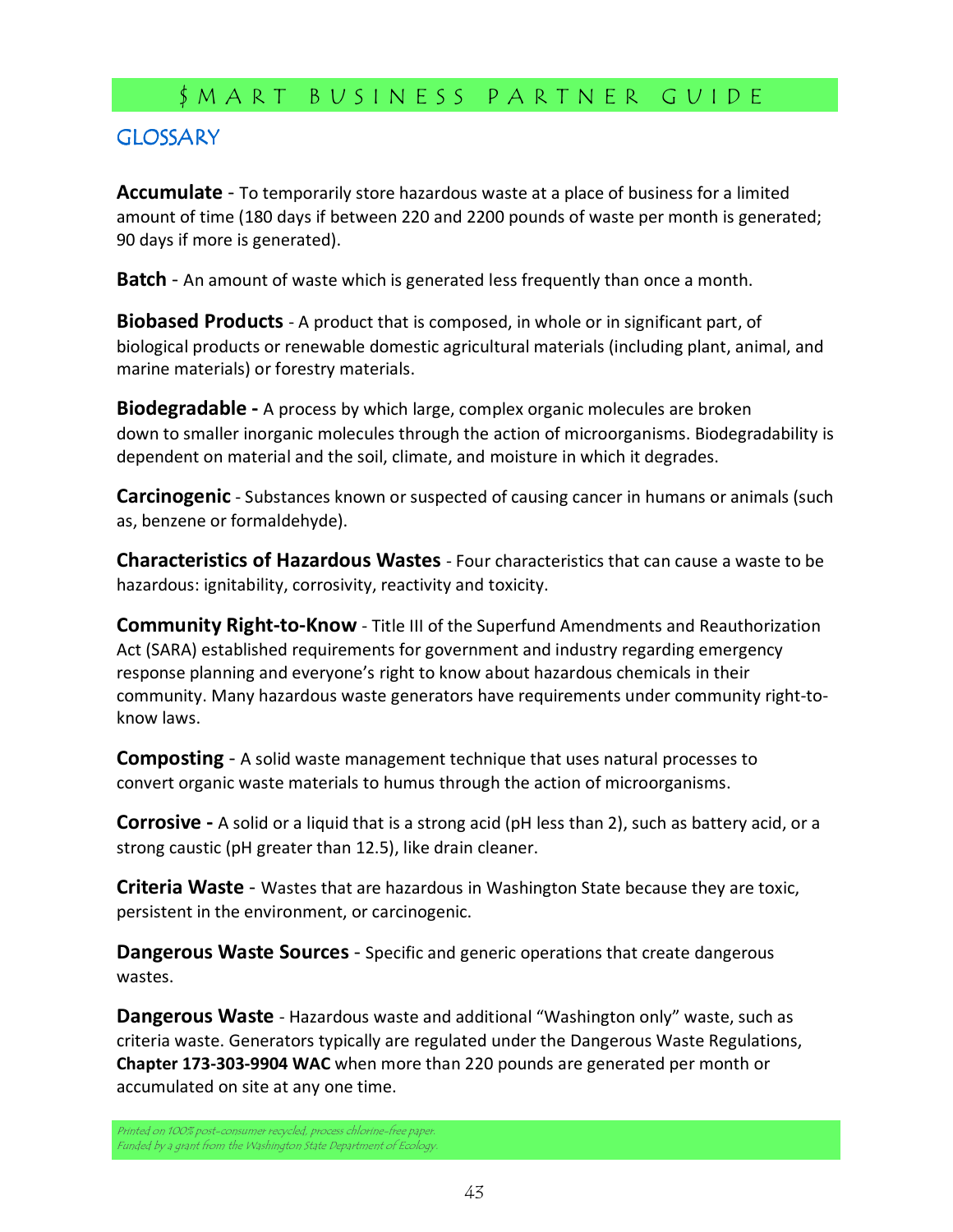**Empty** - Containers are legally empty when less than one inch of waste remains in the bottom or the volume remaining is less than one percent of the container's capacity.

**Environmentally Preferable** - Products or services that have a lesser or reduced effect on human health and the environment when compared to competing products or services that serve the same purpose.

**EPA/State ID Number** - A unique, 12 character number assigned to generators, transporters, treatment, storage, and disposal facilities. Required for regulated generators and recommended for Small Quantity Generators (SQG).

**Extremely Hazardous Waste** - Dangerous wastes that are especially dangerous to the environment and require greater control. Many solvents are EHWs. EHWs cannot be land-disposed.

**Generator** - The person, business or institution that actually produces a hazardous waste. Liability for proper management follows generators from point of generation to final destination.

Hazardous Waste - A solid or liquid material with certain properties that could pose dangers to human health, property, or the environment.

Land Disposal Restriction - Restrictions on extremely hazardous waste (EHW), (such as dry cleaner PERC) from land disposal in order to encourage more favorable management options such as waste reduction, recycling or treatment.

Listed Waste - Regulated hazardous waste that is listed in the Dangerous Waste Regulations, Chapter 173-303-9903 and 9904 WAC. Checking the list is the first step in designating waste.

**Manifest** - A shipping document that accompanies hazardous waste from point of generation to the final destination. Required of all but small quantity generators.

**Moderate Risk Waste** - Hazardous waste that is exempt from most state and federal regulations because it is generated in households or by businesses in quantities typically less than 220 pounds per month (or about half of a 55-gallon drum). Such businesses are known as Small Quantity Generators (SQG).

Material Safety Data Sheets (MSDS) - Information sheet provided by manufacturers with all chemical products they manufacture and sell (required by law). The data is useful in evaluating a waste to determine if it is hazardous.

**Notify** - State and federal regulations require that the Department of Ecology be notified if the amount of hazardous waste generated per month or batch or accumulated onsite at any time is more than 220 pounds (or 2.2 pounds for some extremely hazardous wastes). Satisfy this requirement by requesting and completing a Form 2 from Ecology.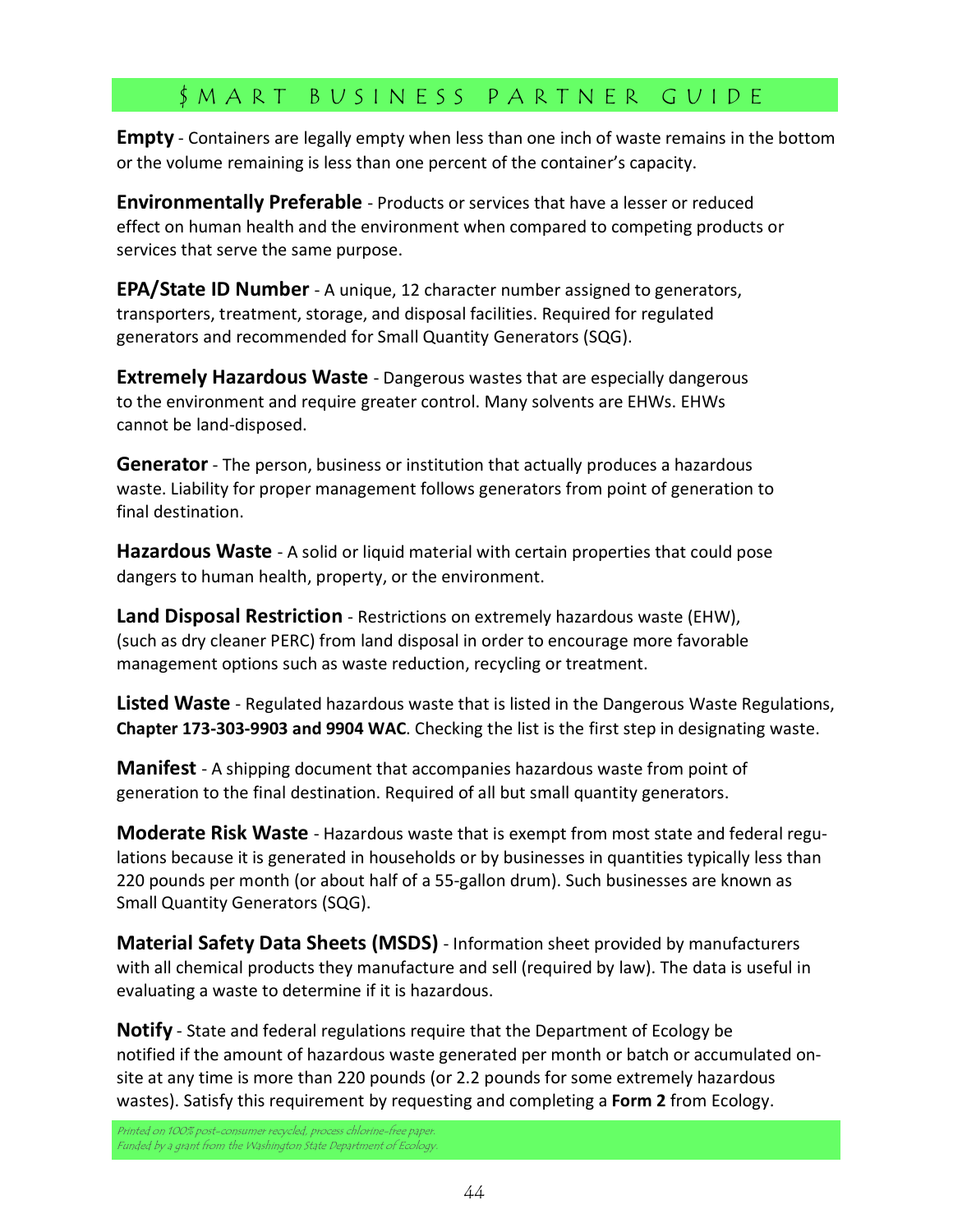**Pollution Prevention** - Reducing waste generation and pollutant emissions.

Resource Conservation and Recovery Act (RCRA) - Federal legislation passed in 1976 that initiated regulation of hazardous wastes. Washington State implements parts of RCRA through its Dangerous Waste Regulations.

**Recycled Content Products** - Products containing either post-consumer or post-industrial recycled materials (examples: paper products, retread tires, re-refined oil)

**Recycling** - Collecting and manufacturing products from reclaimed waste materials (examples: aluminum cans into new aluminum cans, plastics into park benches)

**Regulated Generator** - A business that generates or accumulates at any one time more than 220 pounds per month of hazardous waste.

**Small Quantity Generator (SQG)** - A business that generates or accumulates at any one time fewer than 220 pounds per month of hazardous waste. SQGs are subject to fewer regulatory requirements.

**Solid Waste** - Garbage or refuse generated by households or businesses that is not regulated as a hazardous waste.

**Sustainability** - Meeting the needs of the present while ensuring that future generations have the same opportunities.

Treatment, Storage and Disposal (TSD) facilities - The final destination of hazardous waste. All TSDs must be permitted and have EPA/State ID numbers.

Waste Reduction - Decreasing the amount of waste at its source and using resources to their fullest.

- buying durable rather than disposable products: ceramic mugs, etc.
- reusing materials: containers, scratch paper, storage bags
- composting: landscaping materials, food scraps
- reducing the use of dangerous chemicals, using less toxic alternatives

**Waste Stream** - A general term used to denote the waste material output of an area, location, or facility.

**Worker Right-to-Know** - The rules that require all Washington State employers to inform and train employees about hazardous chemicals in the workplace. The Department of Labor and Industries administers worker's Right-to Know laws.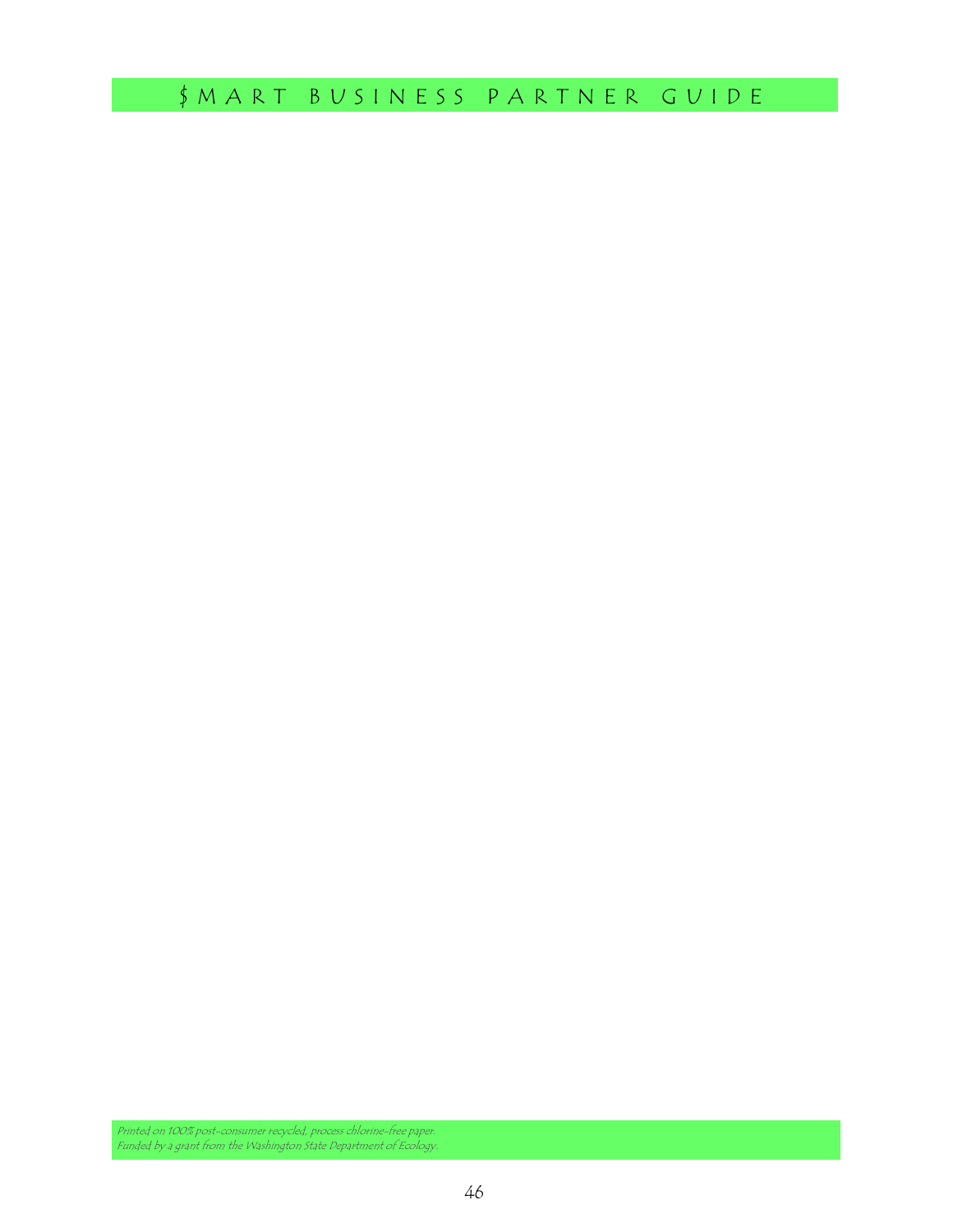# HAZARDOUS WASTE GUIDE

## Do You Need a Lab Analysis of Your Waste

If your firm generates a waste, it may need to be analyzed to determine whether it is designated as dangerous waste or extremely hazardous waste as defined in the Washington State Dangerous Waste Regulations, Chapter 173-303 WAC . According to RCW 70.105.010, hazardous waste is divided into two categories:

Dangerous waste is any discarded, useless, unwanted, or abandoned substances (including certain pesticides), or any residue or container of such substances which are disposed of in such quantity or concentration as to pose a substantial present or potential hazard to human health, wildlife, or the environment because such wastes:

- a. Have short-lived, toxic properties that may cause death, injury, or illness or have mutagenic, teratogenic (cause birth defects), or carcinogenic properties; or
- b. Are corrosive, explosive, flammable, or may generate pressure through decomposition or other means.

Extremely hazardous waste is any dangerous waste which will persist in a hazardous form for several years or more at a disposal site and which in its persistent form presents a significant environmental hazard and may be concentrated by living organisms through a food chain or may affect the genetic make-up of humans or wildlife, and is highly toxic to humans or wildlife if disposed of in such quantities as would present an extreme hazard to humans or the environment.

Analytical costs of testing potentially hazardous waste can be significant. To avoid unnecessary testing and to ensure quality results that meet your needs, the following guidelines should be used. Cost should not be the only consideration in choosing a laboratory. Certain questions should be asked to determine if they can provide the services needed to meet the regulatory requirements.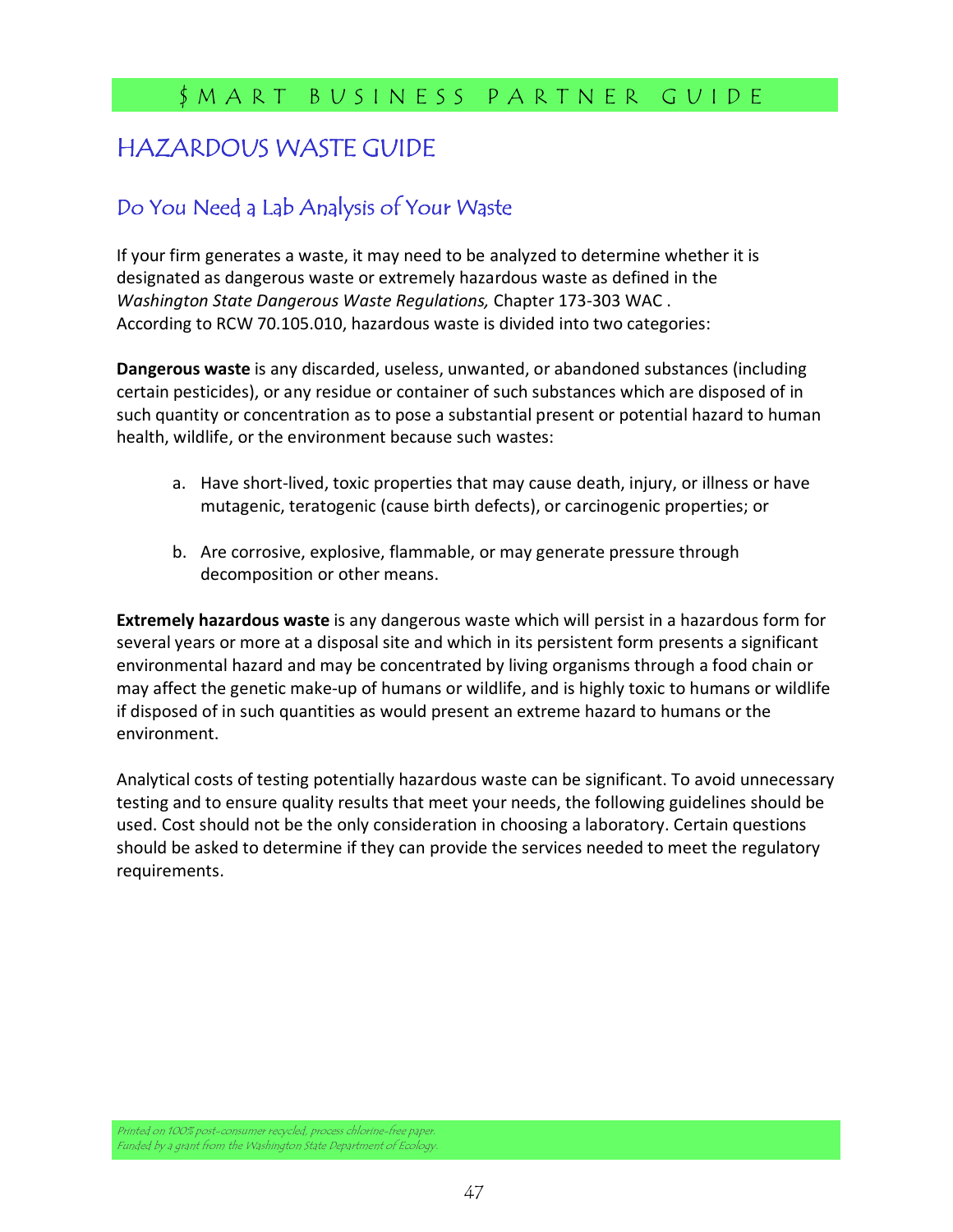### Recommended Practices for Handling Hazardous Waste

It is important to handle hazardous waste carefully and to store, transport and dispose of it safely to prevent dangerous conditions and situations. Once you are finished with a hazardous substance, the remainder cannot be discarded into the trash, dumped somewhere, or left sitting.

### Handling Guidelines

An effective and comprehensive safety and health program is essential to reduce work-related injuries and illnesses and maintain a safe and healthful work environment. If you are a small quantity generator of hazardous waste, you are not required to develop a written contingency plan. However, you are required by the Occupational Safety and Health Administration (OSHA) and Washington Industrial Safety and Health Act (WISHA) to have basic safety guidelines and a response to follow in the event of an emergency<sup>5</sup>. These procedures include the following:

- You must have an emergency coordinator (employee) either at the facility or on call who is responsible for coordinating all emergency response measures.
- You must post next to the telephone: (1) the name and number of the emergency coordinator; (2) the locations of the fire extinguishers and spill control material; and (3) the telephone number of the fire department.
- You must ensure that all employees are thoroughly familiar with proper waste handling and emergency procedures.

Material Safety Data Sheets (MSDS) for each hazardous chemical or trade name product must be on hand and available. Each employee should know where the MSDS are maintained and how to obtain and understand the information. Hazardous materials and waste should be handled and stored in a manner consistent with information on the label, information on the MSDS and prudent practices.

\_\_\_\_\_\_\_\_\_\_\_\_\_\_\_\_\_\_\_\_\_\_\_\_\_\_

<sup>&</sup>lt;sup>5</sup>Accident Prevention Program workbooks and Right to Know booklets are available from the Washington State Department of Labor and Industries.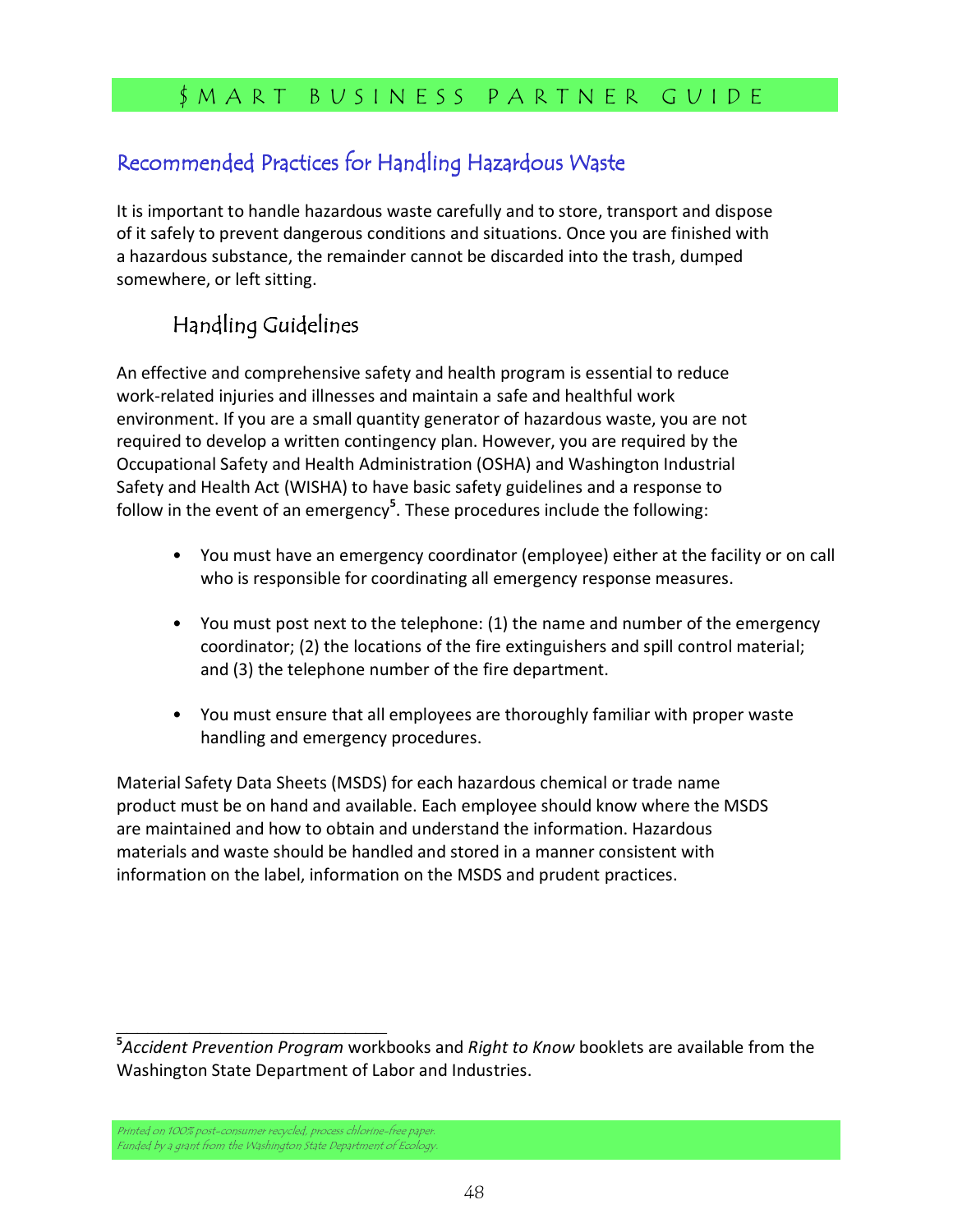### Storage Guidelines

Improperly stored hazardous chemicals can be a serious fire hazard. Hazardous substances must be stored according to the Uniform Fire Code (UFC) to prevent pollution and harmful spills that could be a fire hazard and jeopardize employee health and safety or the environment. Contact your local fire marshal or fire chief for specifics about the Uniform Fire Code (UFC) and how it applies to you (see p.59 for contact information).

# General Fire Safety Guidelines

Following are some general precautions to avoid fires when working with hazardous chemicals :

1. Make sure your storage area meets Building and Fire Code requirements

2. Use safe containers that are free of leaks and will not degenerate from their contents

3. Be sure to accurately and noticeably label containers

4. Keep materials separate from other incompatible substances

5. If you use shelves, make sure they are accessible and can adequately support their contents

6. Consider a metal or flammable storage cabinet for small quantities of combustible/flammable liquids

7. Have an emergency plan and the proper equipment in case of a spill or fire

- Have fire extinguishing equipment close by
- Have drainage control to prevent discharge and endangerment to other tanks, property, and waterways
- Have absorbent material to contain liquids
- Call the fire department

### General Storage Guidelines

1. Create one spot for storing hazardous wastes in an area that meets UFC requirements

2. Make sure storage area is contained, covered and has an impervious surface

3. Keep area around waste storage clean and easily accessible to prevent spilling and injury

4. Store hazardous waste in proper containers

- 5. Containers should be:
	- structurally sound and covered with fitting lids
	- convenient in size and easy to handle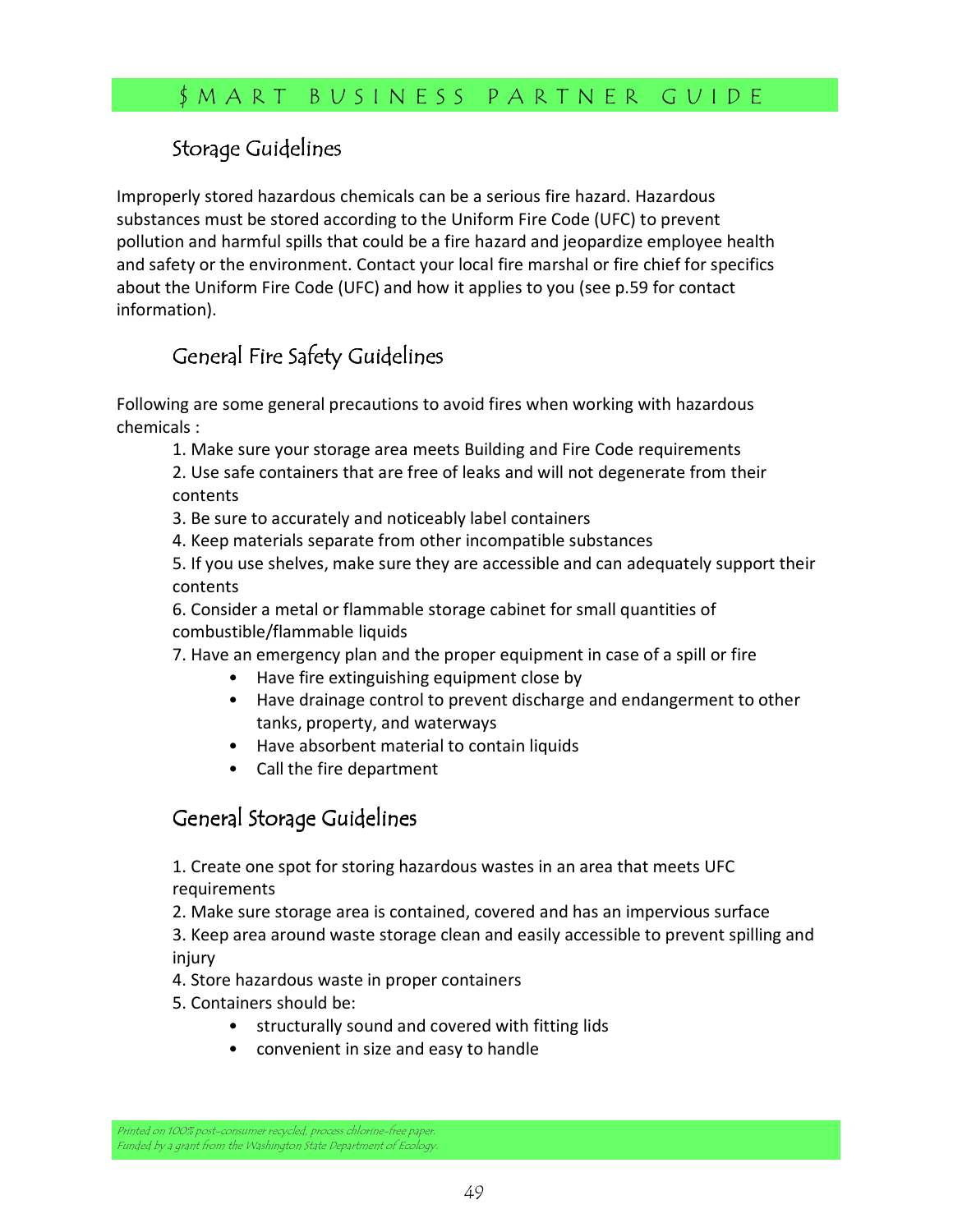- 6. Keep containers tightly closed except when adding or removing waste
- 7. Store hazardous wastes separately
	- DO NOT mix substances (mixing may cause corrosive or explosive reactions)
	- Recycle uncontaminated wastes (for example, motor oil)
- 8. Store the same waste in the same container every time in order to:
	- Prevent dangerous chemical reactions
	- Prevent contamination
- 9. Clearly label hazardous waste containers<sup>6</sup> with:
	- Dangerous Waste labels
	- Risk labels
	- The date waste was first added to the container (start date)
	- National Fire Protection Association (NFPA) labeling system

10. Inspect containers and storage areas at least once a week and record inspection dates

11. Be cautious when transferring waste from one container to another

- 12. Know the procedure and who to contact in case of a spill
	- Be sure employees have emergency training
	- Make sure you have a fire extinguisher, first aid kit and a spill kit readily available
	- Close off floor drains to prevent toxic liquids from entering into the sewer, storm drains, dry wells, or septic systems
- 13. Be sure to keep organized records of everything, including:
	- What waste is accumulated and how much
	- When, where, how and by whom accumulated waste is disposed of

14. Try waste reduction and recycling practices; the less hazardous waste you generate, the less there is to be regulated. Recycle used oil, used oil filters, antifreeze, etc.

If waste accumulates on-site for long periods of time before it is recycled or shipped off site, you may need a Dangerous Waste Storage Permit.

> Immediately report any spill or problem with hazardous waste -- don't let the problem persist and get out of hand. It will be more costly later to clean up than to take care of now. For more information, refer to p. 58, Department of Ecology Spill Response.

Printed on 100% post-consumer recycled, process chlorine-free paper. Funded by a grant from the Washington State Department of Ecology.

*\_\_\_\_\_\_\_\_\_\_\_\_\_\_\_\_\_\_\_\_\_\_\_* 

**<sup>6</sup>**See WAC's 173-303-070(8) and 173-303-200(1)(c), (1)(d) for specific labeling.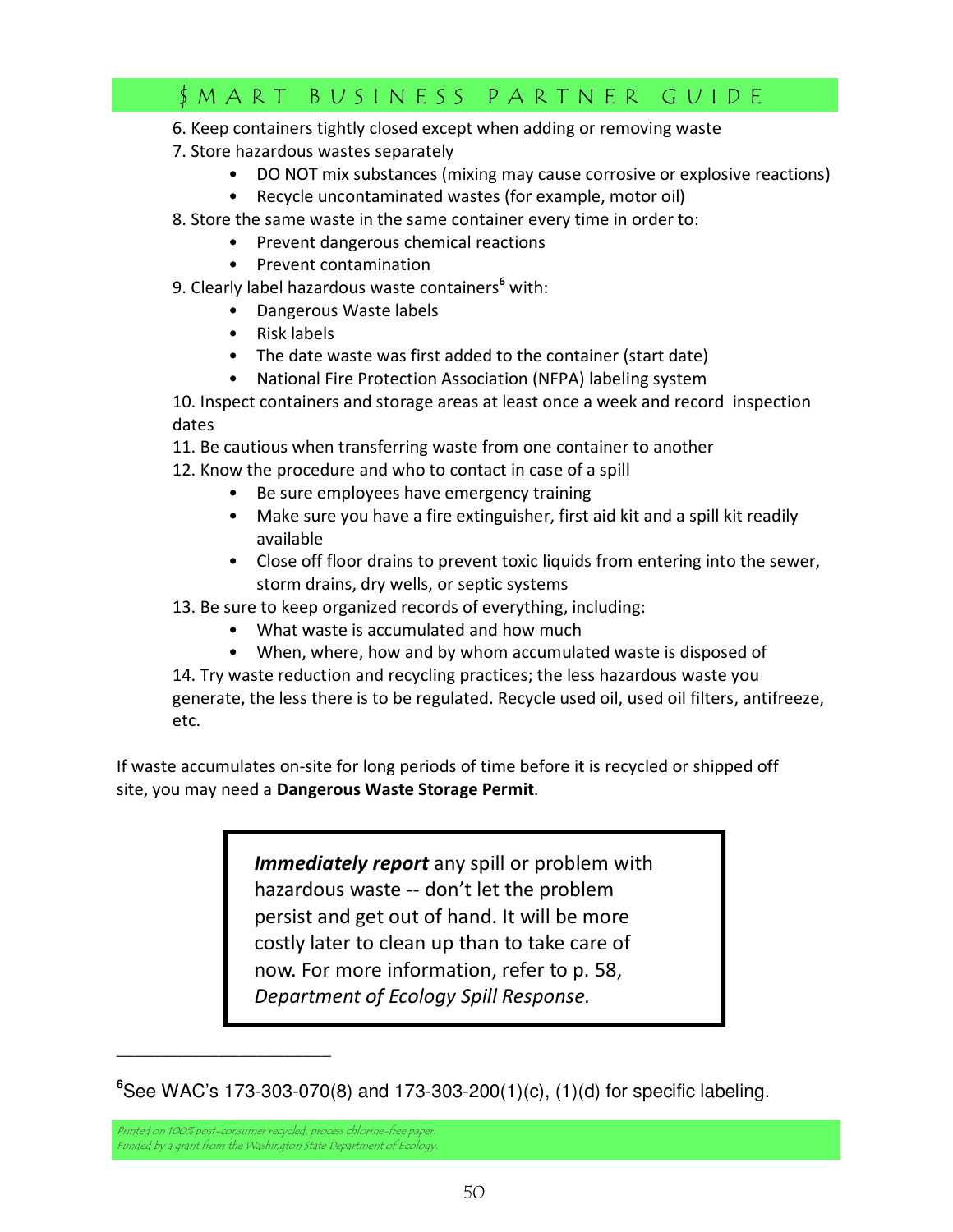### Disposal Guidelines

Plan ahead when disposing of hazardous waste. Remember, waste has to go somewhere, and where it goes concerns everyone.

#### DON'T:

- Pour hazardous waste down any drain that leads to the city sewer, storm drains, a septic system<sup>5</sup> or any outside water sources
- Dump waste outside, even if it's on your own property
- Try to evade city and state regulations -- you will only pay greatly for it later!

To *properly* dispose of hazardous waste, help pollution prevention efforts and maintain a better working environment,

#### DO:

- Store waste properly
- Determine what kind of generator you are (Small Quantity Generator [SQG], Medium Quantity Generator [MQG], Large Quantity Generator [LQG])
- Determine what can be recycled or reused
- Take or ship waste to a Treatment, Storage and Disposal facility or other legitimate facility that recycles/reclaims hazardous wastes
- If you are a MQG or LQG you must have a permit to transport hazardous waste if you are hauling it yourself. SQGs do not need a transport permit
- If shipping your waste, you are still responsible for where it goes and for taking all the proper precautions before it leaves your business site
- Hire a legitimate waste transporter<sup>8</sup>
- Maintain detailed and organized records.

<sup>8</sup>Find a Hazardous Waste Service Provider through the State of Washington Department of Ecology Hazardous Waste Services Directory at http://apps.ecy.wa.gov/hwsd/default.htm.

\_\_\_\_\_\_\_\_\_\_\_\_\_\_\_\_\_\_\_\_\_\_

<sup>&</sup>lt;sup>7</sup>It is illegal to discharge hazardous waste into a septic system because it can contaminate groundwater. Double-check sewer system requirements.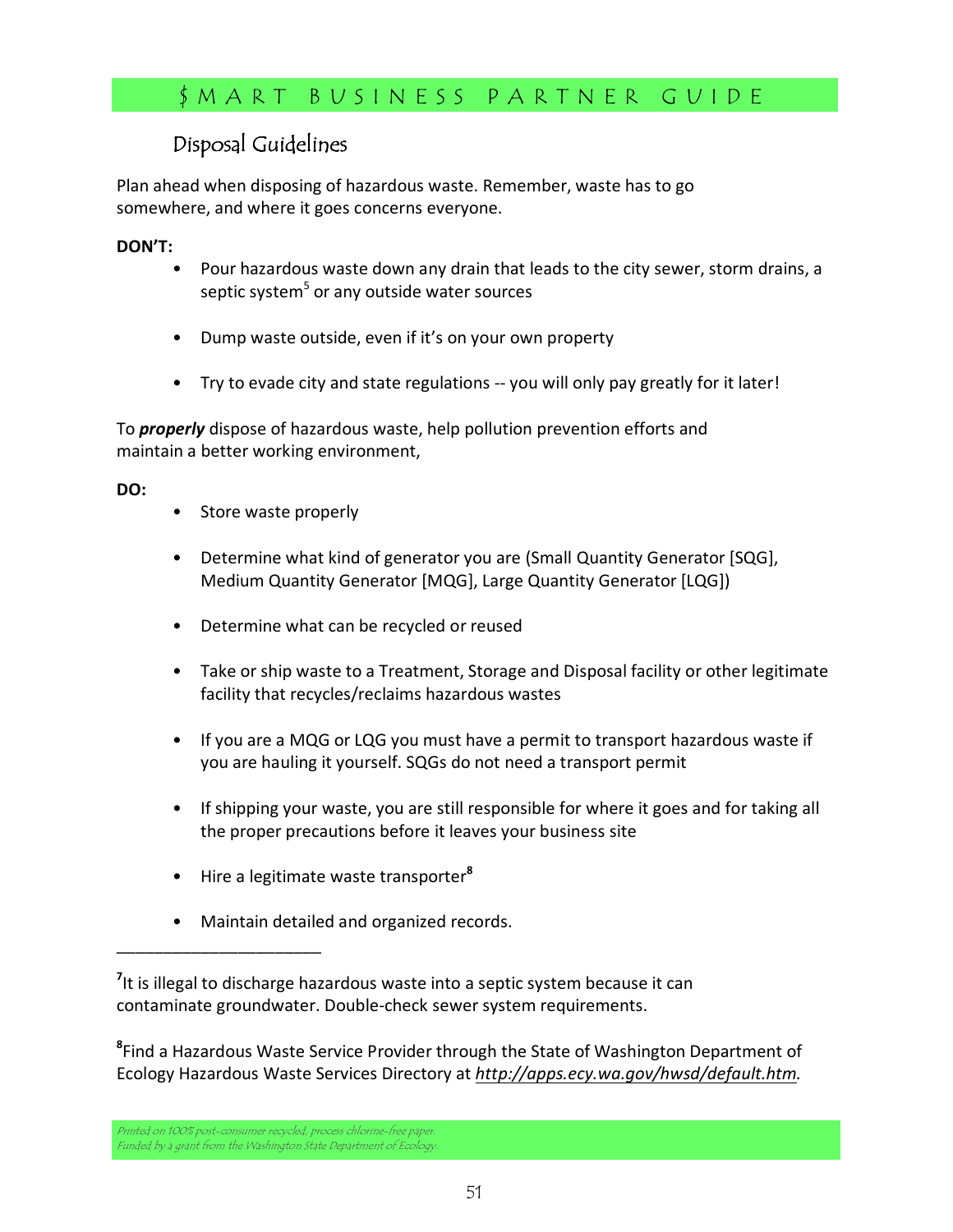### Transportation Guidelines

Here are the answers to some common questions about hauling hazardous waste and some guidelines to follow.

#### Can I haul my own waste?

If you are an SQG, you can haul your own waste to a permitted Treatment, Storage and Disposal facility or a legitimate facility that recycles/reclaims hazardous wastes.

#### How do I find out if the waste or material I want to haul is regulated?

The Department of Transportation or Washington State Patrol can determine whether you need placards on your vehicle. Refer to p. 59 for more information.

#### If I transport my own waste, what requirements apply to me?

Self-transporters must:

- Check with your insurance company to determine if you have coverage for this activity
- Place material in containers that meet Department of Transportation (packaging requirements
- Ensure that the waste shipping containers are properly labeled with the correct Department of Transportation shipping names
- Notify the Department of Ecology of any spills that occur during transit
- Carry a spill kit to quickly handle small spills

Other standards may apply. Contact the Department of Transportation or Washington State Patrol to find out more (see p. 59).

If you are a MQG or LQG and generate *more* hazardous waste than a SQG, you **must** hire a transport service. Be sure it is a legitimate and reliable service. Many businesses provide transportation services which are regulated by Department of Transportation (DOT) and Washington State Patrol (see p. 59 for contact information).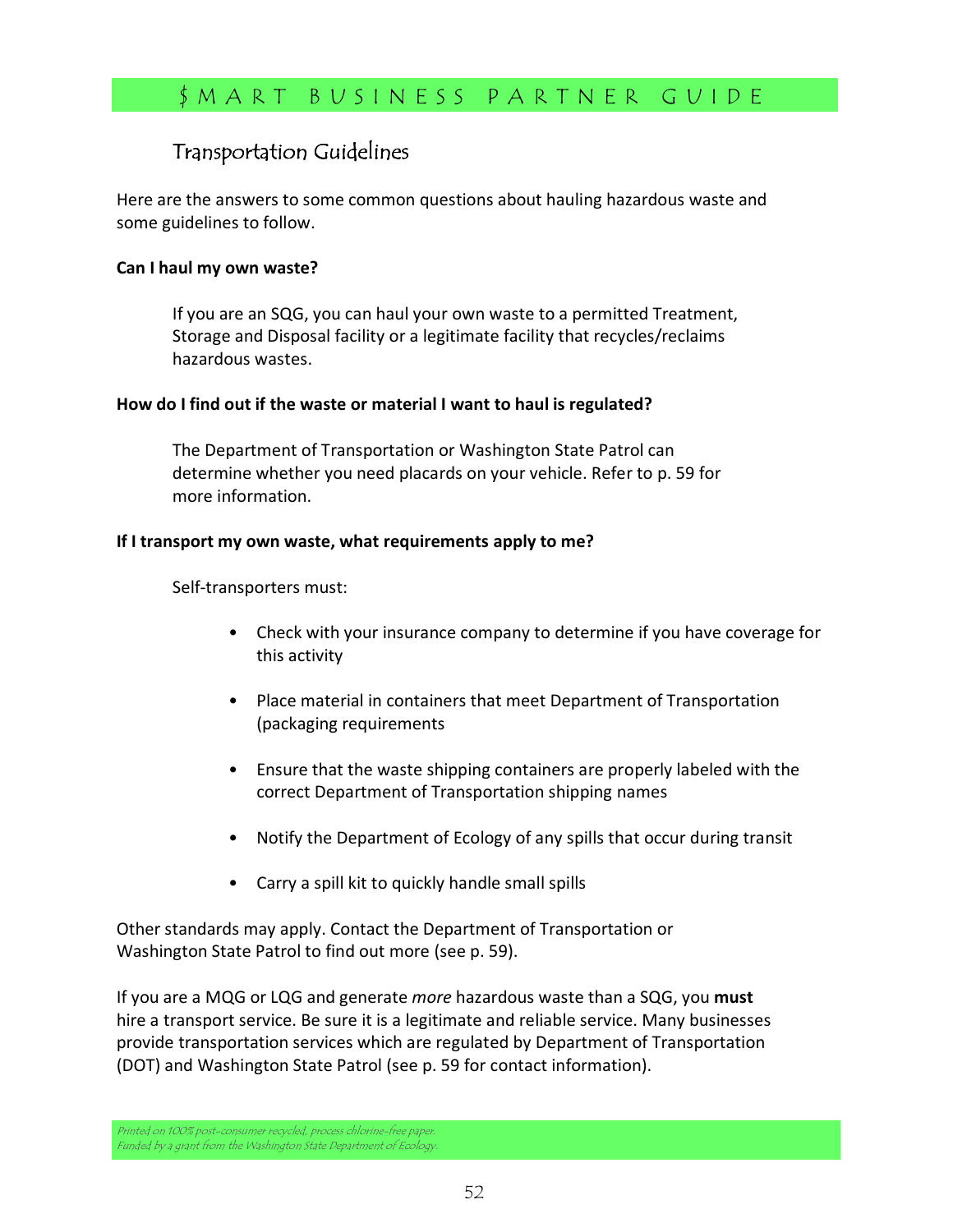### Choosing a Hazardous Waste Transport Service

You are ultimately responsible for the fate of your hazardous waste, so choose a transport service carefully; consider reliability as well as cost.

- Ask for and contact current customers with similar wastes for a reference
- Ask for the service's EPA/State Identification Number and contact the Department of Ecology for the service's compliance history and safety record
- Ask if the service is insured for hazardous waste spills

## Manifests & Shipping Papers - What Small Businesses Need to Know

Hazardous waste produced at your business is your responsibility even after it leaves your property. This liability means you must ensure your waste goes to a permitted treatment, storage and/or disposal facility or a legitimate recycler. A uniform hazardous waste manifest is a record that helps you track your hazardous waste to its ultimate destination. Ideally, find a manufacturer who can use the hazardous waste as a resource for their product.

#### Who is legally required to use a manifest?

- "Regulated generators" of hazardous waste are required by law to use a manifest when shipping hazardous waste off-site. You are a regulated generator if you produce more than 220 pounds (about half a 55-gallon drum) of hazardous waste per month (or batch) or if you accumulate more than 2,200 pounds (about five 55 gallon drums) on-site (meaning you are a MQG or LQG).
- If you do not generate 220 pounds or more of hazardous waste per month and do not accumulate 2,200 pounds on-site, you are a small quantity generator (SQG). SQGs are not required to use manifests, but using them is a good idea. If you do not use manifests, obtain and keep receipts as documentation of proper disposal.
- Shipping papers (or bills of lading) are sometimes used by SQGs, but they do not necessarily provide the same tracking as a manifest. Shipping papers can also be used for shipments of non-hazardous waste.

#### Do SQGs ever need a manifest?

Although small quantity generators are not required by law to use hazardous waste manifests, transporters and receiving facilities often require them.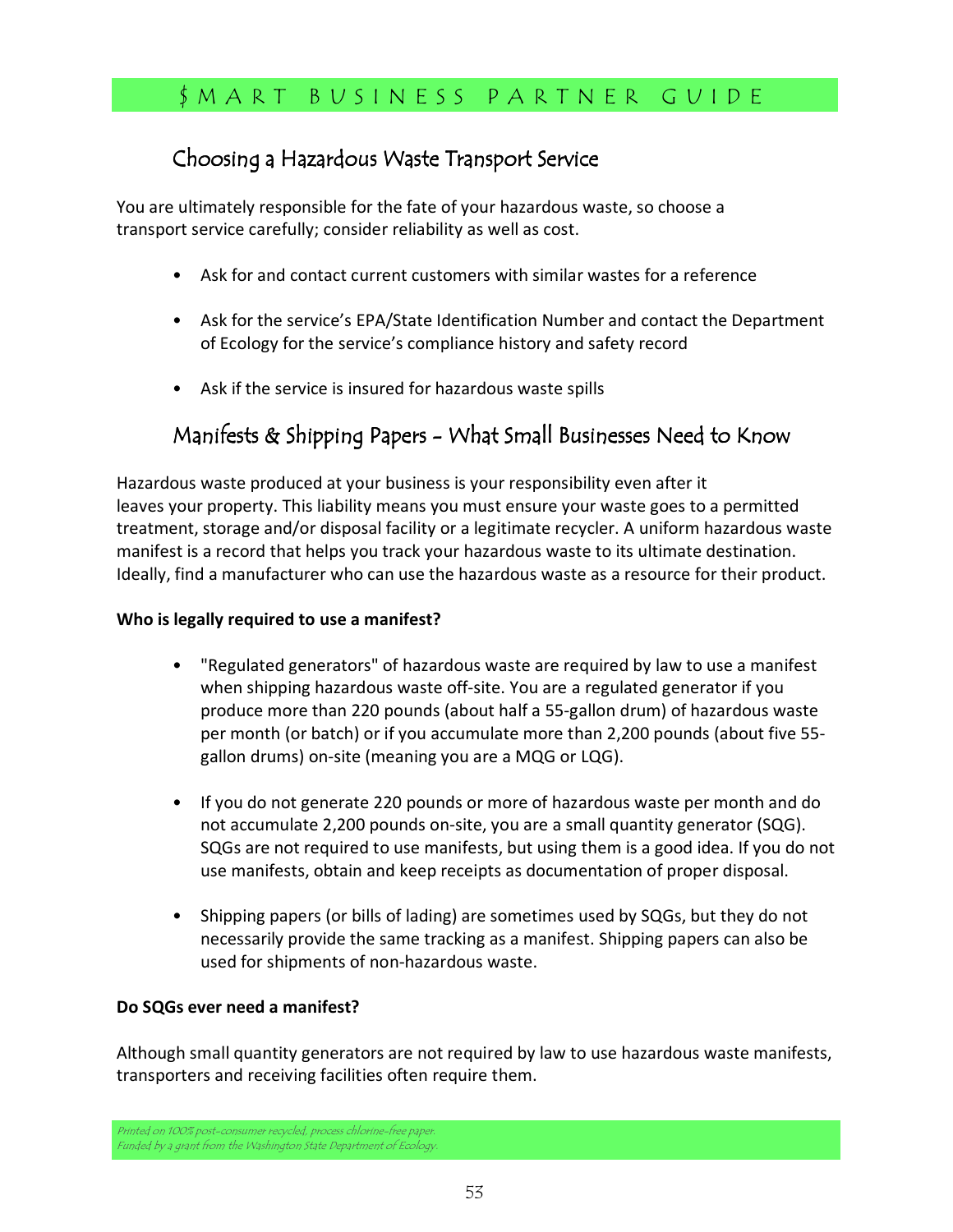#### If I'm a SQG, do I need a hazardous waste ID number?

Although the dangerous waste regulations do not require small quantity generators to obtain hazardous waste ID numbers (known as "EPA Generator ID Numbers" or "RCRA Site ID Numbers"), transporters or receiving facilities may require their SQG customers to obtain and use ID numbers. If you get an ID number, you will need to submit an Annual Generator Dangerous Waste Report to the Department of Ecology. To obtain an ID number call the Department of Ecology's Eastern Regional Office at (509) 329- 3400 and ask for a hazardous waste specialist. Sometimes SQGs without ID numbers use hazardous waste manifests by writing "SQG" or "conditionally exempt small quantity generator" (CESQG) in the box indicated for the ID number.

#### Where can I get blank manifests?

Your transporter (waste hauler) or the receiving facility for your waste can provide you with blank manifests. You can also get them from safety supply stores (though they may only sell these in bulk).

#### Who can help me complete a manifest?

Often transporters or receiving facilities help prepare manifests for their customers, but ultimately you are responsible for ensuring that your manifest is accurate and complete. The Department of Ecology's regional staff can help with manifests. Call the Eastern Regional Office at (509) 329-3400 and ask for a hazardous waste specialist.

#### Who signs the manifest? Who gets copies?

The manifest you use should have enough copies to allow for the following:

- A "generator" copy for you to keep
- An "original return to generator" form for the receiving facility to send back to you
- A copy for each transporter
- A copy for the receiving facility

Once the manifest is completed, you and the transporter must sign it. You keep the "generator" copy and give the original and other copies to the transporter. The transporter carries these to the receiving facility. When the waste reaches its final destination, the receiving facility signs the original (already signed by you) and returns it to you. You should receive the "original—return to generator" form within 35 days after the waste leaves your site. The receiving facility also keeps a copy. (If you do not receive the original back within 35 days, contact the transporter or receiving facility. If you do not receive it back within 45 days, contact the Department of Ecology about filing an exception report.").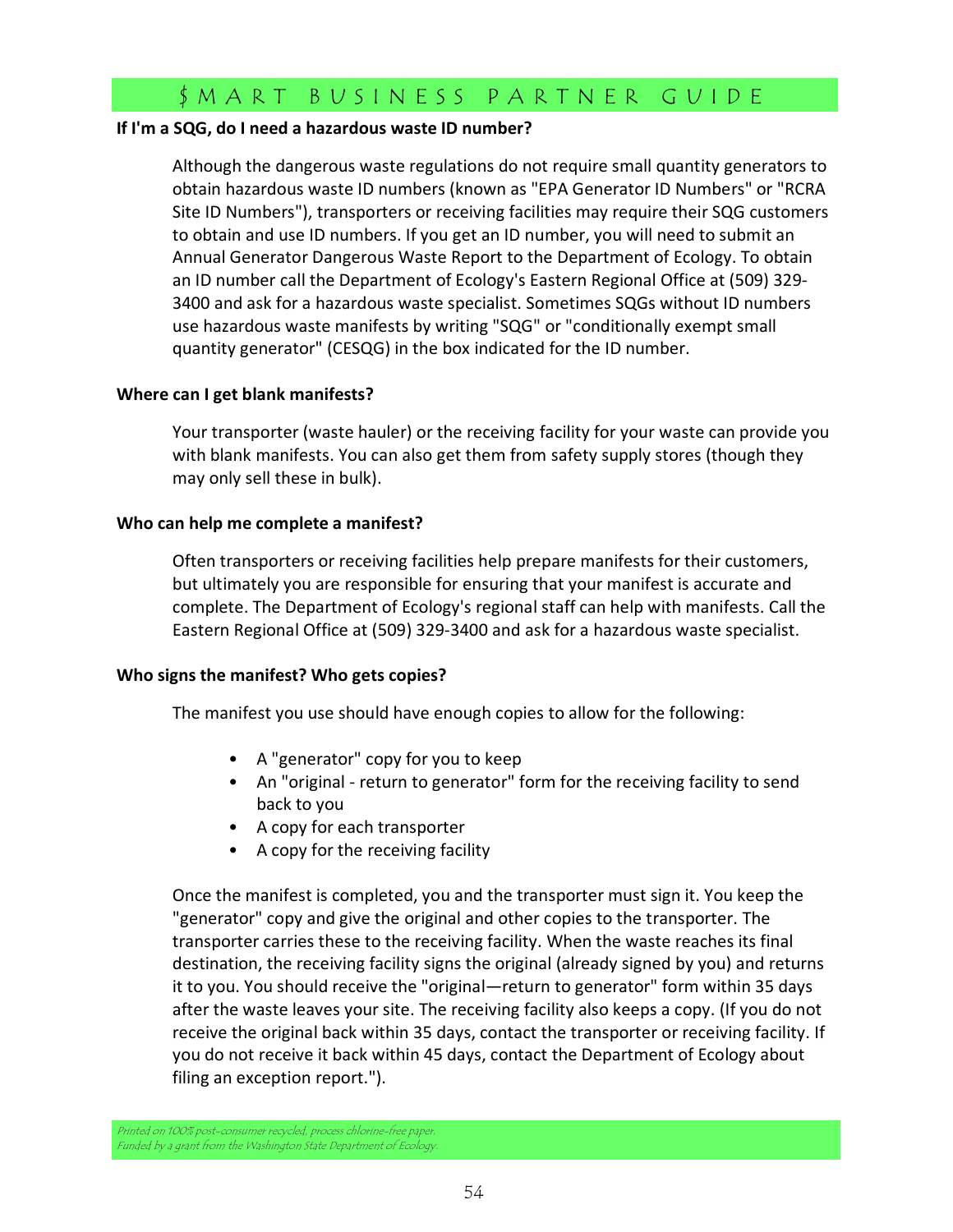#### How long should I keep my manifests?

The dangerous waste regulations require fully regulated generators to keep manifests on-site for five years. However, it is a good idea for all businesses to keep manifests, shipping papers and receipts permanently as evidence that waste was disposed of properly.

#### Other tips:

Some states have created other versions of the uniform hazardous waste manifest. If you are shipping hazardous waste to another state, check to see if you must use a special form.

Some hazardous wastes are restricted from land disposal. If the waste that you ship is restricted, make sure you complete a land disposal restriction notification ("land-ban form") available from any TSD facility and include this with your manifest. Refer to WAC 173-303 for detailed requirements.

Call the Department of Ecology's Eastern Regional Office at (509) 329-3400 for more information.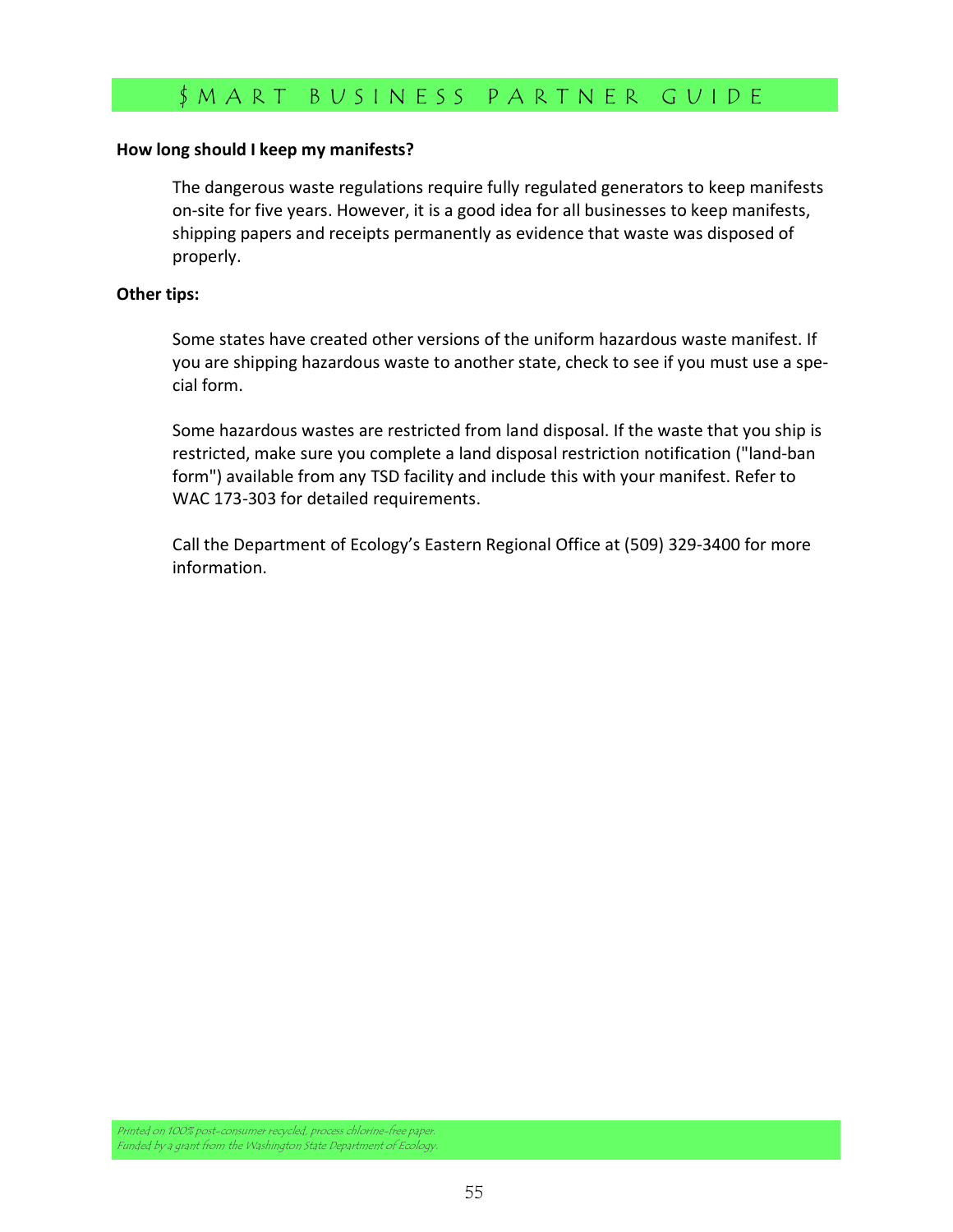### Final Words of Advice on Hazardous Waste Management

- You retain liability for your hazardous waste under U.S. regulations stipulated in the Comprehensive Environmental Response, Compensation, and Liability Act (CERCLA) and the Resource Conservation and Recovery Act (RCRA).
- The Washington State Department of Ecology (DOE) has the final authority over hazardous wastes generated in the State of Washington.
- The 1987 Standard Industrial Classification Manual, published by the U.S. Office of Management and Budget, lists Standard Industrial Classification (SIC) codes, describes the types of businesses included in each code, and the types of potentially hazardous materials that may be used or generated. The SIC number is necessary to fill out the proper paperwork and help government agencies assist you.
- If your business does not meet the Small Quantity Generator criteria, you must contact your regional Department of Ecology Hazardous Waste and Toxics Reduction Program for technical support.
- If you are unsure whether a waste is classified as hazardous, store it as if it were and have it tested.
- If you mix hazardous waste with non-hazardous waste, all of it is then considered hazardous.
- "Empty" containers with hazardous waste residue may themselves be considered hazardous waste. The rules on emptying, cleaning, and handling containers can be found in the U. S. Code of Federal Regulations (CFR) 261.7 (http://edocket.access.gpo.gov/ cfr\_2005/julqtr/pdf/40cfr261.7.pdf). In addition, wipe rags and other materials contaminated with hazardous wastes also may qualify as hazardous waste and must be either recycled or disposed of at a permitted hazardous waste treatment and disposal facility.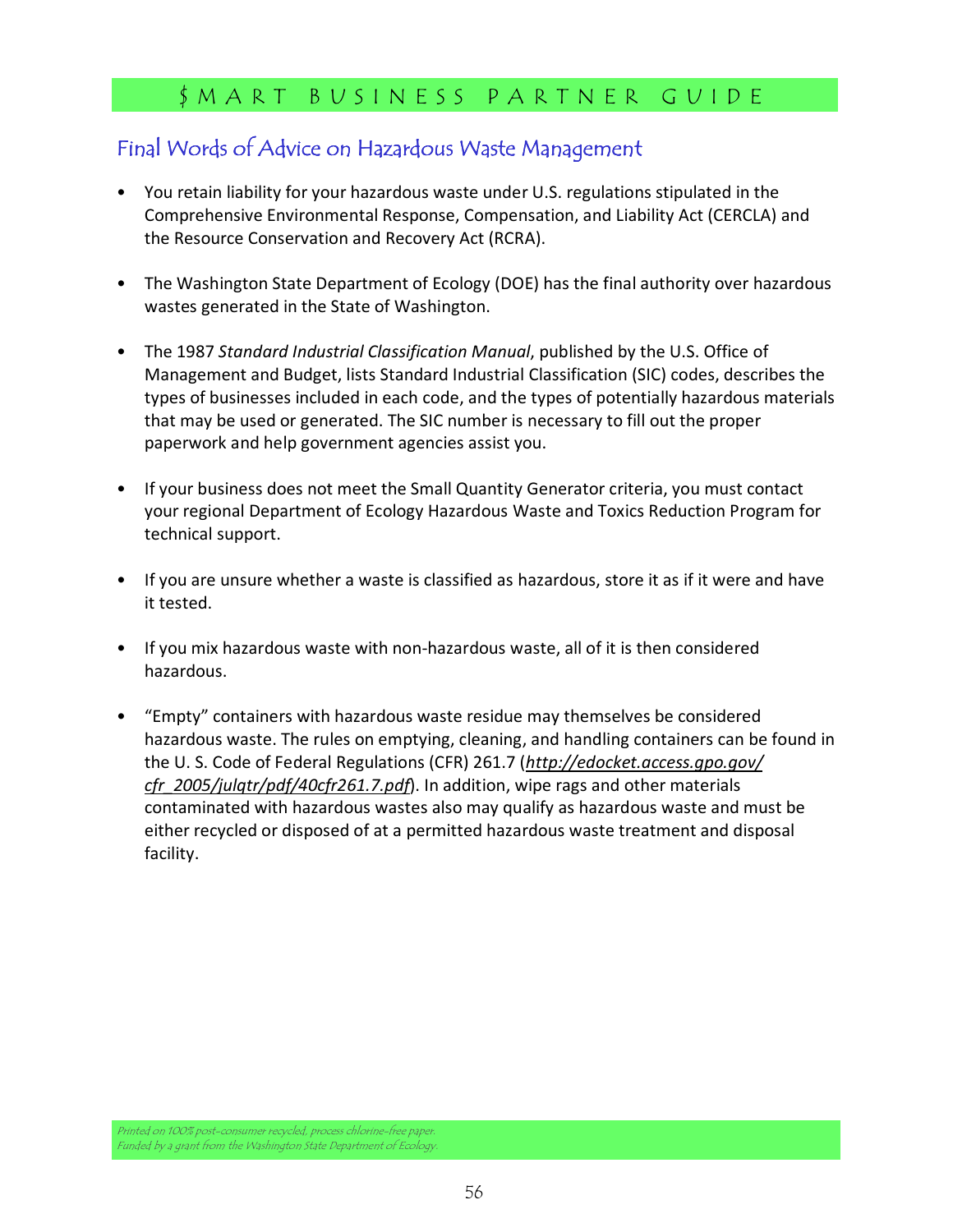# DIRECTORY OF HELPFUL AGENCIES

### CITY OF WALLA WALLA

For questions concerning waste reduction, recycling, and sustainability. Sustainability Office

> Melissa Warner, Sustainability Coordinator 524-4549

For questions concerning garbage (solid, non-hazardous) pick up and costs. Will direct other inquiries to the appropriate department or agency.

#### Sanitation Department

Richard Dudgeon, Sanitation Supervisor P.O. Box 478 Walla Walla, WA 99362 527-4479

For questions concerning tip fees for solid waste, compost, tires, asbestos, refrigerators. Will direct other inquiries to the appropriate department or agency.

#### Sudbury Landfill

Dennis Rakestraw, Landfill Supervisor P. O. Box 478 Walla Walla, WA 99362 527-4591

For questions concerning hazardous waste. The facility does not dispose of business hazardous waste but can answer questions and direct you to haulers. Household Hazardous Waste Facility—Sudbury Landfill

> Jay Yonkers, Household Hazardous Waste Facility Technician 527-4591

> > http://www.ci.walla-walla.wa.us (Public Works Department—Landfill)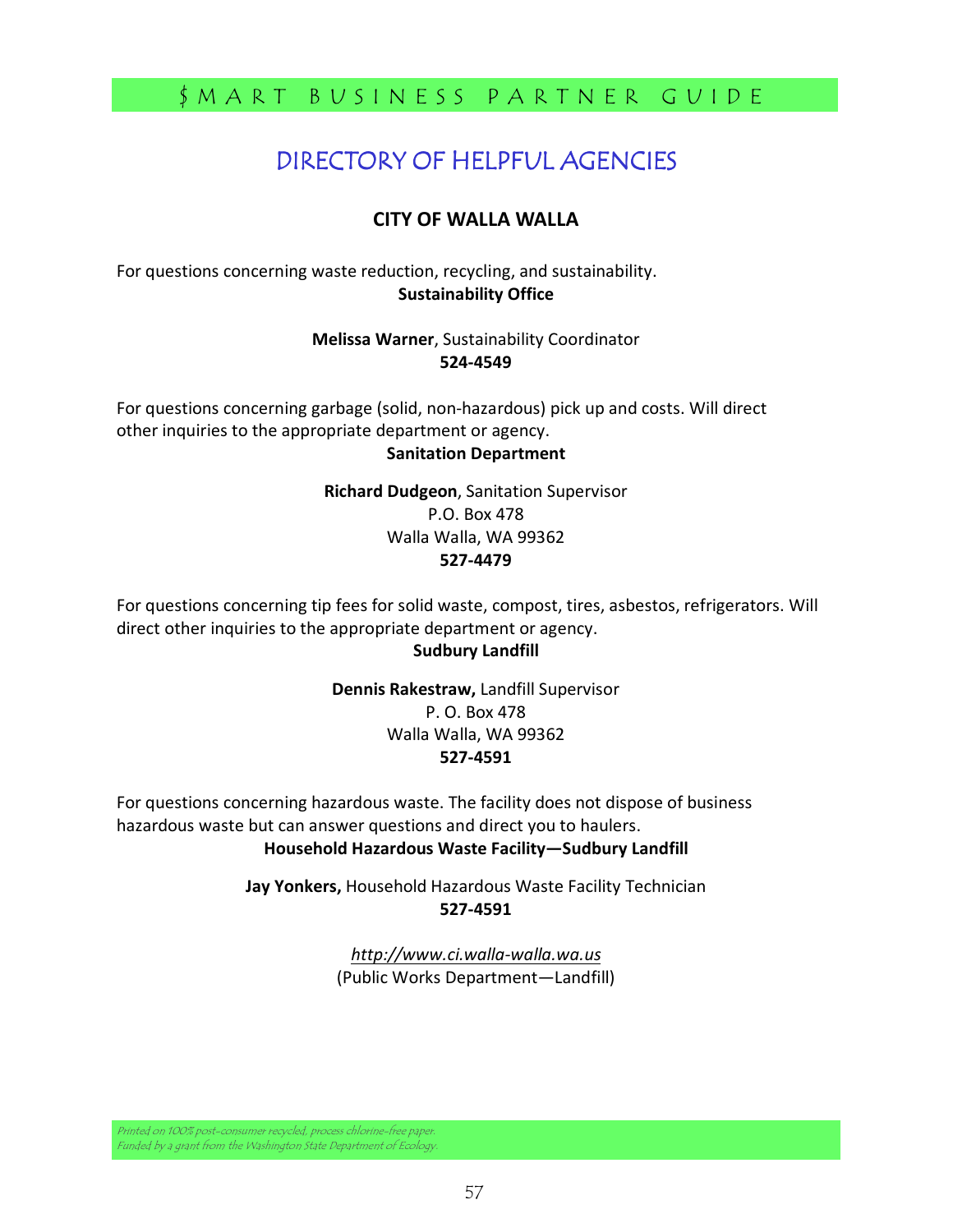### HAZARDOUS WASTE CONTACTS

Washington State Department of Ecology (ECY) P.O. Box 47600,Olympia, WA 98504-7600 1-800-633-7585

#### Lisa Brown

Jack Boller

Hazardous Waste & Toxics Reduction Department of Ecology, Eastern Region 4601 N. Monroe, Spokane, WA 99205-1295 509-329-3409 e-mail: lbro461@ecy.wa.gov

Environmental Protection Agency Liason US EPA Region 10, WA Operations Office 300 Desmond Drive, Lacey, WA 98503 206-553-2953 e-mail: boller.jack@epa.gov

ECY can answer questions concerning your generator status, EPA/State ID number and manifest forms, and federal and state regulatory requirements for proper hazardous substance handling and disposal. They can also provide health, safety and management information about the hazardous substances your business uses or produces and answer questions regarding Emergency Planning and Community Right-to-Know reporting requirements.

To find a licensed hauler for your regulated waste, check the: Hazardous Waste Services Directory at http://apps.ecy.wa.gov/hwsd/default.htm.

### CALL TO REPORT A SPILL

National Response Center: 1-800-424-8802 AND Washington Emergency Management Division: 1-800-258-5990 OR 1-800-OILS-911 AND

Ecology Eastern Regional Office: 509-329-3400

To the best of your ability, please be ready with the following information:

- Where is the spill?
- What spilled?
- How much spilled?
- How concentrated is the spilled material?
- Who spilled the material?
- Is anyone cleaning up the spill?
- Are there resource damages (e.g. dead fish or oiled birds)?
- Who is reporting the spill?
- How can we get back to you?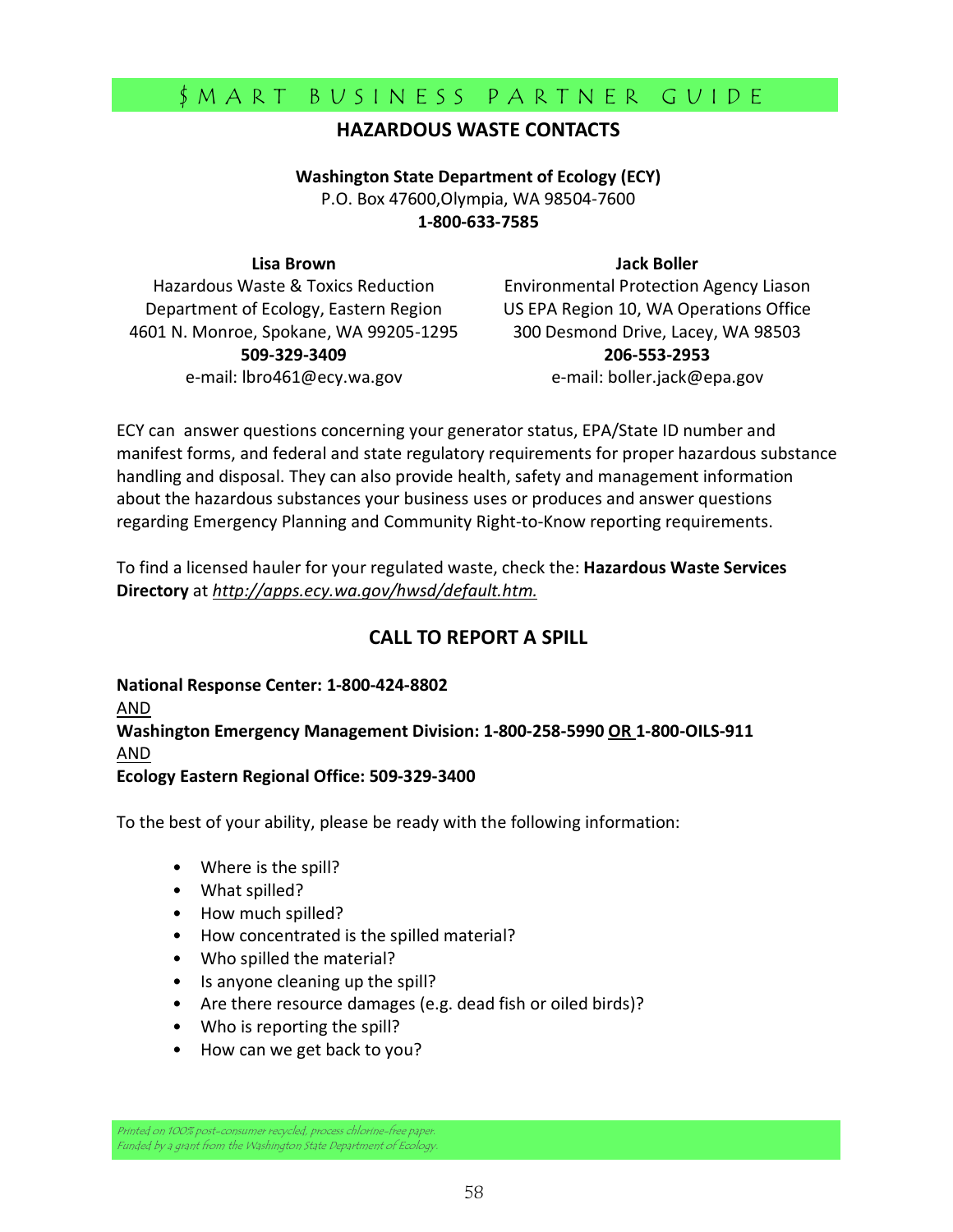#### TRANSPORTATION REGULATIONS

#### Washington State Patrol (WSP) Commercial Vehicle Division

406 Wellington Walla Walla, WA 99362 527-4472 (360) 753-0350

#### http://www.wsp.wa.gov/

US Department of Transportation and WSP work with the Department of Ecology to set general regulations for the transport of hazardous substances. Call for information about placard, shipping label, and other requirements to satisfy Chapter 173-303 WAC.

#### UNIFORM FIRE CODE COMPLIANCE

#### In an emergency call 911

#### City of Walla Walla

Terry Thomas, Fire Chief 527-4429

#### City of College Place

John Boose, Fire Marshall 529-6506

#### City of Burbank

Don Perry, Fire Chief 547-8341

#### Walla Walla County

Tom Glover, Director of Community Development and Fire Marshall 524-2621

Fire Marshals and Fire Chiefs can assist in meeting the Uniform Fire Code (UFC) requirements and inspect hazardous waste storage areas for safety compliance.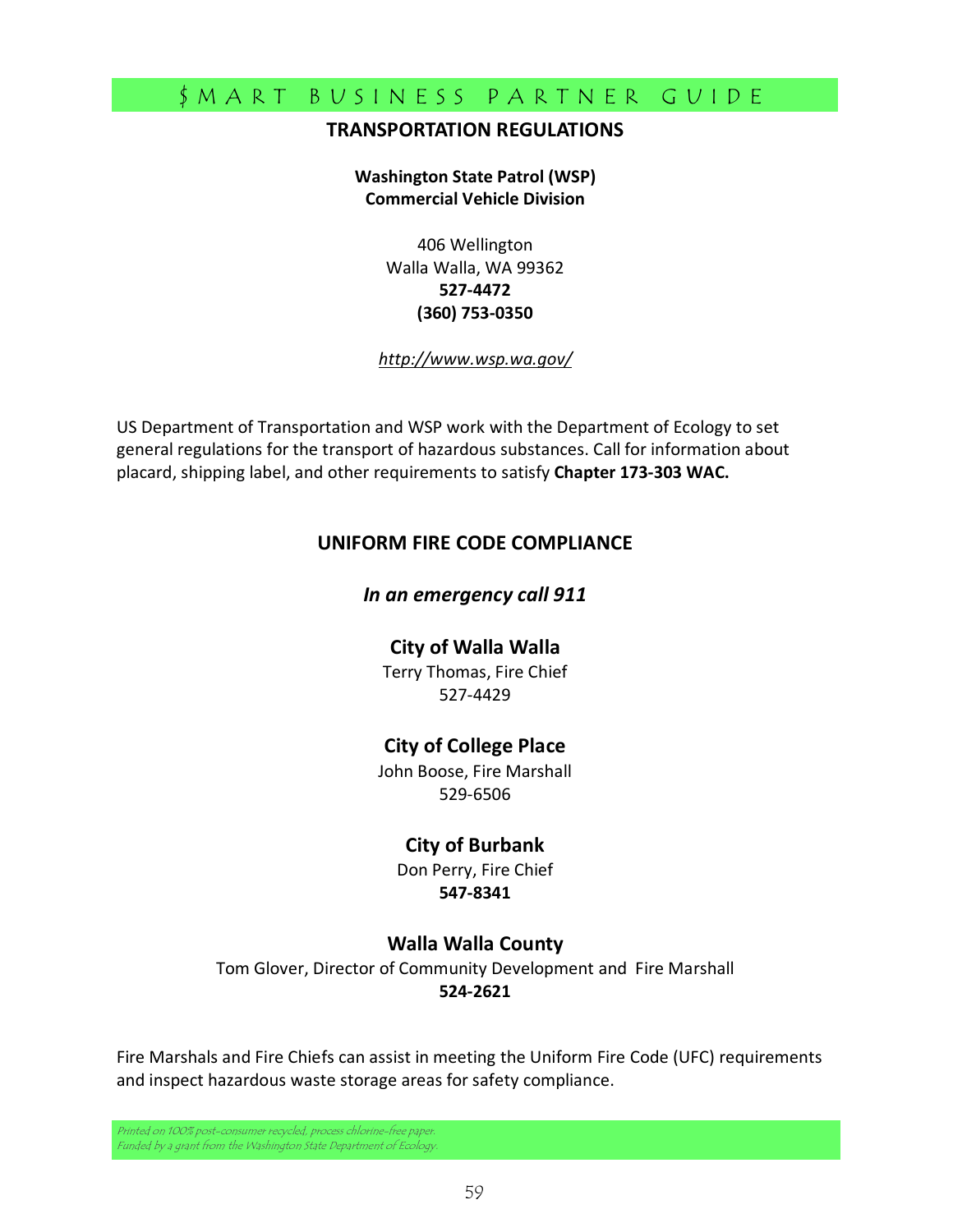### U.S. ENVIRONMENTAL PROTECTION AGENCY

#### Small Business Environmental Home Page

Helping small businesses access environmental compliance and sustainable business information.

http://www.smallbiz-enviroweb.org/

### WALLA WALLA COUNTY ENVIRONMENTAL HEALTH

Barry Jenkins, RS Environmental Health Services 310 W. Poplar St., P. O. Box 1753 Walla Walla, WA 99362 509-524-2653

e:mail: bjenkins@co.walla-walla.wa.us

For permits for waste disposal sites, compost sites, and construction/demolition sites.

Garbage disposal must meet county and state regulations, including Chapters 70.95 RCW and 173.304 WAC. These offices can assist you in satisfying regulations of Chapter 90.48 RCW, septic and sewer systems, answer questions about nonhazardous solid waste and health requirements for your business, and direct you to other sources of information.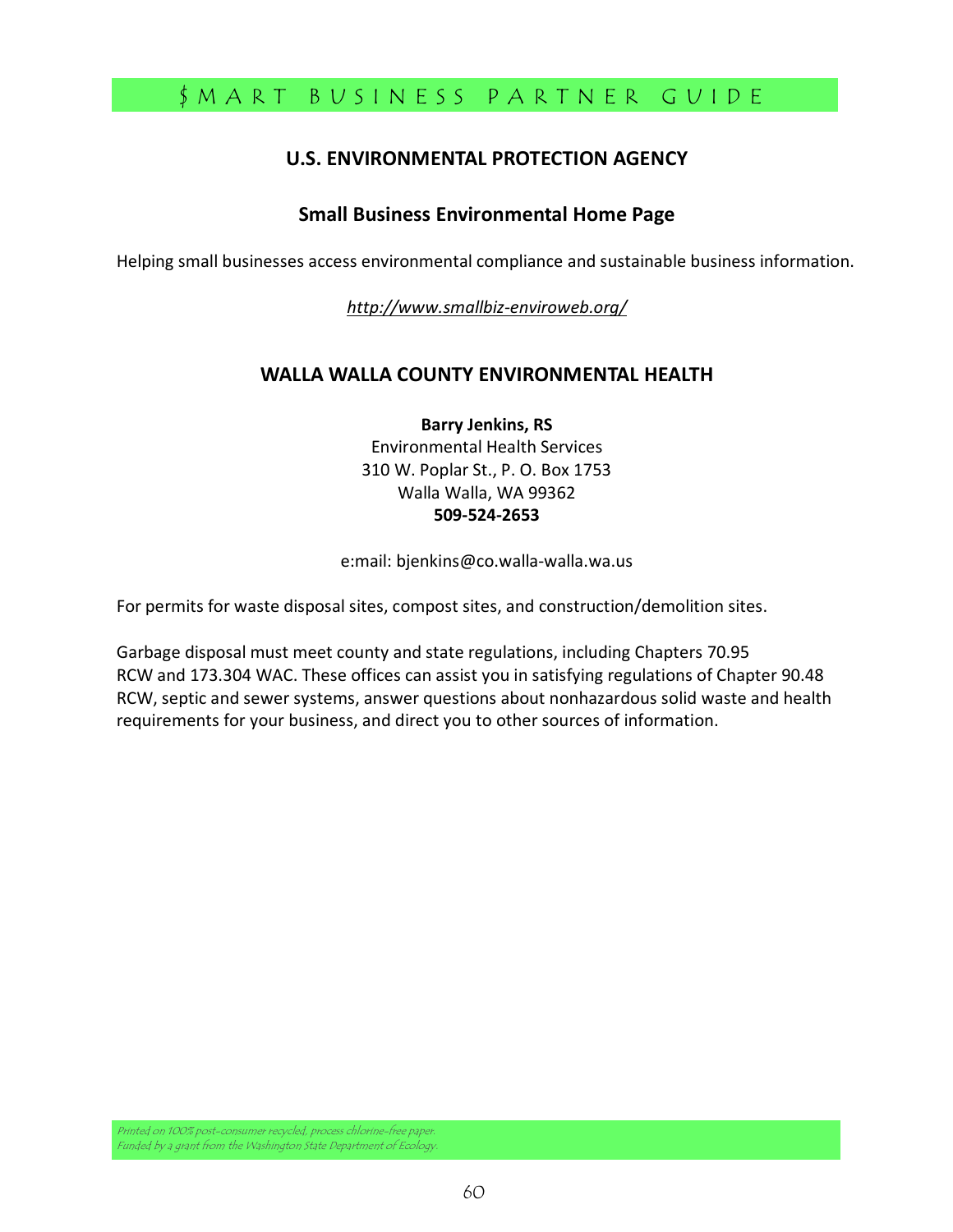#### WASTE WATER TREATMENT PLANT REGULATIONS

#### Walla Walla Waste Water Treatment Plant

Tom Krebs, Water Treatment Plant Supervisor 55 Moore Street Walla Walla, Wa 99362 522-3775 tkrebs@ci.walla-walla.wa.us

## College Place Waste Water Treatment Plant

Paul Hartwig, Public Works Director 619 S. College Avenue College Place, WA 99324 525-0510 phartwig@ci.college-place.wa.us

#### Waitsburg Waste Water Treatment Plant Dan Catsel 147 Main Waitsburg, WA 99361 337-6371

Contact your local facility to determine what substances and how much can be put down drains or into the sewer, whether drains need to be closed off, and to notify them of spills or accidents involving hazardous chemicals or waste entering the city waste water system. They also can assist in satisfying Chapter 90.48 RCW requirements.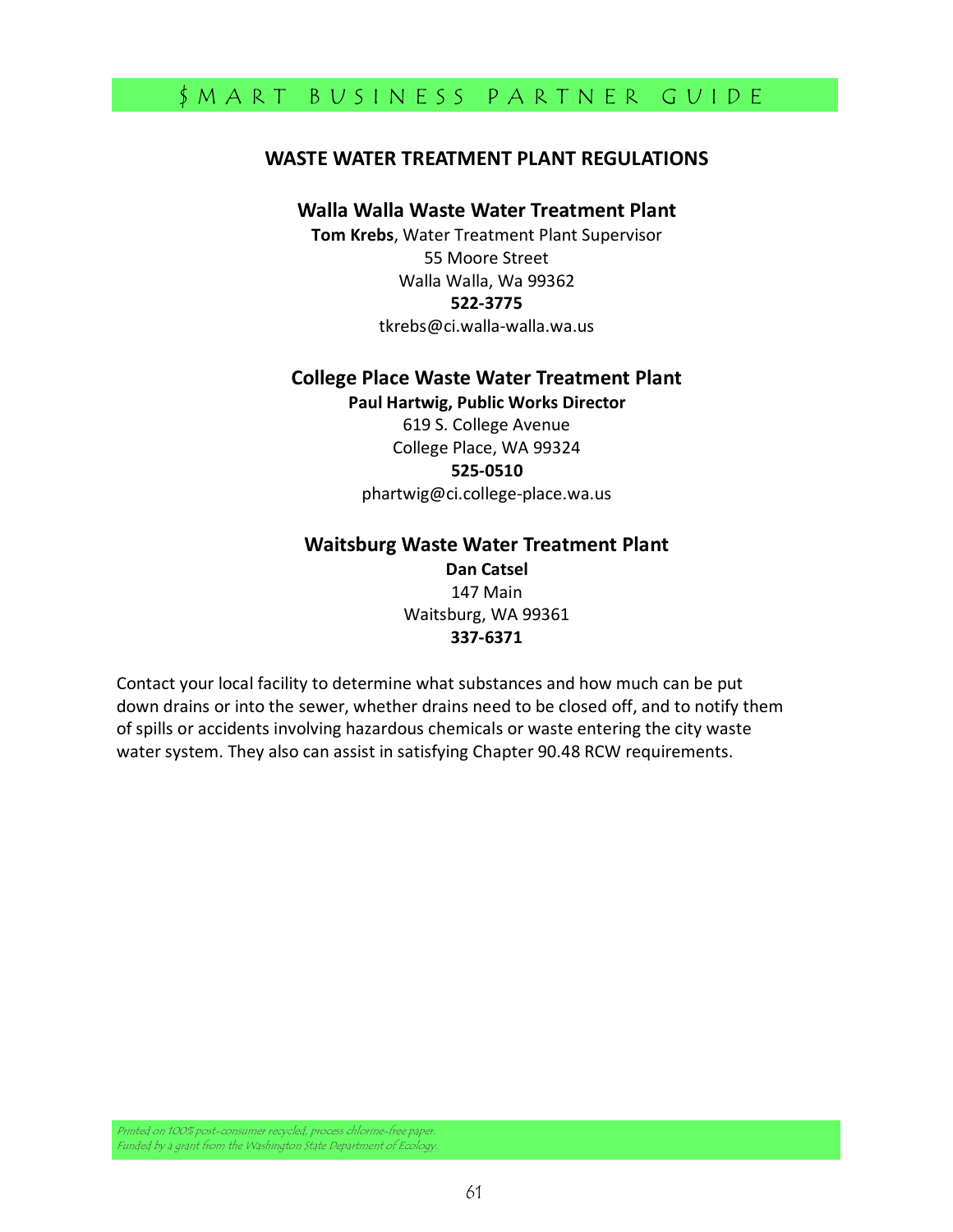### WORKER SAFETY TECHNICAL SUPPORT

#### Washington State Department of Labor and Industries (L&I)

Small Business Center 1-800-987-0145 e-mail: SmallBusiness@LNI.wa.gov http://www.lni.wa.gov

The Walla Walla Office was closed January 13, 2006, to save tax dollars. Counter services that were available can now be accessed using a computer kiosk installed at

#### Port of Walla Walla, Small Business Administration 310 A Street, Walla Walla

The kiosk has a toll-free phone to talk with a customer service representative, if needed.

The Department of Labor and Industries offers free, confidential safety and health consultations and educational services to assist employers and employees in preventing the occurrence of injuries and illness which may result from exposure to hazardous workplace conditions and from hazardous practices. Services are available to assist employers in establishing effective workplace safety and health programs to prevent the occurrence or recurrence of hazards. Safety and hygiene consultants provide information on how to prevent incidents and avoid penalties. They provide information about Right to Know, the Accident Prevention Program, and compliance with Labor and Industries regulations as stated in Chapters 296-24, 296-27-160 WAC and 49.17 RCW.

http://www.lni.wa.gov/Safety/default.asp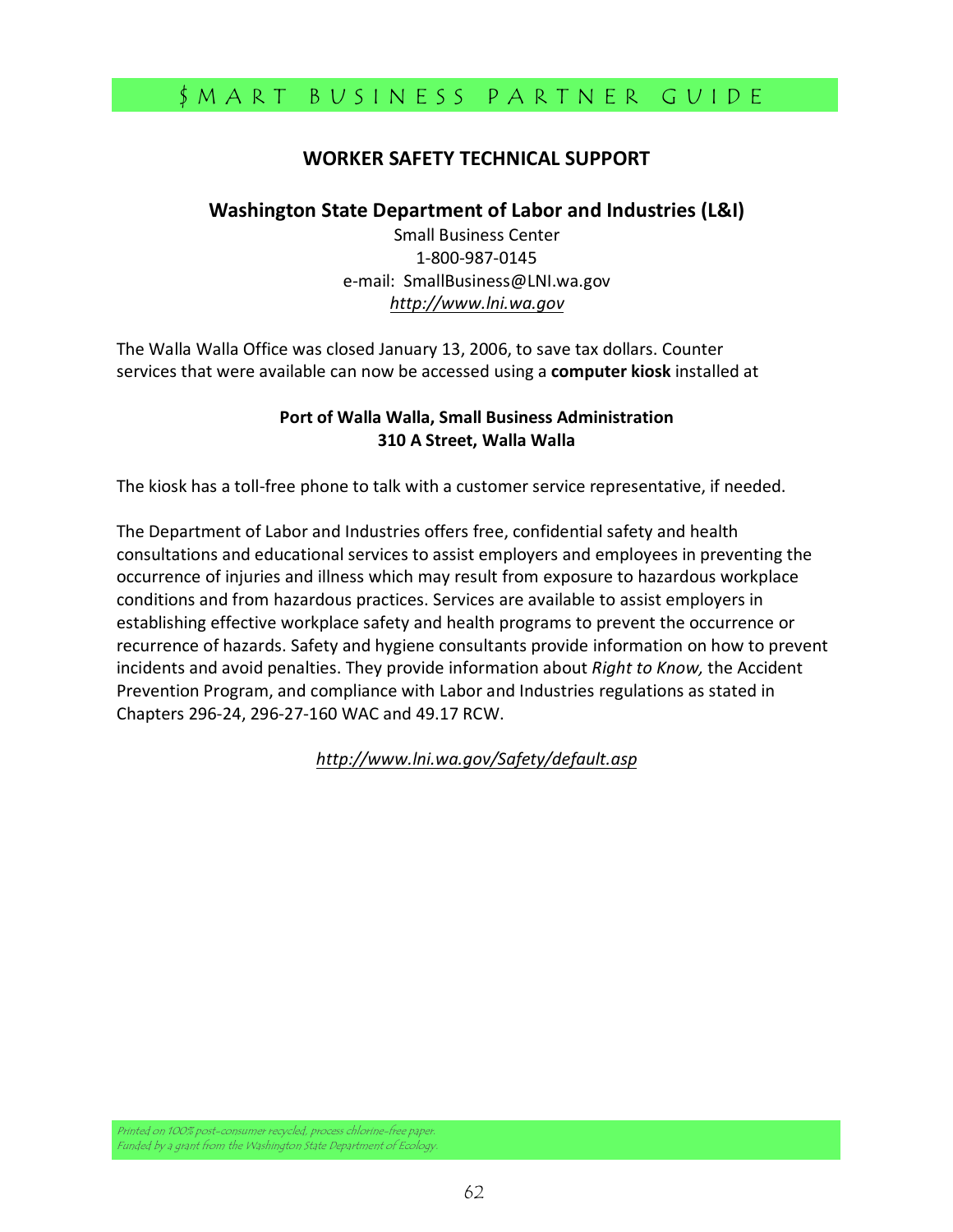# SUPPLIERS OF ENVIRONMENTALLY PREFERABLE PRODUCTS

## Office Supplies

(paper products, packaging products, toner cartridges, office furniture, cleaning supplies etc.)

Environmentally preferable office supplies to request are paper products with 100% postconsumer recycled content and remanufactured toner cartridges from manufacturers with quality control processes.

#### Buell's Shaklee Products

College Place, WA 99324 525--9417 http://www.buell.myshaklee.com

### Cartridge World

221 E. Main Street Walla Walla, WA 99362 529-4556 http://www.cartridgeworldusa.com/store.823

### Pontarolo's Office Products, Inc.

121 E. Main Walla Walla, WA 99362 525-6220 (206) 623-1850

### **Staples**

420 N. Wilbur St. Walla Walla, WA 99362 526-4664

Snyder-Crecelius 328 W. Main Walla Walla, WA 99362 525--8035

Total Office Concepts 401 S. 9th Walla Walla, WA 99362 525--5600 http://www.totalofficeconcepts.com

When environmentally preferred office supplies are not available locally, here are other sources:

#### Dolphin Blue

1402 Corinth St., Suite 217 Dallas, TX 75215 (800) 932-7715 http://www.dolphinblue.com Green Earth Office Supply PO Box 719 Redwood Estates, CA 95044 (800) 327-8449 http://www.greenearthofficesupply.com/

#### Rebinder

6779 East Marginal Way S. Seattle, WA, 98108 (206)432-8020 http://www.rebinder.com/store/sustainableand-green-office-products/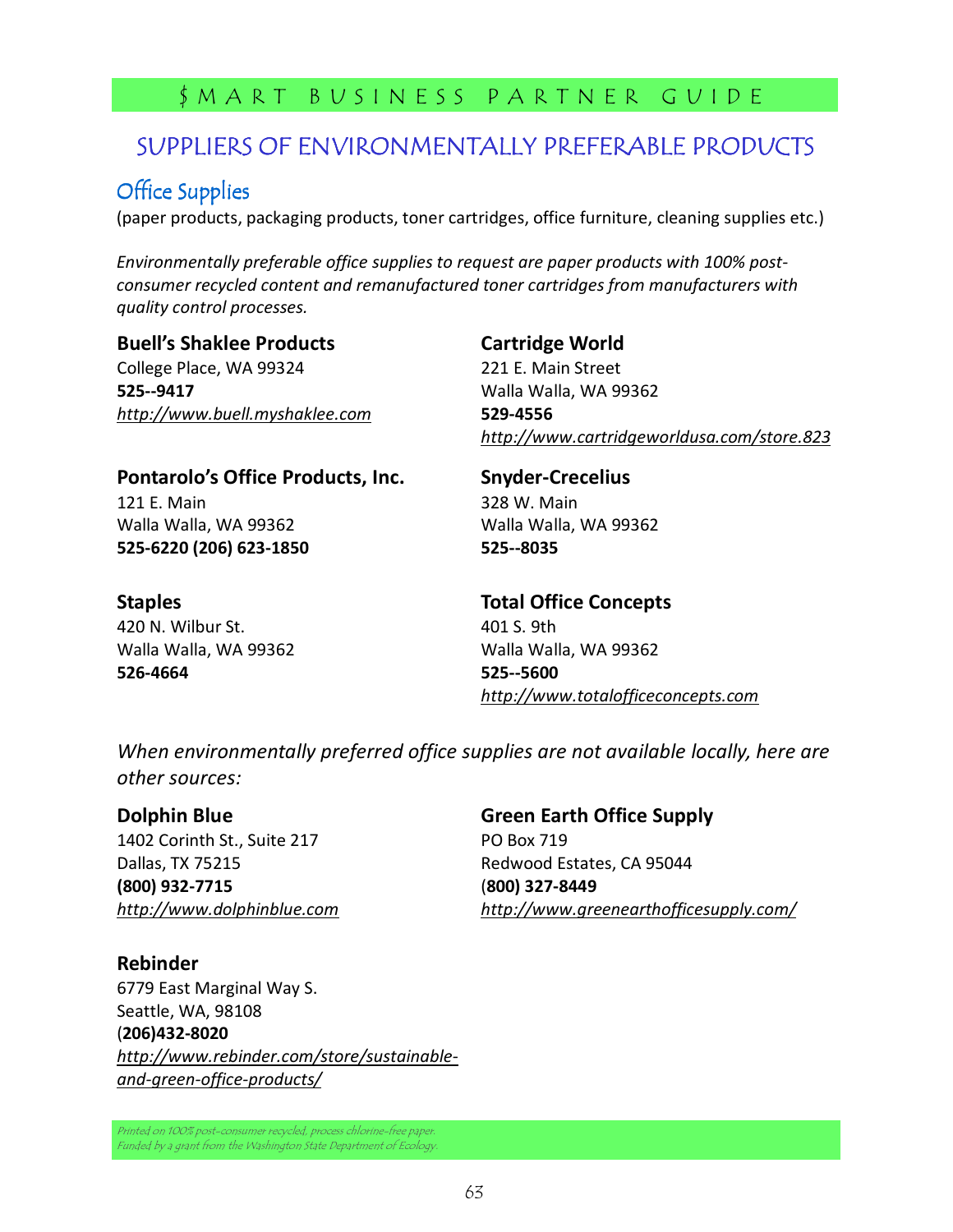# Building Materials, Lighting, and Appliances

(adhesives, carpet, drywall, fiberboard, flooring, insulation, paint, shelving, water heaters)

Environmentally preferable building materials to request are those WITHOUT formaldehyde, vinyl (PVC), or volatile organic compounds and WITH biobased and recycled content, ENERGY STAR, and WaterSense labels, porous concrete or concrete with fly ash.

#### Columbia REA

115 E. Rees Ave. Walla Walla, WA 99362 526-4041

### Home Depot

1100 NE C Street College Place, WA 99324 525-4758

Envirofficiency, Inc Walla Walla, WA 99362 540-0094 http://www.envirofficiencyinc.com

#### Koncrete Industries 502 N. 13th Avenue Walla Walla, WA 99362 525-9143

ProBuild 508 Wellington St. Walla Walla, WA 99362 525-4000

When environmentally preferable building materials are not available locally, here are other sources.

#### RB Rubber Products

904 E 10th Ave. McMinnville, OR 97218 (800) 525-5530 http://www.rbrubber.com

### Miscellaneous

(foodstuffs, décor)

#### Salumiere Cesario 20 N 2nd Walla Walla, WA 99362 529-5620

Suncrafter Studio & Fine Crafts

508 N. Main (Old Town) Milton-Freewater, OR 97862 (541) 938-6379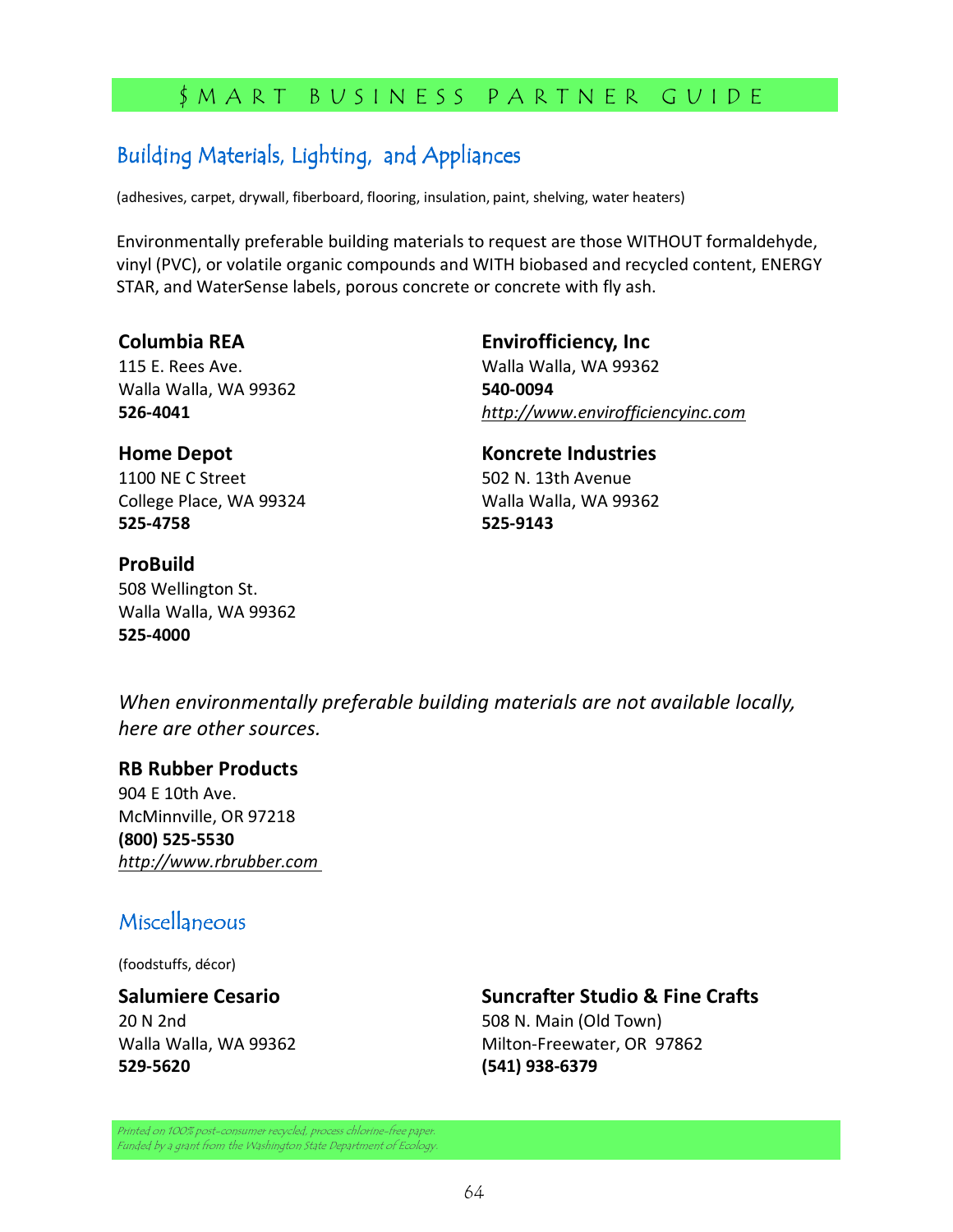# MATERIALS EXCHANGE WEBSITES

Materials Exchange Websites are an excellent method of disposing of usable materials, particularly building materials in a cost-effective, environmentally sound way. Visit these sites for more information and to list materials.

2good2toss, (Walla Walla and Columbia Counties Link) is a convenient way to exchange small or large quantities of used or surplus building materials and large household items.

#### http://www.2good2toss.com

IMEX, the Industrial Materials Exchange, is like classified advertisements for business industrial waste, matching up waste generators with waste users.

http://www.govlink.org/hazwaste/business/imex/

NW Materials Mart, a gateway to finding a materials exchange online.

http://www.nwmaterialsmart.org/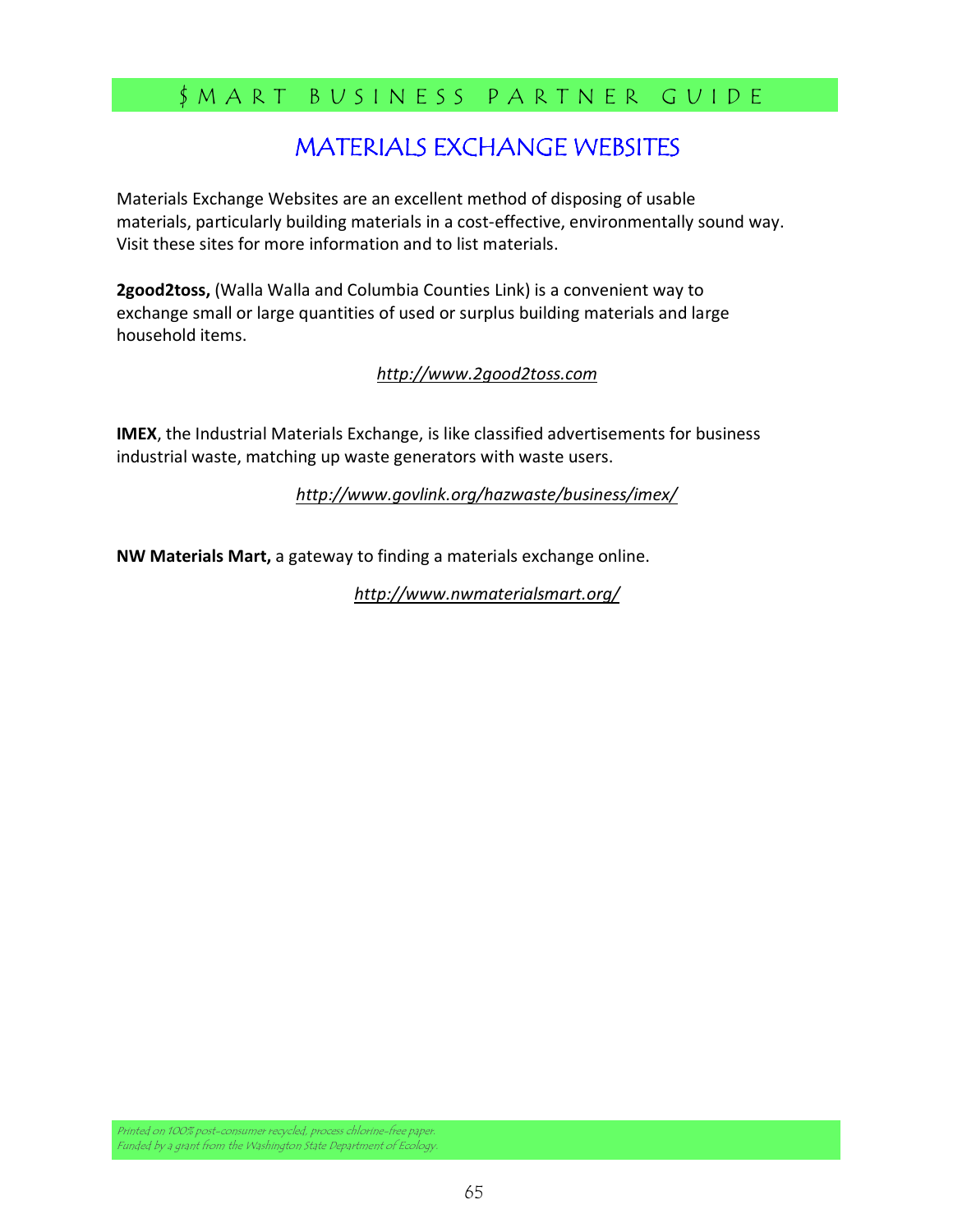# RECYCLING VENDORS

### Concrete Waste

#### Koncrete Industries

502 N. 13th Avenue Walla Walla, WA 99362 525-9143

### CFL Recycling

Home Depot

1100 NE C Street College Place, WA 99324 525-4758

## Electronics Recycling Electronics Recycling

CEP Recycling 5th Avenue & Rose Street Walla Walla, WA 509-200-1100

Walla Walla Recycling 827 North 12th Avenue Walla Walla, WA 99362 525-1482

### Hazardous Waste Oil, Motor, Oil Filters, Antifreeze

Oil Re-Refining Company, Inc. Contact: Parvez Durrant, (509) 435-6620

### Oil, Cooking

or (800)367-8894

Baker Commodities (800) 228-0526

### Other Hazardous Waste

Phillips Services Northwest (509) 547-8242 or (509) 542-1243 http://www.pscnow.com/ EnvironmentalServices.aspx

Printed on 100% post-consumer recycled, process chlorine-free paper. Funded by a grant from the Washington State Department of Ecology.

# Metal Salvage and Recycling

Muirhead Salvage 745 North 11th Avenue Walla Walla, WA 99362 529-0529

Stubblefield Salvage & Recycling 980 NE Myra Road Walla Walla, WA 99362 525-5572

### Walla Walla Recycling

827 North 12th Avenue Walla Walla, WA 99362 525-1482

### Organic/Wood Waste

Sudbury Landfill Compost Facility Highway 12 West to Sudbury Road Walla Walla, WA 527-4591

W4 Construction 3155 E. Melrose Street Walla Walla, WA 99362 529-1603

### Packing Materials

Pak and Ship 208 W. main Walla Walla, WA 99362 429-7674

### Paper, Cardboard, & Plastic Recycling

Walla Walla Recycling

827 North 12th Avenue Walla Walla, WA 99362 525-1482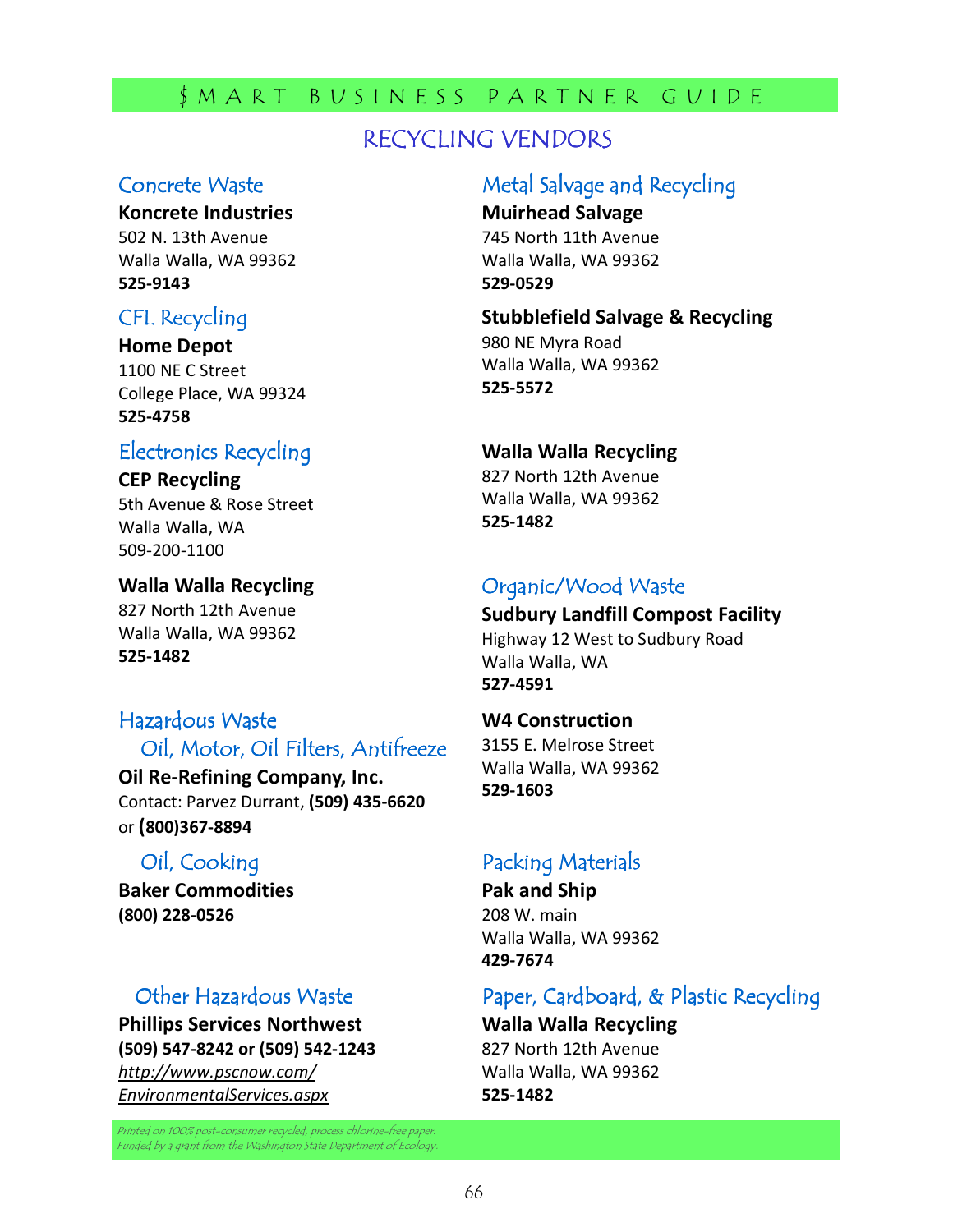# \$ M A R T B U S I N E S S P A R T N E R G U I D E

# **HELPFUL WEBSITES**

Built Green® - Criteria for sustainable construction, development, remodel

http://www.builtgreenwashington.org/page.php?id=3

Business and Industry Resource Venture

http://www.resourceventure.org/

EnviroSense Small Business Waste Reduction Guide

http://epa.gov/p2/pubs/assist/sbg.htm

EPEAT - Criteria for selecting computer equipment

http://www.epeat.net

Green Seal

http://www.greenseal.org/

Green Biz

http://www.greenbiz.com/